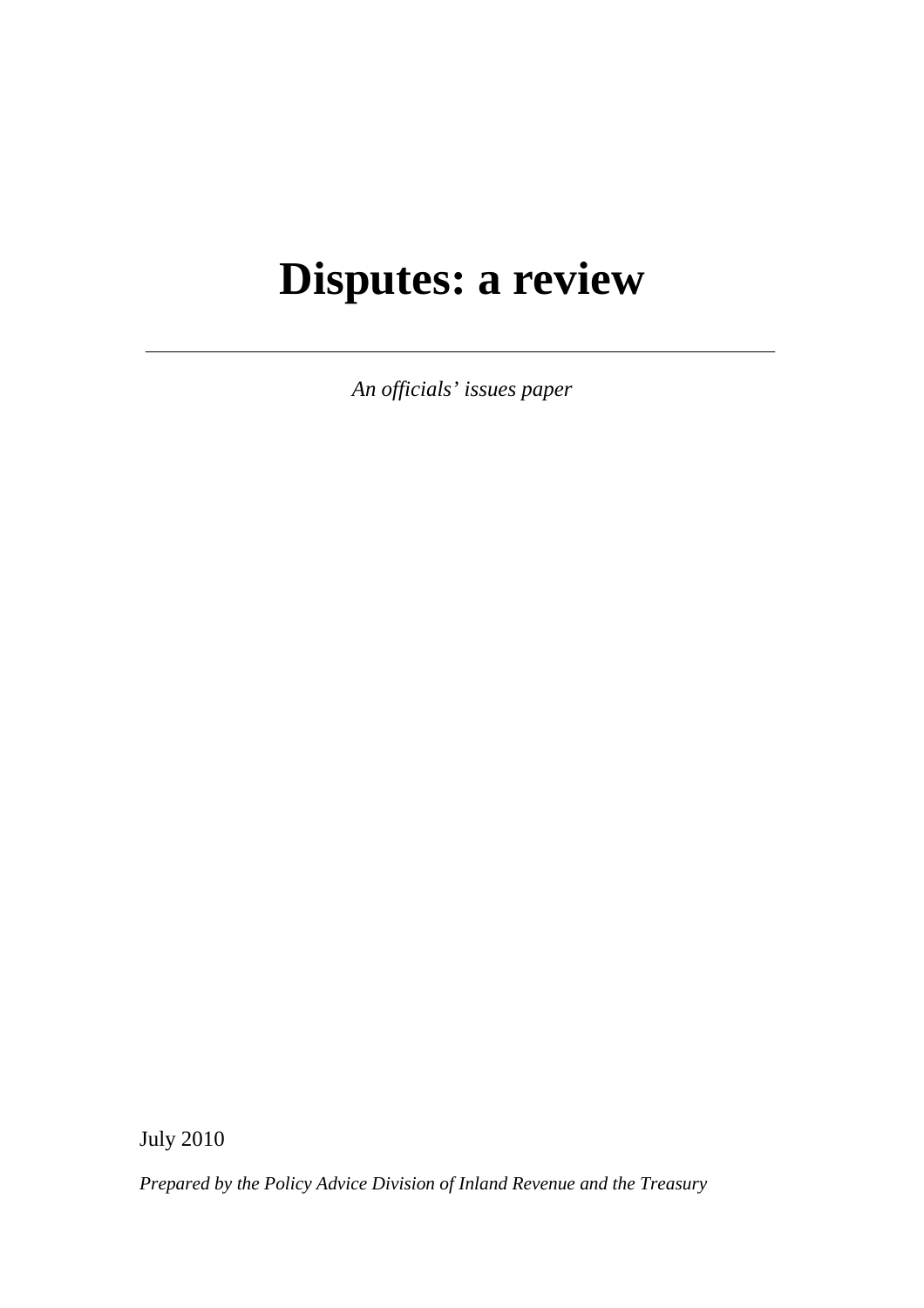First published in July 2010 by the Policy Advice Division of Inland Revenue, PO Box 2198, Wellington 6140.

Disputes: a review – an officials' issues paper. ISBN 978-0-478-27184-3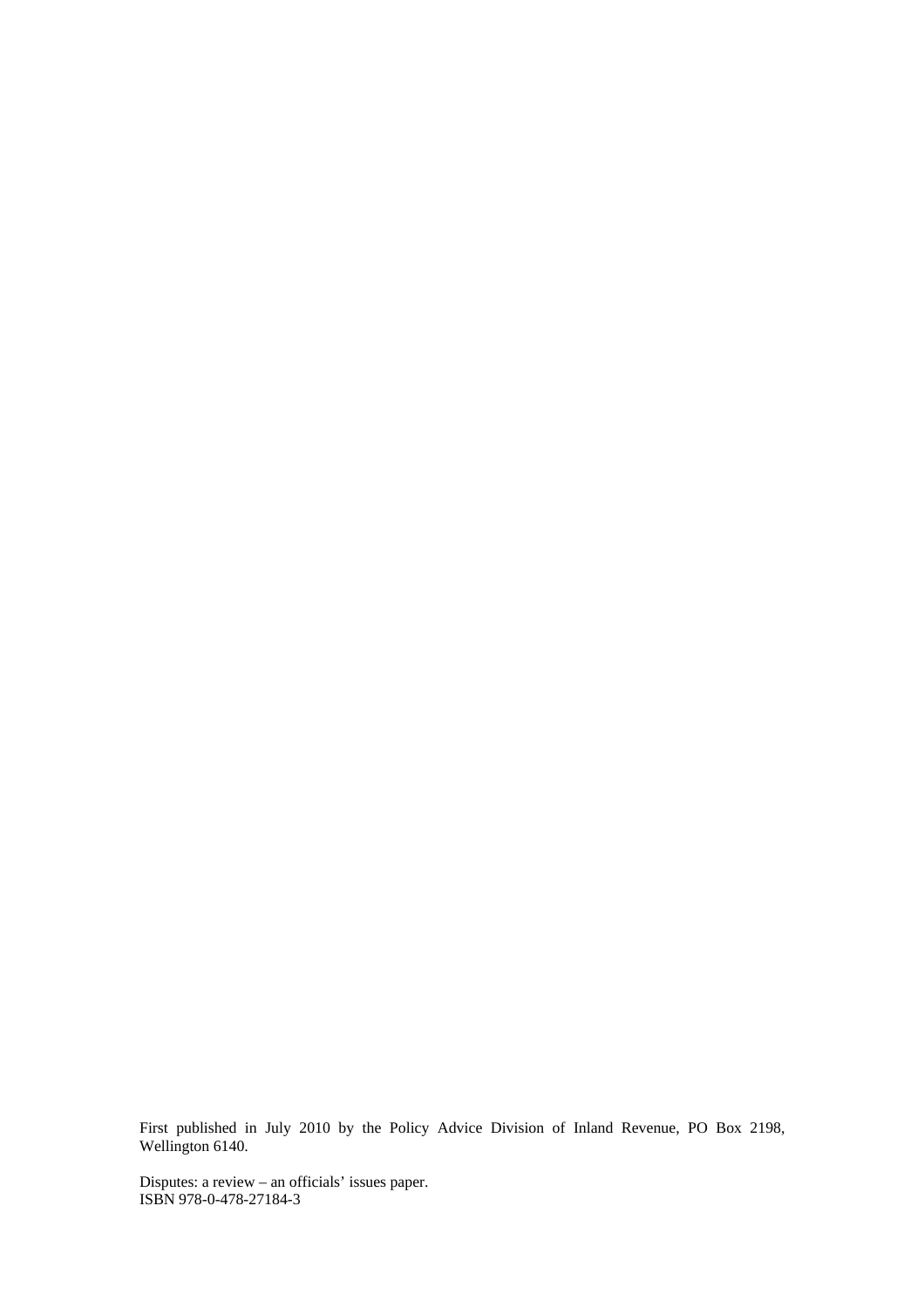# **CONTENTS**

| <b>Chapter 1</b> | <b>INTRODUCTION</b>                                            | 1              |
|------------------|----------------------------------------------------------------|----------------|
|                  | Policy objectives of the disputes process                      | $\mathbf{1}$   |
|                  | Context of this review                                         | $\overline{2}$ |
|                  | Approach to this review                                        | $\mathfrak{2}$ |
|                  | Summary of suggested options                                   | 3              |
|                  | How to make a submission                                       | $\overline{4}$ |
| <b>Chapter 2</b> | <b>ADMINISTERING THE DISPUTES PROCESS</b>                      | 5              |
|                  | Preparation of the Commissioner's NOPA                         | 6              |
|                  | Facilitation and conduct at a conference                       | $\tau$         |
|                  | Opt-out guidelines                                             | 7              |
| <b>Chapter 3</b> | <b>OPTING OUT OF THE DISPUTES PROCESS</b>                      | 9              |
|                  | Unilateral opt-out provision                                   | 9              |
|                  | Legislating for the opt-out                                    | 11             |
|                  | Court order not to complete the disputes process               | 13             |
|                  | Section $138B(3)$                                              | 14             |
| <b>Chapter 4</b> | <b>EVIDENCE EXCLUSION RULE</b>                                 | 15             |
|                  | Policy                                                         | 15             |
|                  | Current problems with the EER                                  | 16             |
|                  | Role of disputes documents                                     | 16             |
|                  | Possible solutions                                             | 18             |
|                  | "Proposition of law" EER                                       | 18             |
|                  | "Grounds of assessment" EER                                    | 19             |
|                  | "Issues" EER                                                   | 20             |
|                  | Possible solution                                              | 20             |
|                  | "Trial by ambush" and factual certainty                        | 21             |
|                  | EER applying to both parties                                   | 23             |
|                  | EER and opt-out under section $89N(1)(c)(viii)$                | 24             |
| <b>Chapter 5</b> | <b>TIMEFRAMES</b>                                              | 26             |
|                  | Arguments for imposing timeframes                              | 26             |
|                  | Arguments for not having timeframes for the Commissioner's SOP | 27             |
|                  | Possible solutions                                             | 27             |
|                  | Legislative amendment                                          | 28             |
|                  | Use-of-money interest                                          | 30             |
|                  | Other minor regulatory amendments                              | 31             |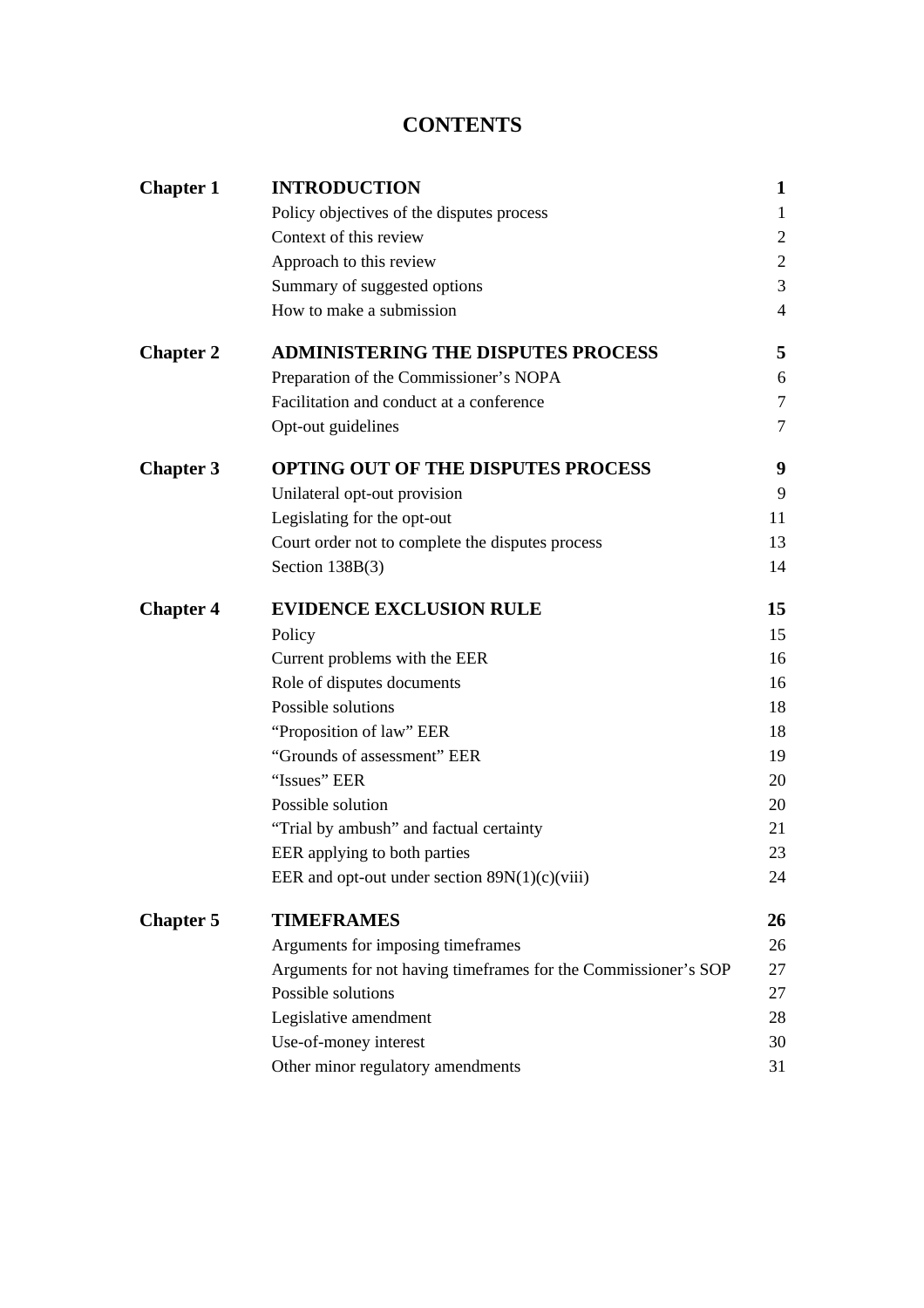| <b>Chapter 6</b>  | <b>DISPUTABLE DECISIONS</b>                               | 32 |
|-------------------|-----------------------------------------------------------|----|
|                   | Opting out of the disputes process                        | 33 |
|                   | Validity of NOPA and SOP                                  | 33 |
|                   | Definition of "disputable decision"                       | 34 |
|                   | <b>Exceptional circumstances</b>                          | 34 |
| <b>Chapter 7</b>  | <b>EXCEPTIONAL CIRCUMSTANCES</b>                          | 35 |
|                   | Current law                                               | 36 |
|                   | Problems with the current rules                           | 37 |
|                   | Intention to dispute                                      | 38 |
|                   | How should "exceptional circumstances" decisions be made? | 40 |
|                   | Change in the law                                         | 42 |
| <b>Chapter 8</b>  | <b>DEALING WITH SMALL CLAIMS</b>                          | 43 |
|                   | The small claims jurisdiction                             | 43 |
|                   | Perceived problems with the small claims jurisdiction     | 44 |
|                   | What is a small claim?                                    | 45 |
|                   | Possible solutions                                        | 46 |
|                   | Very small claims                                         | 47 |
|                   | Filing fees                                               | 51 |
| <b>Chapter 9</b>  | <b>TEST CASES</b>                                         | 52 |
|                   | Reasons for a test-case procedure                         | 52 |
|                   | Current test-case rules                                   | 53 |
|                   | Perceived problems with the test-case procedure           | 54 |
|                   | Possible solutions                                        | 55 |
|                   | Should the Australian approach apply in New Zealand?      | 56 |
|                   | Test-case matters decided by the courts                   | 57 |
|                   | Remove the test-case provisions                           | 60 |
|                   | Status quo                                                | 61 |
| <b>Chapter 10</b> | <b>OTHER ISSUES</b>                                       | 62 |
|                   | Use of "challenge"                                        | 62 |
|                   | Section 89C(db)                                           | 63 |
|                   | Sections $177C(5)$ and (6)                                | 64 |
| <b>Annex</b>      | THE DISPUTES RESOLUTION PROCESS                           | 65 |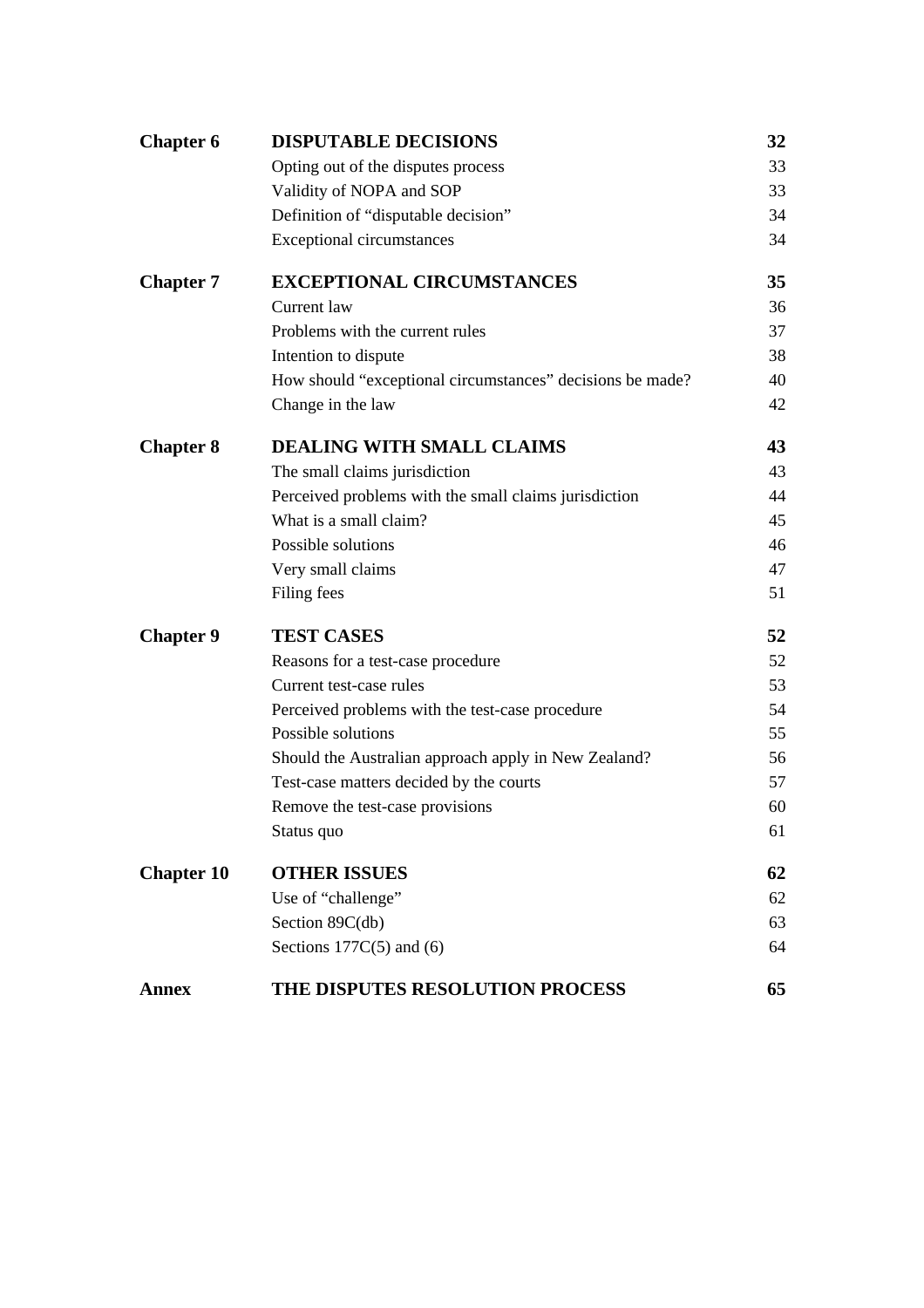# **Chapter 1**

# **INTRODUCTION**

- 1.1 Like all laws, the interpretation and application of tax laws invariably end up in dispute in some cases. Tax systems must allow these disputes to be efficiently resolved and a regular review of the resolution mechanism is therefore necessary.
- 1.2 The way Inland Revenue conducts its disputes process results from the *Organisational Review of the Inland Revenue Department* (the Richardson Committee).<sup>1</sup> The recommendations of the Richardson Committee were subject to a post-implementation review, the key aspects of which were included in the 2003 Government discussion document, *Resolving tax disputes: a legislative review*. 2 This issues paper follows these previous reviews to focus on some remaining areas of concern for both taxpayers and Inland Revenue.
- 1.3 This document does not propose major changes to the existing disputes process. Instead, it:
	- outlines administrative changes currently being implemented by Inland Revenue that are designed to help the process work more efficiently for all concerned; and
	- suggests a limited number of legislative changes to remedy areas that are not working in a way that reflects the policy objectives of the process, or to complement and give effect to the revised administrative practices.
- 1.4 Unless otherwise stated, all legislative references in this document are to the Tax Administration Act 1994 (the TAA).

## **Policy objectives of the disputes process**

 $\overline{a}$ 

1.5 The policy objectives of the disputes process remain the same as those set out in the 2003 discussion document (p1), which stated that:

> The objective of the legislative disputes process is to ensure that an assessment is as correct as is practicable and to deal with any disputes over tax liability fairly, efficiently and quickly. The disputes process is designed to achieve these objectives by ensuring a high level of disclosure of relevant information and discussion between the parties, which encourages them to place "all cards on the table". The procedures require time and effort to be put into all cases early in the process before an assessment which would alter a position in a taxpayer's return is issued.

<sup>1</sup> *Organisational Review of the Inland Revenue Department, Report to the Minister of Revenue (and on tax policy, also to the Minister of Finance*) from the Organisational Review Committee, April 1994, Chapter 10. <sup>2</sup> *Resolving tax disputes: a legislative review*, a government discussion document first published in July 2003.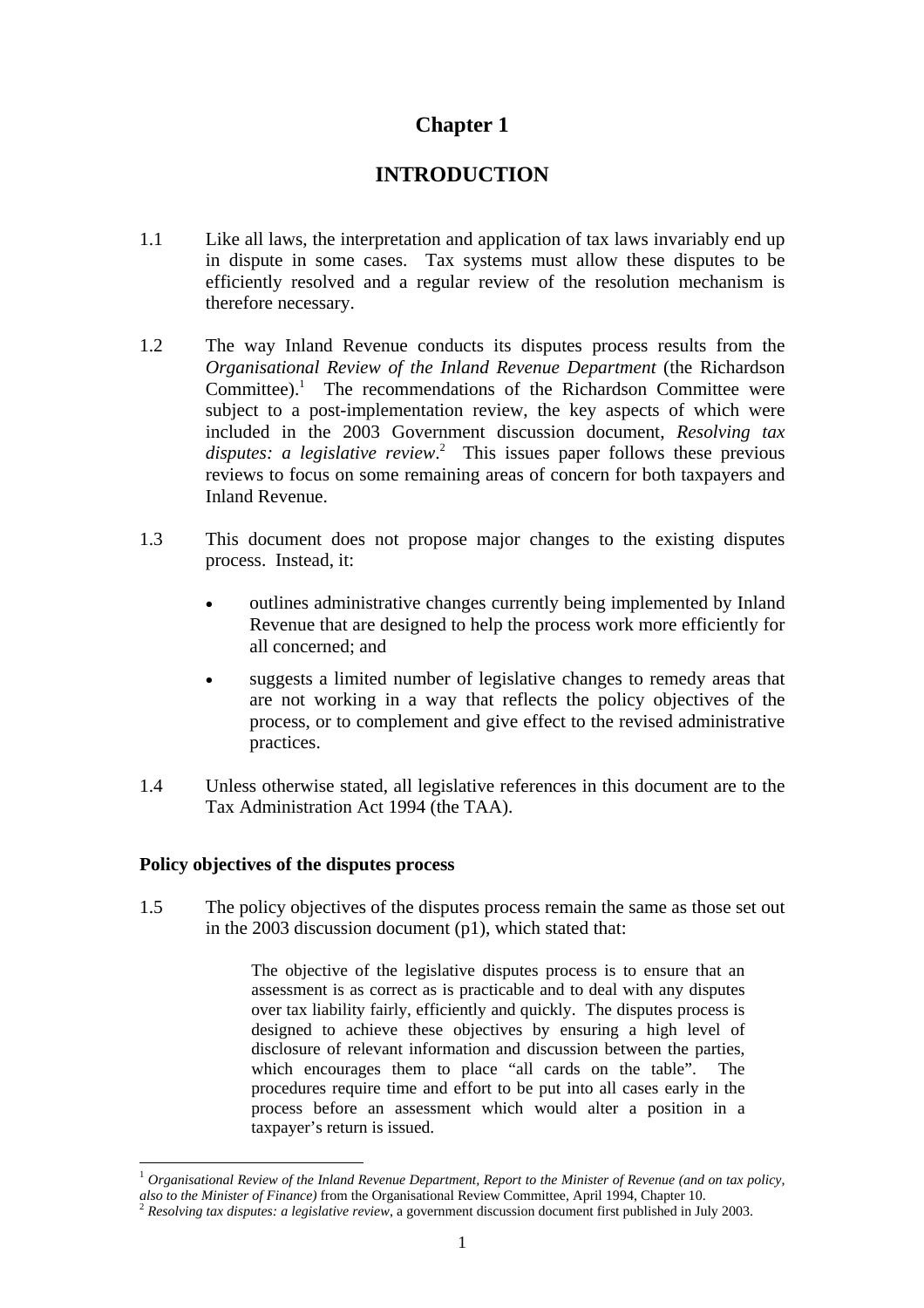The overall objectives of the process have, therefore, been to improve the quality and timeliness of assessments and reduce the likelihood and grounds for litigation.

## **Context of this review**

- 1.6 In August 2008 the New Zealand Institute of Chartered Accountants (NZICA) and the New Zealand Law Society sent a joint submission to the Minister of Revenue and the Commissioner of Inland Revenue summarising their members' concerns about the disputes process. While the submission acknowledged that the underlying principles set out by the Richardson Committee were sound, they highlighted the following matters as causing some remaining concern:
	- The quality of Inland Revenue disputes documentation is variable, especially notices of proposed adjustment (NOPAs) issued by the Commissioner.
	- The conference phase in particular does not encourage full and open communication.
	- There is no unilateral right for taxpayers to opt out of the disputes process.
	- The evidence exclusion rule, which is designed to prevent "trial by ambush", can result in high compliance and administration costs in an effort to include every conceivable argument and piece of evidence in the statement of position (SOP).
	- There is no timeframe within which the Commissioner must issue a SOP, other than within the general time-bar for amending assessments.
	- What constitutes an "exceptional circumstance" is too narrowly defined.
	- The current mechanisms for dealing with small claims are inadequate, resulting in taxpayers abandoning legitimate disputes.
	- The procedure for test cases is inadequate.
- 1.7 This issues paper examines these concerns and discusses some possible options for resolving them. It also discusses a number of remedial matters that logically fall within the ambit of this review.

#### **Approach to this review**

1.8 The disputes process is, and should continue to be, about how the process operates in practice. While some legislative provisions are required for any disputes process, these should simply provide a framework for the administrative process, rather than rules that the administrative process has to shape itself around.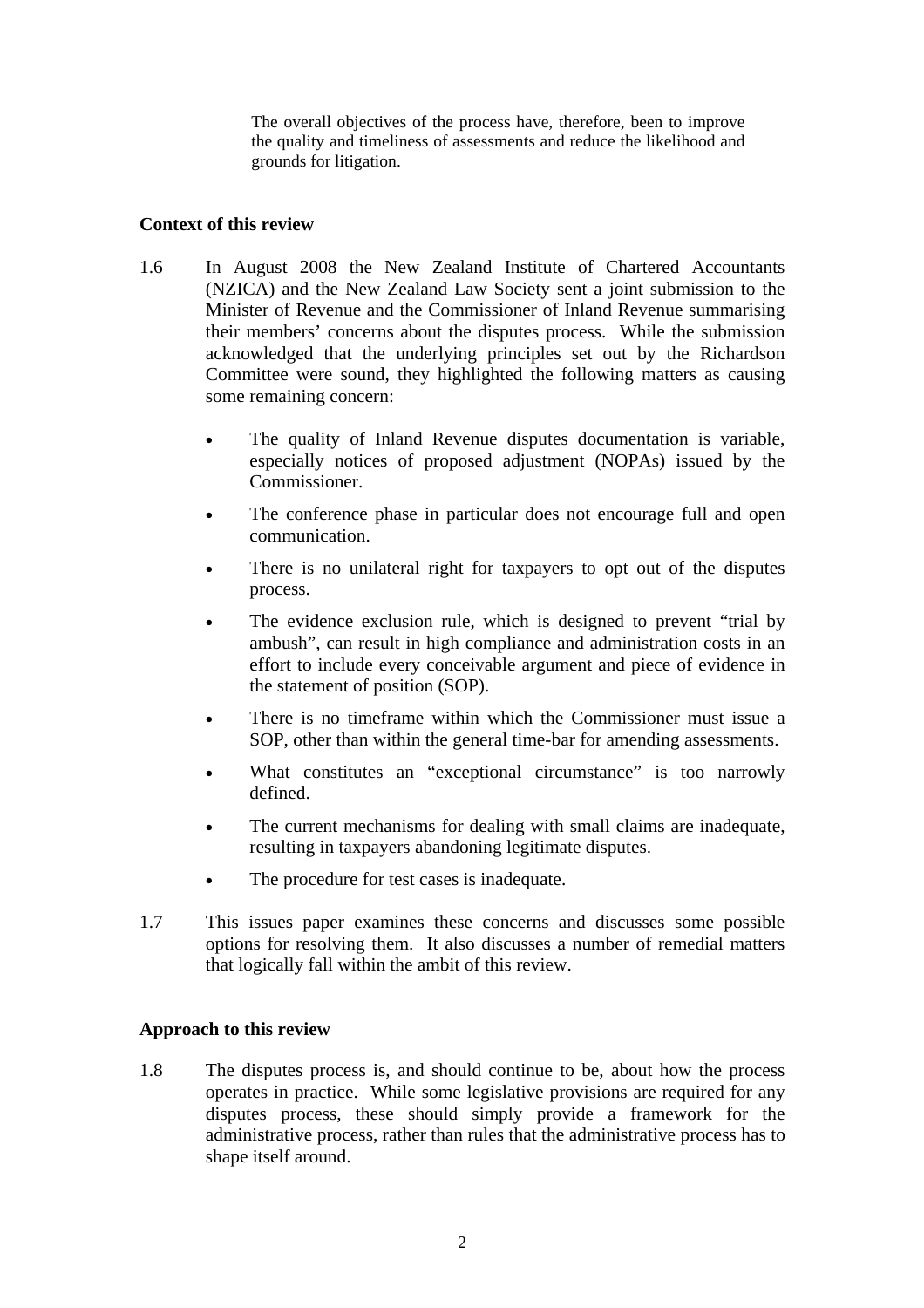- 1.9 As noted by the NZICA-NZ Law Society submission, the legislation surrounding the disputes process appears to be broadly adequate. Substantial changes to the legislation have the potential to result in numerous disputes to test the boundaries of the changes, rather than focussing the parties on the substantial issues at hand. We note the current rules have themselves been heavily litigated since their introduction.
- 1.10 While there may be a small number of inconsistencies between practice and policy, these matters should continue to be tackled through administrative change and guidelines wherever possible, rather than through legislation. The majority of the issues in question can be adequately dealt with through published standard practice statements and internal procedures that will ensure greater clarity and consistency for taxpayers and still meet the overriding policy objectives of the disputes process.

# **Summary of suggested options**

The main options covered in this paper are:

- Whether taxpayers should have a unilateral right to opt out of the disputes process (Chapter 3).
- Whether the current evidence exclusion rule is working as intended (Chapter 4).
- Whether the Commissioner should be subject to more prescribed timeframes in the disputes process (Chapter 5).
- What the scope of the "disputable decision" definition in relation to certain specific decisions of the Commissioner should be (Chapter 6).
- Whether the "exceptional circumstances" definition is too narrow (Chapter 7).
- Whether the disputes system deals adequately with smaller tax disputes (Chapter 8).
- Whether there should be changes to the way test cases are designated (Chapter 9).
- 1.11 Simultaneously with the release of this issues paper, Inland Revenue has released revised standard practice statements (SPSs) related to the disputes process for public consultation. The revised SPSs document changes to the current standard practice in the following key areas (which are also discussed in more detail in Chapter 2):
	- preparation of the Commissioner's NOPA;
	- conduct of a conference;
	- conference facilitation; and
	- opting out of the disputes resolution process.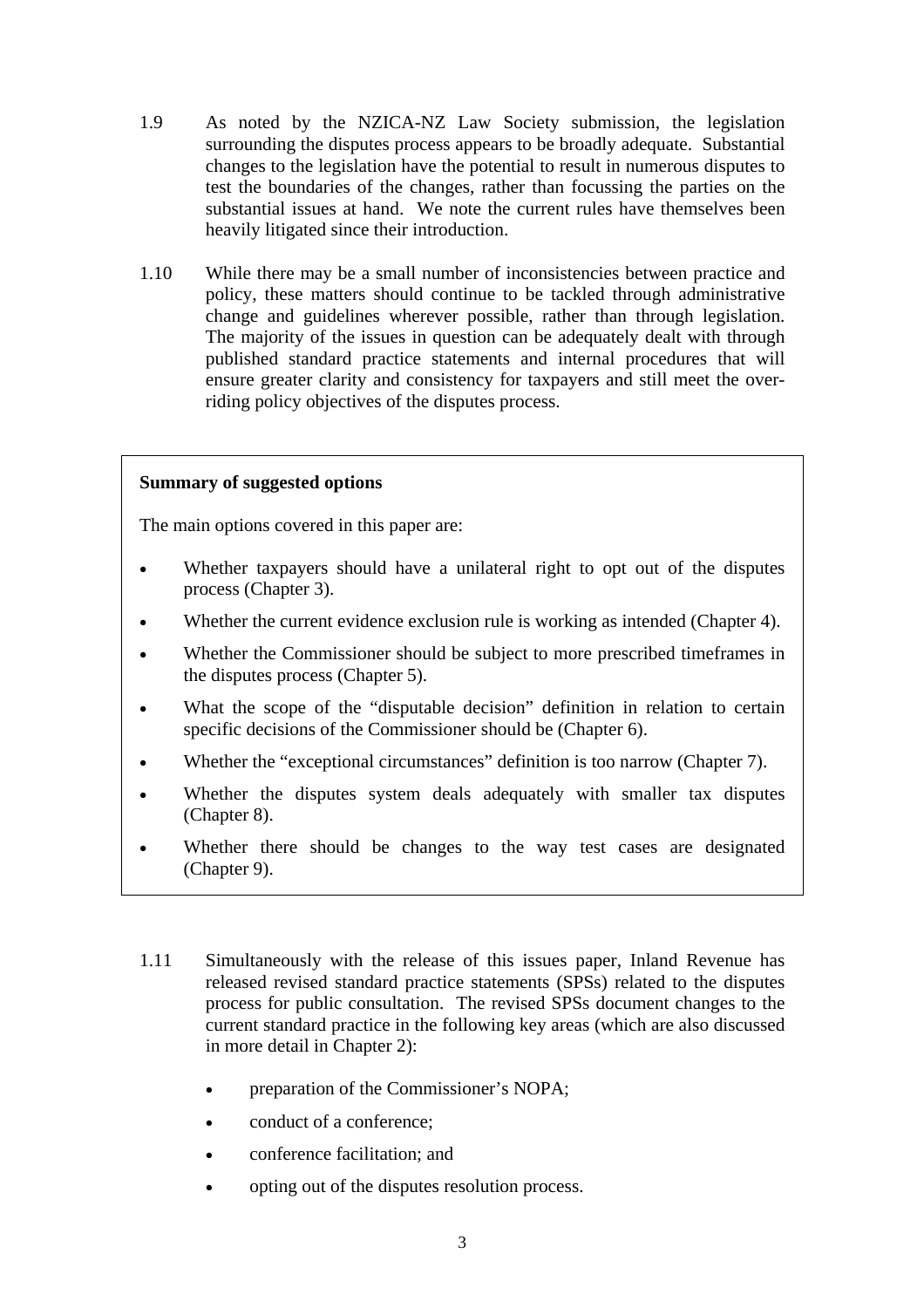- 1.12 We believe that these revised SPSs will greatly facilitate a swifter and more accessible dispute resolution process and will address many of the concerns raised by NZICA and the NZ Law Society. This paper is prepared on the understanding that the revised SPSs will take effect broadly in the manner set out in Chapter 2.
- 1.13 The legislative changes suggested in this paper include:
	- A limitation of the evidence exclusion rule to the "issues" and "propositions of law" raised by the parties in their SOPs.
	- Amendments to the definition of "exceptional circumstances" to include a separate test based on a taxpayer's "intention to dispute", and for the Commissioner's decision on such matters to be "disputable".
	- The removal of certain matters from being "disputable decisions".
	- The repeal of the small claims jurisdiction of the Taxation Review Authority.
	- Amending the test case procedure either to allow for the designation of test cases to be decided by the High Court or for existing court rules to perform a similar function.
	- Other remedial matters.

## **How to make a submission**

1.14 Submissions on either or both this paper and the revised SPSs should be made by 20 August 2010 and can be addressed to:

> Disputes Project C/- Deputy Commissioner Policy Advice Division Inland Revenue Department P O Box 2198 Wellington 6140

- 1.15 Or email: policy.webmaster@ird.govt.nz with "Disputes Project" in the subject line.
- 1.16 Submissions should include a brief summary of major points and recommendations. They should also indicate whether it would be acceptable for officials from Inland Revenue to contact those making submissions and to discuss their submission, if required.
- 1.17 Submissions may be the subject of a request under the Official Information Act 1982, which may result in their publication. The withholding of particular submissions on the grounds of privacy, or for any other reason, will be determined in accordance with that Act. Accordingly, those making a submission who feel there is any part of it that should be properly withheld under the Act should indicate this clearly.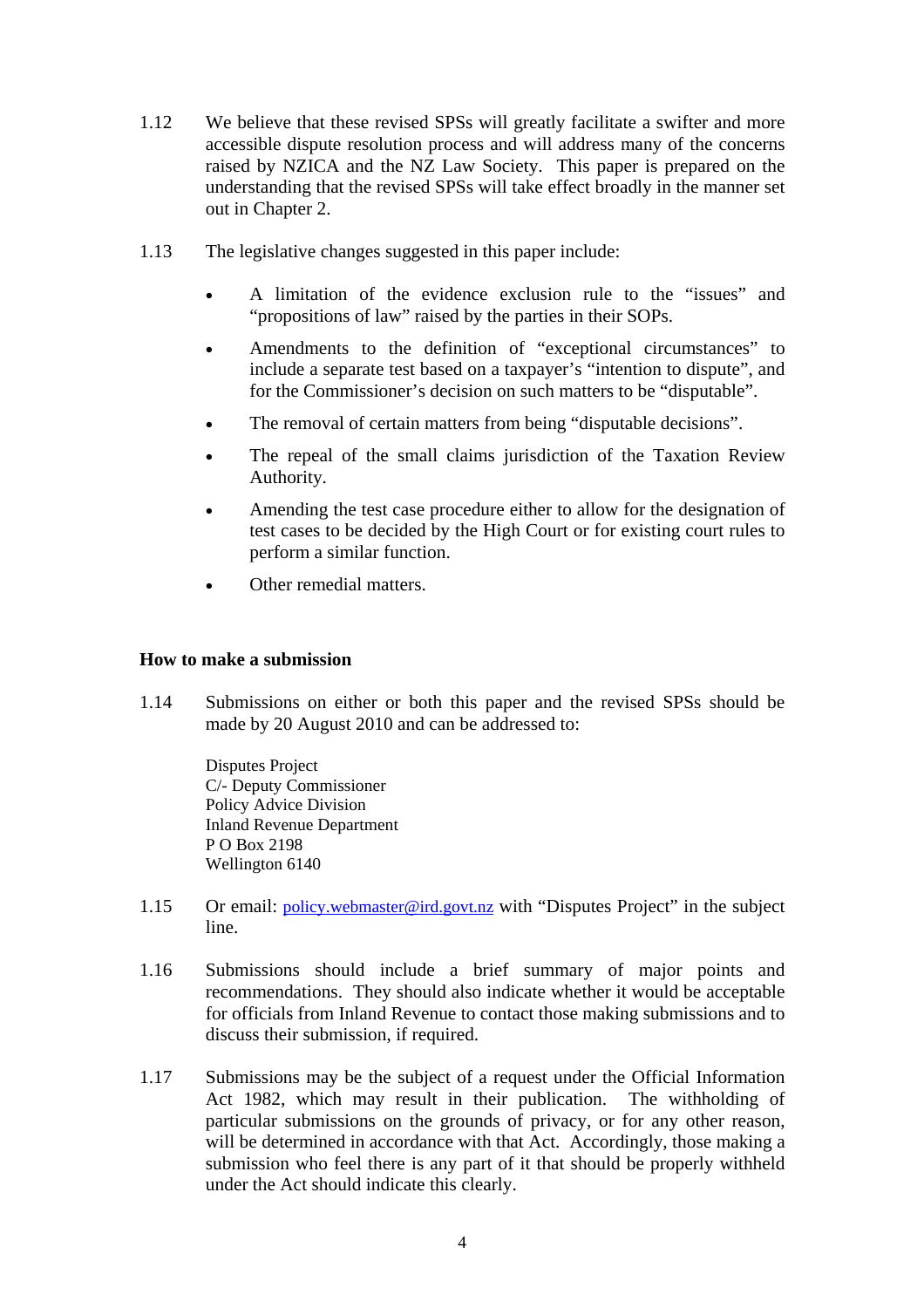# **Chapter 2**

# **ADMINISTERING THE DISPUTES PROCESS**

- 2.1 The current disputes process involves the following sequence of events:
	- A notice of proposed adjustment (NOPA) is issued by either the Commissioner or taxpayer to the other advising that an adjustment is sought to the taxpayer's assessment, the Commissioner's assessment or a disputable decision.
	- A notice of response (NOR) is issued by the recipient of a NOPA if they disagree with it.
	- A disclosure notice is issued by the Commissioner.
	- A statement of position (SOP) is issued by both parties, providing an outline of the issues, facts, evidence and propositions of law with sufficient details to support the position taken.
- 2.2 There are also two administrative phases in the process the conference and adjudication phases. If the dispute has not been resolved after the NOR phase, a conference will generally be held to clarify and, if possible, resolve the issues. If the dispute remains unresolved after the SOP phase, the Commissioner will usually refer the dispute to the Adjudication Unit, which is the final process before any amendment to the taxpayer's assessment.
- 2.3 The full disputes process is set out in the Annex to this paper.
- 2.4 The efficient resolution of disputes is dependent on how Inland Revenue administers the dispute. Legislation should therefore be sufficiently flexible to allow for a best-practice approach for dealing with this. It is for this reason that the very important steps of the conference phase and the adjudication process are not legislated for.
- 2.5 Administrative guidelines are a way of effecting good practice; they have the advantage of flexibility, in that they can be relatively easily amended as necessary, while giving taxpayers a degree of certainty about how their dispute will be handled.
- 2.6 The Commissioner's current SPSs in relation to the disputes process are *SPS 08/01: Disputes Resolution Process Commenced by the Commissioner of Inland Revenue* and *SPS 08/02: Disputes Resolution Process Commenced by*  a Taxpayer.<sup>3</sup> The Commissioner has now released the revised SPSs for consultation. This paper is drafted on the assumption that the key changes contained in the revised SPSs will be adopted into practice once the current consultation process is completed. If any of the changes discussed below undergo material change during this consultation process, some of the conclusions in this paper may need to be revised accordingly.

 3 Both SPS are contained in *TIB Volume 20, No. 6, July 2008.*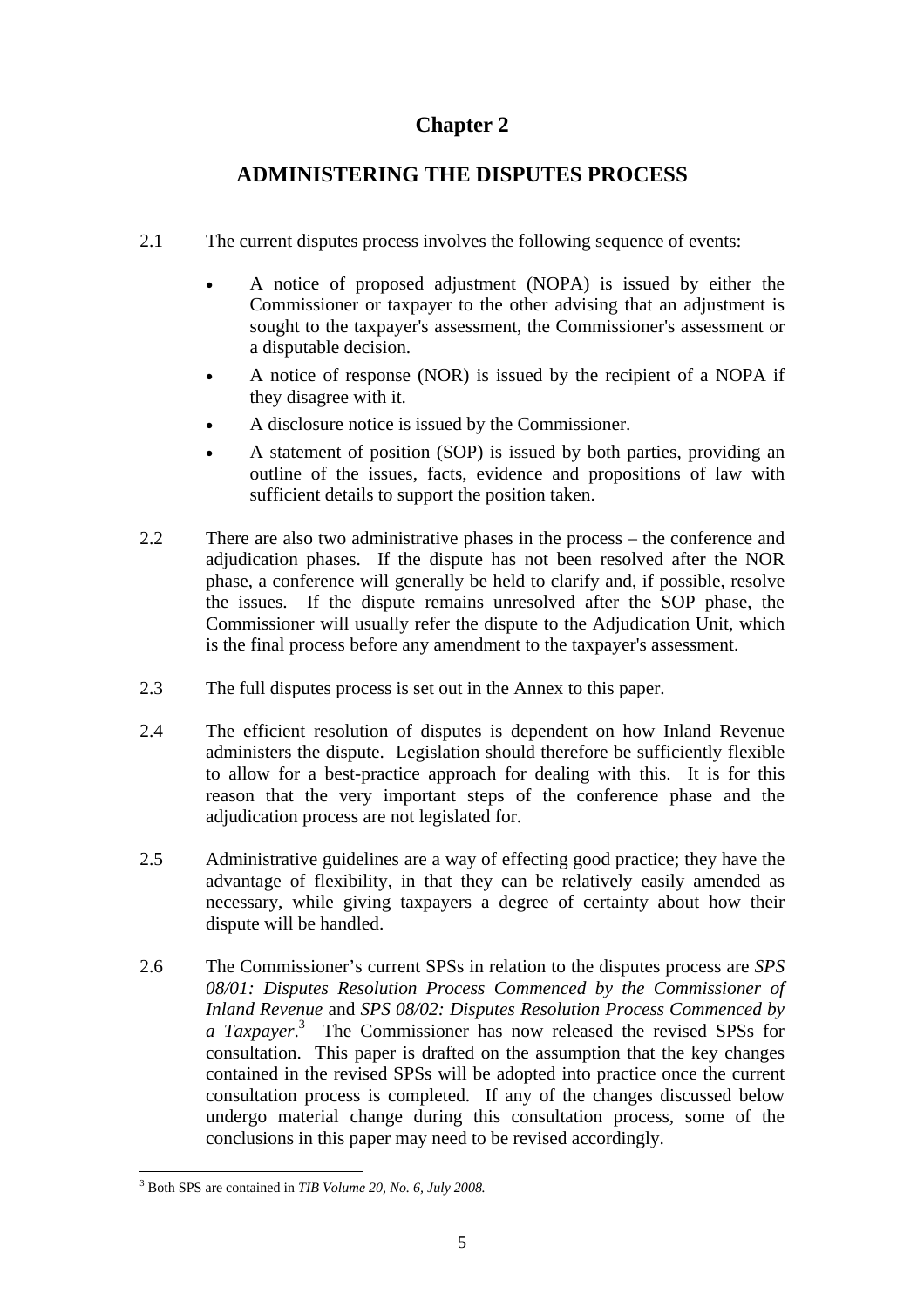- 2.7 The motivation for changes contained in the revised SPSs is to specifically address some of the key concerns raised in the NZICA-NZ Law Society submission outlined in Chapter 1. For the purposes of this paper, the most important changes contemplated by the revised SPSs are in the following areas:
	- preparation of the Commissioner's NOPA;
	- facilitation of a conference:
	- conduct of a conference; and
	- providing guidelines on when the Commissioner would be prepared to opt out of the disputes process under section  $89N(1)(c)(viii)$  (the optout guidelines).
- 2.8 The full text of the revised SPSs can be found at the Policy Advice Division website (http://www.taxpolicy.ird.govt.nz). This chapter outlines the content and objectives of the major changes proposed by the revised SPSs.

# **Preparation of the Commissioner's NOPA**

- 2.9 A common complaint is that Inland Revenue can "burn off" taxpayers (that is, discourage them from proceeding with the dispute) by issuing a long and complicated NOPA for relatively small disputes. Such NOPAs may increase compliance costs because taxpayers feel forced to issue a lengthy NOR in response.
- 2.10 The revised SPS (for Commissioner-initiated disputes) is intended to improve the process for NOPAs prepared by the Commissioner in the following ways:
	- by issuing a NOPA only after a completed investigation;
	- by taking a coordinated approach within Inland Revenue to NOPA drafting, to enhance the quality of the NOPA and to ensure that all aspects of it are fully considered before it is issued;
	- by the prompt issue of a NOPA when a taxpayer and Inland Revenue reach the stage where they "agree to disagree";
	- by ensuring the size of the NOPA is proportionate to the dispute, including guidelines on the maximum NOPA length; and
	- by ensuring the NOPA concentrates on the main legal arguments that support the Commissioner's position, with alternative grounds and arguments kept to a minimum.
- 2.11 It is anticipated that these proposed changes will reduce any "burn-off". The revised SPSs should provide greater certainty and consistency in Inland Revenue's approach to taxpayers and to better ensure that only arguments with a good prospect of success are pursued.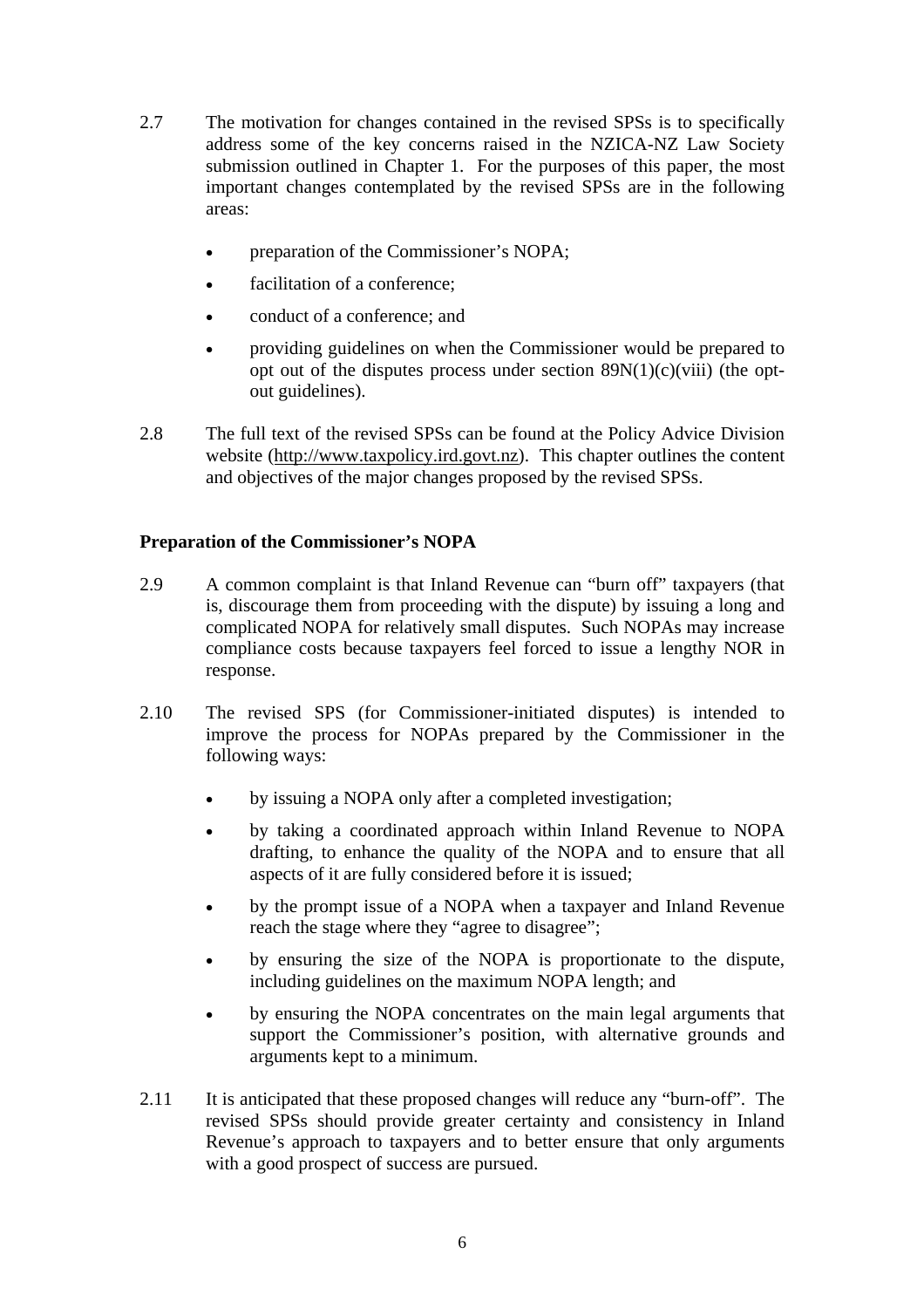## **Facilitation and conduct at a conference**

- 2.12 A conference between the taxpayer and Inland Revenue following the issue of a NOR is seen as a vital part of the disputes process. It is a chance for the parties to the dispute to exchange any information that should have been disclosed and resolves differences in their understanding of facts, laws and legal arguments.
- 2.13 In their joint submission, NZICA and the NZ Law Society considered that the conference should be an independent forum that benefits both parties. The revised SPSs propose that conferences should, at the option of the taxpayer, be attended by a "facilitator". The facilitator will be a senior Inland Revenue officer who has not been involved in the dispute.
- 2.14 The facilitator would not be authorised to settle a dispute. Instead, they would assist in focussing the parties on the relevant facts and technical issues, explore options and ensure that all information that should have been disclosed is exchanged at the earliest possible opportunity. The facilitator will have the ability to determine that the conference phase is at an end.
- 2.15 The revised SPSs also set out a basic set of ground rules for the meeting. This includes agreeing to and adhering to, wherever possible, an agenda and timeframe. It also outlines how the facilitator (or, if there is no facilitator, the parties) would manage any meetings and how the conference phase is concluded.
- 2.16 These proposed operational changes should make the conference more meaningful for the taxpayer. If final resolution is not possible, the approach should better enable the parties to focus on agreed points of difference.

# **Opt-out guidelines**

- 2.17 The opt-out guidelines apply for disputes initiated by the Commissioner and set out the circumstances in which the Commissioner will agree to a taxpayer's request to opt out of the disputes process. So as not to undermine the "all cards on the table" objective, one prerequisite to the Commissioner agreeing to opt-out is that the taxpayer has participated meaningfully in the conference phase and signed a declaration that all material information has been provided to the Inland Revenue officers directly involved in the dispute. Provided this has taken place, the Commissioner will agree to opt-out when *any one* of the following features is present:
	- the "core tax" in dispute is \$75,000 or less (except when it is part of a larger dispute);
	- the dispute turns on the facts:
	- the dispute concerns issues that are about to be considered by the courts; or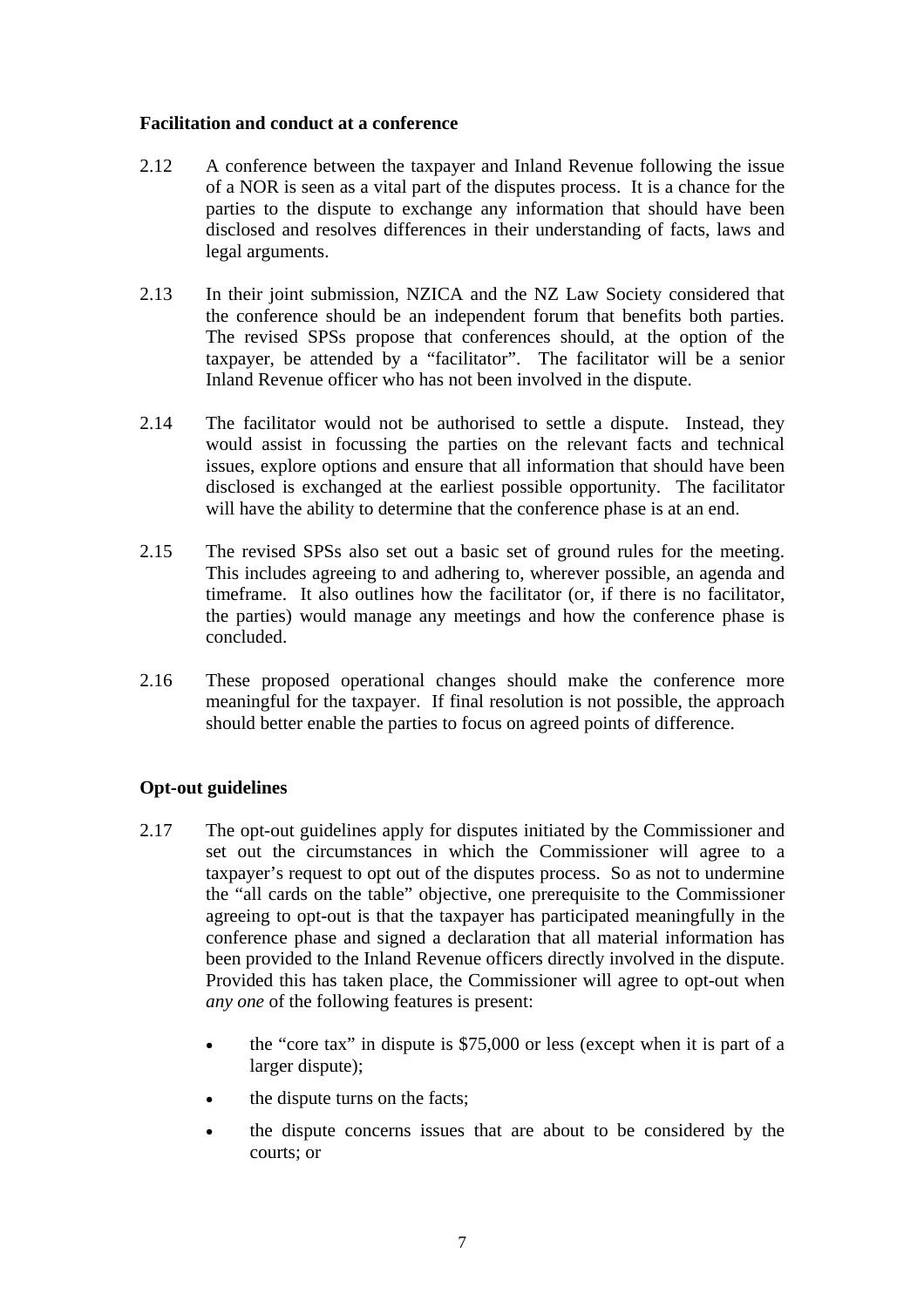- the dispute has facts and issues that are materially similar to a previous dispute between the Commissioner and another taxpayer and that dispute has been decided in favour of the Commissioner by the Adjudication Unit, so that the Commissioner is unlikely to change his view on the relevant matters.
- 2.18 The Commissioner retains the discretion to agree to opt out in circumstances outside of those described above.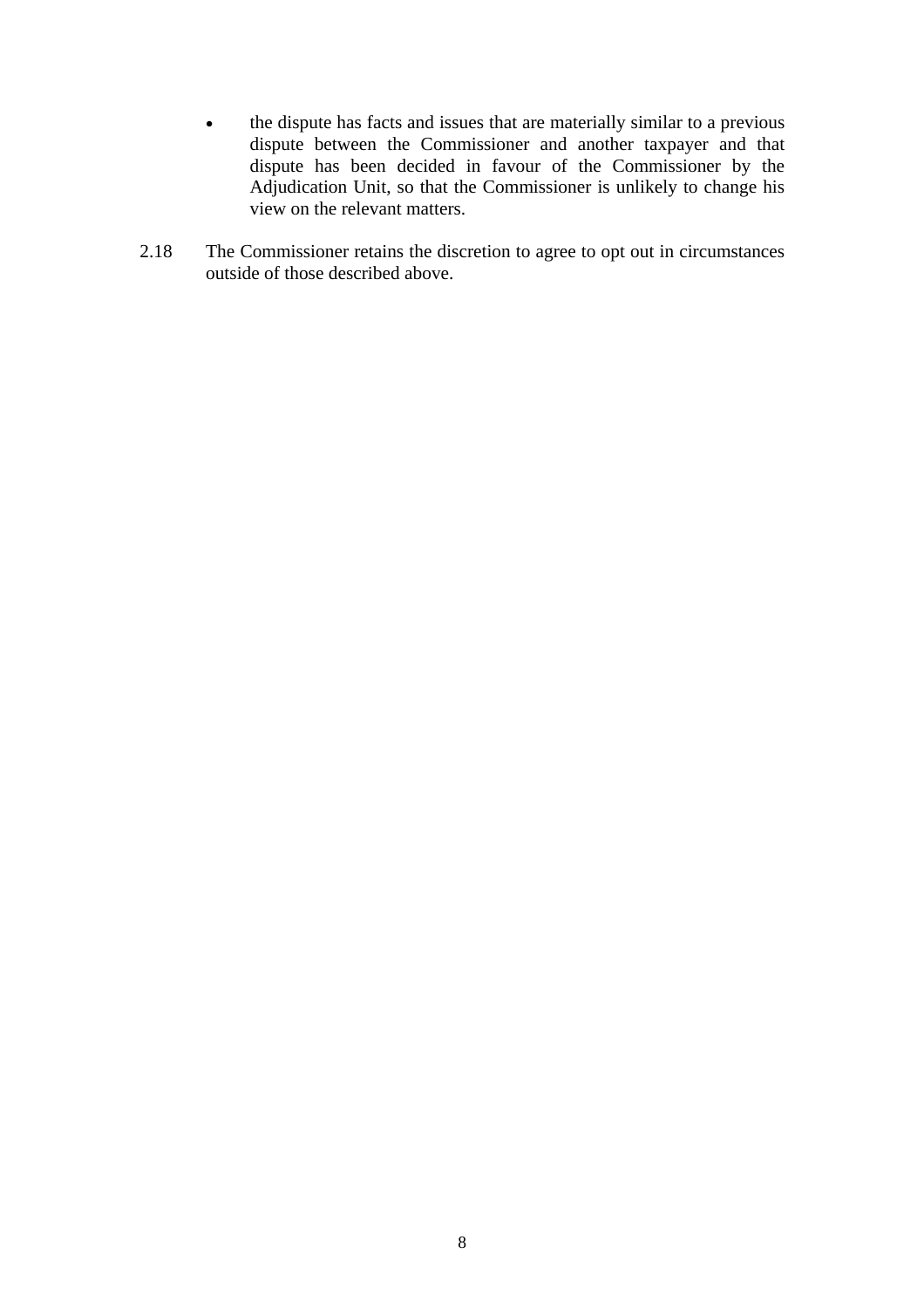# **Chapter 3**

# **OPTING OUT OF THE DISPUTES PROCESS**

This chapter outlines the arguments for and against a right for taxpayers to unilaterally opt out of the disputes process. It notes that the proposed opt-out guidelines should give a considerably larger number of taxpayers the ability not to follow the full disputes process. While the chapter does not recommend a unilateral opt-out, it considers what legislation for a unilateral opt-out may look like if it were ultimately concluded that this was desirable. Consistently with this conclusion, it recommends removing the existing taxpayer right of unilateral opt-out (which exists for taxpayer-initiated disputes).

- 3.1 Barring a limited number of exceptions, the full disputes process is intended to be followed so that the various steps can fulfil their role of ensuring disclosure by the parties of the facts and arguments and, therefore, possible resolution of the dispute before it goes to court. Applying the full process generally means that the dispute has been considered by the Adjudication Unit.
- 3.2 The Richardson Committee also saw the disputes process being complied with in full as an important element in ensuring that any amended assessment was "right first time".

# **Unilateral opt-out provision**

- 3.3 One of the suggestions raised in the NZICA-NZ Law Society submission is that taxpayers, following the NOPA and the NOR, should have a unilateral right to opt out of the disputes process by electing that the matter go straight to a hearing authority. Some examples of when a right of unilateral opt-out would be justified have been suggested:
	- when the claim is "small";
	- when the point at issue is the subject of an Inland Revenue dispute that is being litigated with another taxpayer; and
	- when the same taxpayer is in more than one dispute in relation to the same issue (for example, when the same position has been adopted across more than one tax period).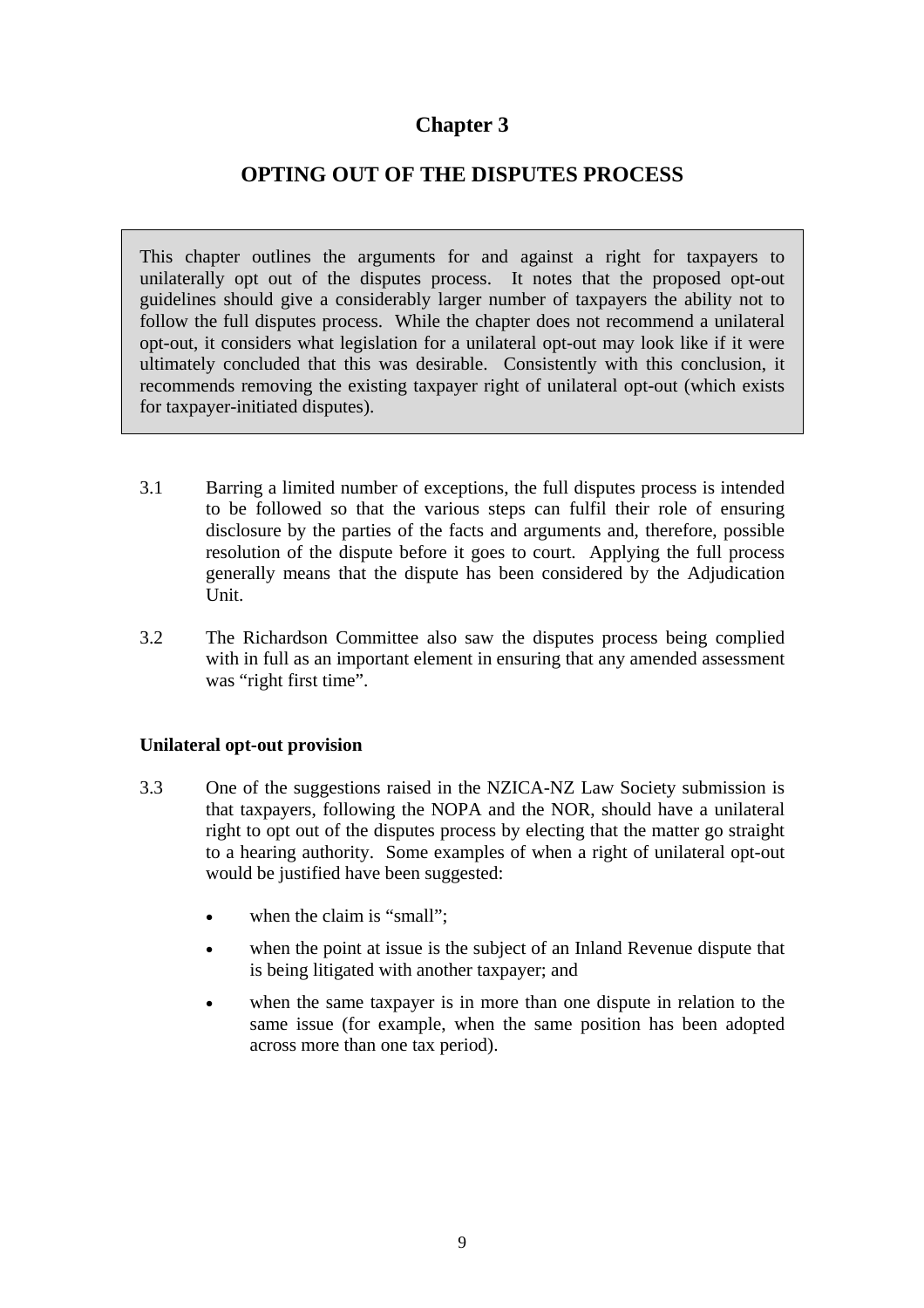- 3.4 The submission alternatively suggests that taxpayers have a right equal to the Commissioner's right to apply to the Court for an order that the completion of the disputes process is not required.4
- 3.5 The proposals in the submission contained the following arguments:
	- Given that the adjudication process is largely for the benefit of the taxpayer, they should not be compelled to participate in it if they don't perceive any benefits from doing so.
	- Proceeding straight to a hearing authority may (if the dispute is likely to end up there anyway) result in the dispute being resolved faster, lessening taxpayer exposure to shortfall penalties and use-of-money interest (UOMI) in the event of an unfavourable outcome.
- 3.6 Given the resource constraints placed on the courts, it could, however, be argued that it is best to keep all disputes out of court that do not logically belong there. While appreciating that there will always be differences of opinion over whether a particular dispute belongs in court, less tax litigation is highly desirable in reducing the time and costs for all parties. Specifically, resolutions that take place outside of traditional litigation (generally referred to as "alternative dispute resolution") tend to have the following advantages in:
	- reducing filings:
	- encouraging settlement;
	- reducing both hearing-related as well as case preparation costs by narrowing the issues that require judicial consideration; and
	- developing sustainable solutions that are less likely to be subject to repeated re-litigation.<sup>5</sup>
- 3.7 These objectives are similar to those established by the Richardson Committee. Given the weight of the arguments, there are two further questions:
	- Is it necessary to have a unilateral opt-out?
	- Would a unilateral opt-out improve the current system?

# *Is unilateral opt-out necessary?*

 $\overline{a}$ 

3.8 Taxpayers have, since 2005, had the option to seek the opt-out agreement provided for in section  $89N(1)(c)(viii)$ . As discussed in the previous chapter, it is anticipated that the administration of this opt-out would be greatly assisted by the proposed new opt-out guidelines.

<sup>&</sup>lt;sup>4</sup> The Commissioner's ability to apply for such an order is contained in section 89N(3).

<sup>&</sup>lt;sup>5</sup> Ministry of Justice website: http://www.justice.govt.nz/publications/global-publications/a/alternative-disputeresolution-general-civil-cases/6-adr-and-the-courts-system/?searchterm=reducing%20court.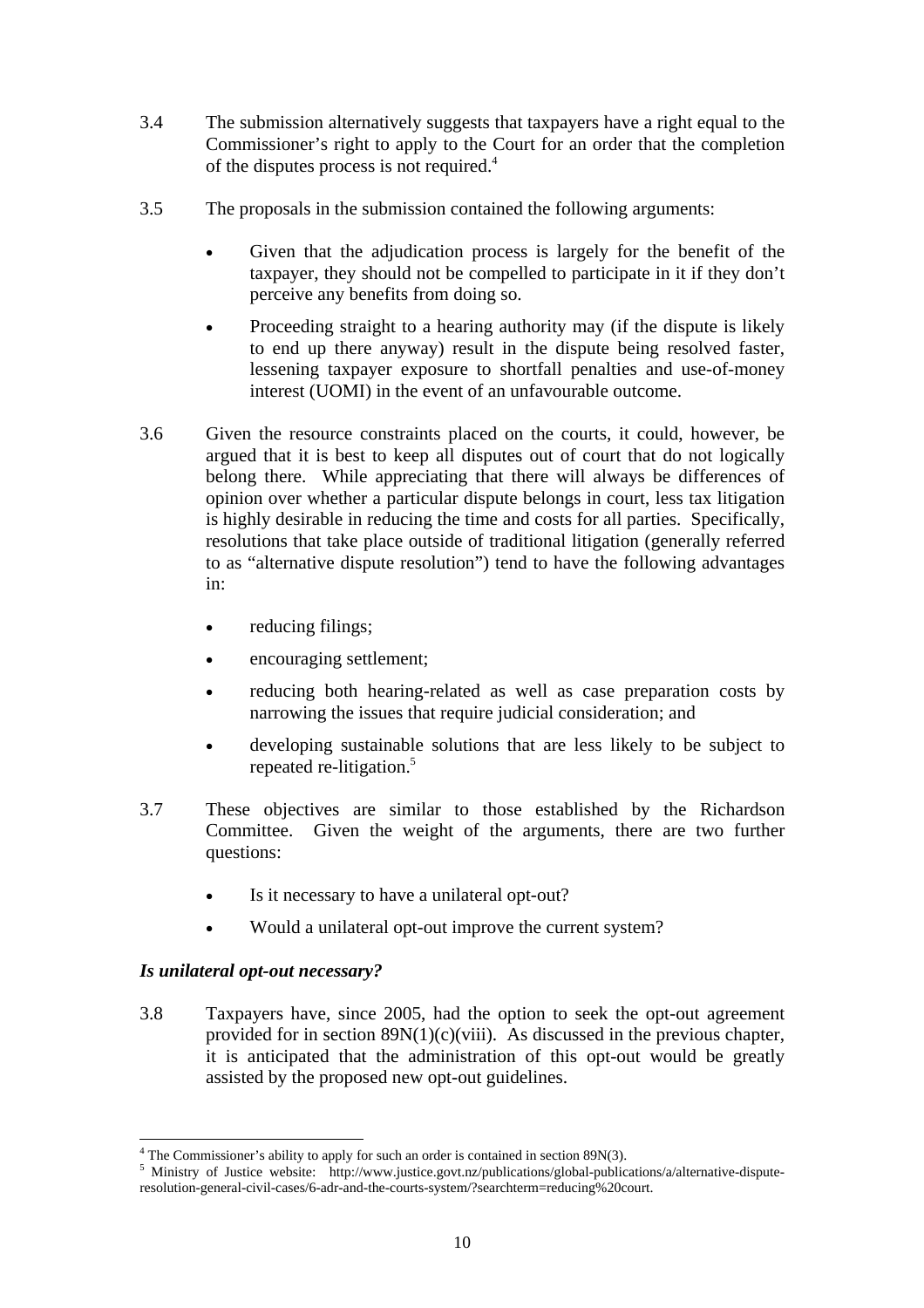- 3.9 These guidelines (set out in the revised SPS for Commissioner-initiated disputes) will provide taxpayers with a degree of certainty on whether their dispute will be required to go through the full disputes process. The proposed \$75,000 core tax threshold means that for many taxpayers the optout process will in effect be available. As we have noted, the other criteria, such as the issue being one of fact, similar cases being in front of the courts and the Commissioner's discretion to agree to opt-out in other cases, will make the opt-out process more broadly available.
- 3.10 Under the terms of the opt-out guidelines, it is therefore likely that there will be a considerable number of disputes that proceed directly to a hearing authority following a conference. This will result in a much less compelling case for a unilateral opt-out.

## *Would a unilateral opt-out be an improvement to the current system?*

- 3.11 Given the increase in the number of disputes that are likely to be eligible for bilateral opt-out, the question is whether a unilateral opt-out would be an improvement to the process for the remainder of tax disputes.
- 3.12 The role of the Adjudication Unit becomes more prominent in larger disputes: taxpayers are likely to be more willing to bear the costs in the event of the Adjudication Unit finding in their favour, and both parties are likely to welcome the opportunity of a review being undertaken by technically skilled staff not previously involved in the dispute.
- 3.13 The contents of the revised SPSs regarding the preparation of disputes documents and conduct at the conference phase are designed to ensure that disputes are focussed and, where possible, resolved during the administrative phases of the process – rather than resorting to the courts. The adjudication process is a further step in the process at which resolution can occur.

## **Legislating for the opt-out**

- 3.14 Granting taxpayers a unilateral opt-out right raises the question of where in the disputes process the opt-out right should be available. The NZICA-NZ Law Society submission appears to suggest that for small claims, the right should exist at any stage and for all other cases, the right should exist after the exchange of the NOPA and NOR (presumably irrespective of whether the dispute is taxpayer- or Commissioner-initiated).
- 3.15 Even if the right applied after the exchange of the NOPA and NOR, there are further matters to consider. Irrespective of the size or complexity of the dispute, the conference is an important forum for the exploration of arguments, exchange of information and discussion of options on how to proceed with the dispute. Any opt-out right that existed immediately after the rejection of a NOR would allow the taxpayer to circumvent the conference phase, which could detract from the objective of avoiding court, and the related costs, where possible.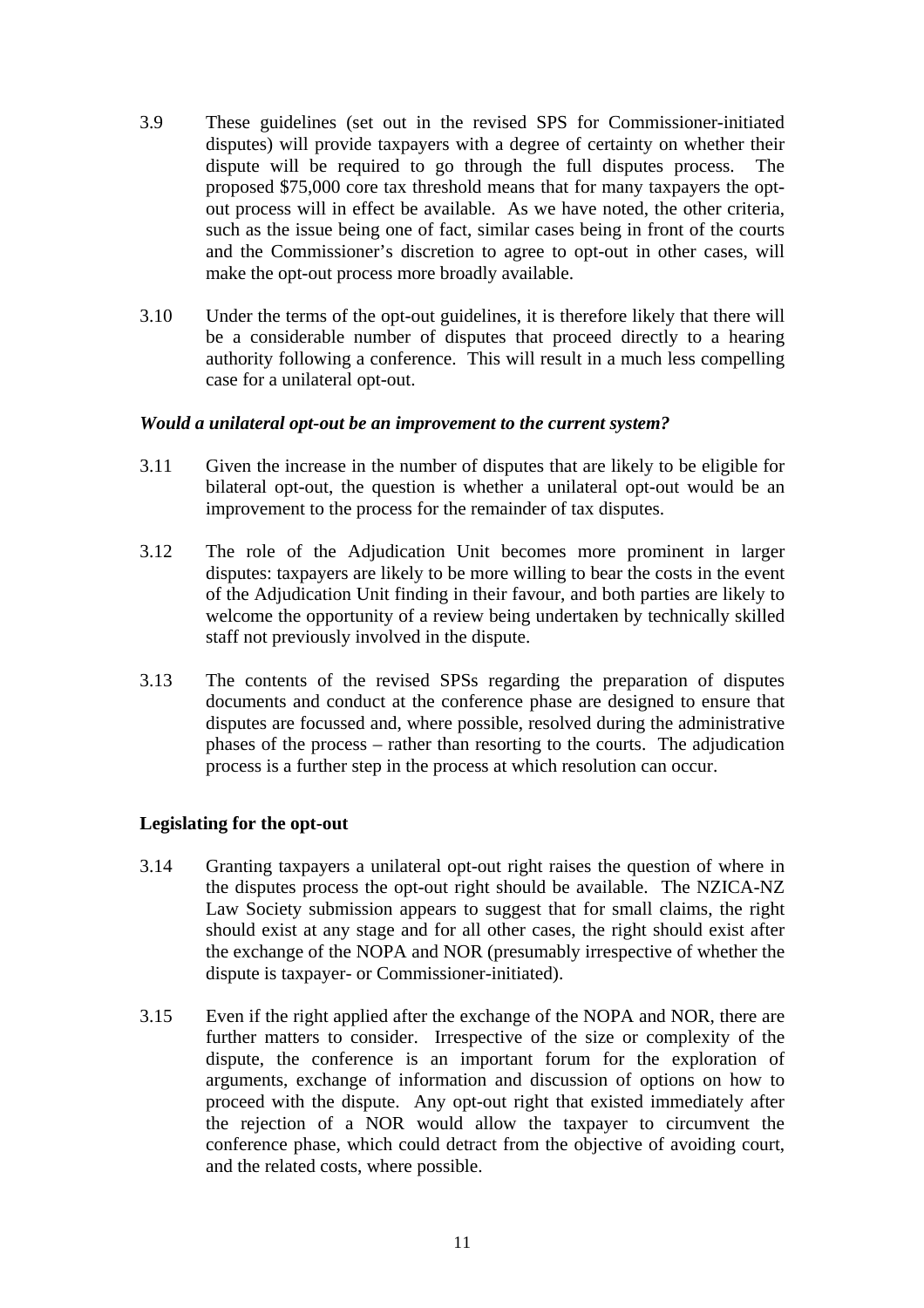- 3.16 A potential way around this would be to legislate for a conference phase (a proposal supported by the joint submission) and then allow for a unilateral opt-out right after the conference phase.
- 3.17 If the conference were legislated for, the purposes of the conference and the procedures that it entails would also need to be included. These purposes would differ from case to case. Some may be used predominantly for exchange of legal arguments and information, while others may explore settlement options. Legislating for desired outcomes during this phase could, unless carefully drafted, result in further litigation about the respective requirements.
- 3.18 It is anticipated that the facilitation of conferences (as detailed in the revised SPSs) will assist in the conference being a venue for constructive dialogue. Legislating for desired outcomes may detract from any improvements that could result from this process.
- 3.19 The other difficulties in legislating for a conference relate to the logistical differences between disputes. In particular:
	- The "conference" is often more akin to a series of discussions, rather than a single session.
	- The discussion can take place across a range of timeframes and forums (for example, face-to-face, telephone or video-conference).
	- Any meetings that do take place can be formal or informal in nature.
- 3.20 If legislation were nevertheless considered desirable, this might be achievable by keeping the legislation limited to:
	- a requirement that the parties "meet" (in any forum) at least once (for body corporate taxpayers, the person attending would have to be authorised to commit the taxpayer to a course of action); and
	- the taxpayer signing a statement to the effect that all information relevant to the dispute had been provided.
- 3.21 This would allow a significant degree of flexibility in terms of available forums and discussion points, and would provide the Commissioner with some comfort that all information needed to contest any subsequent court challenge was available.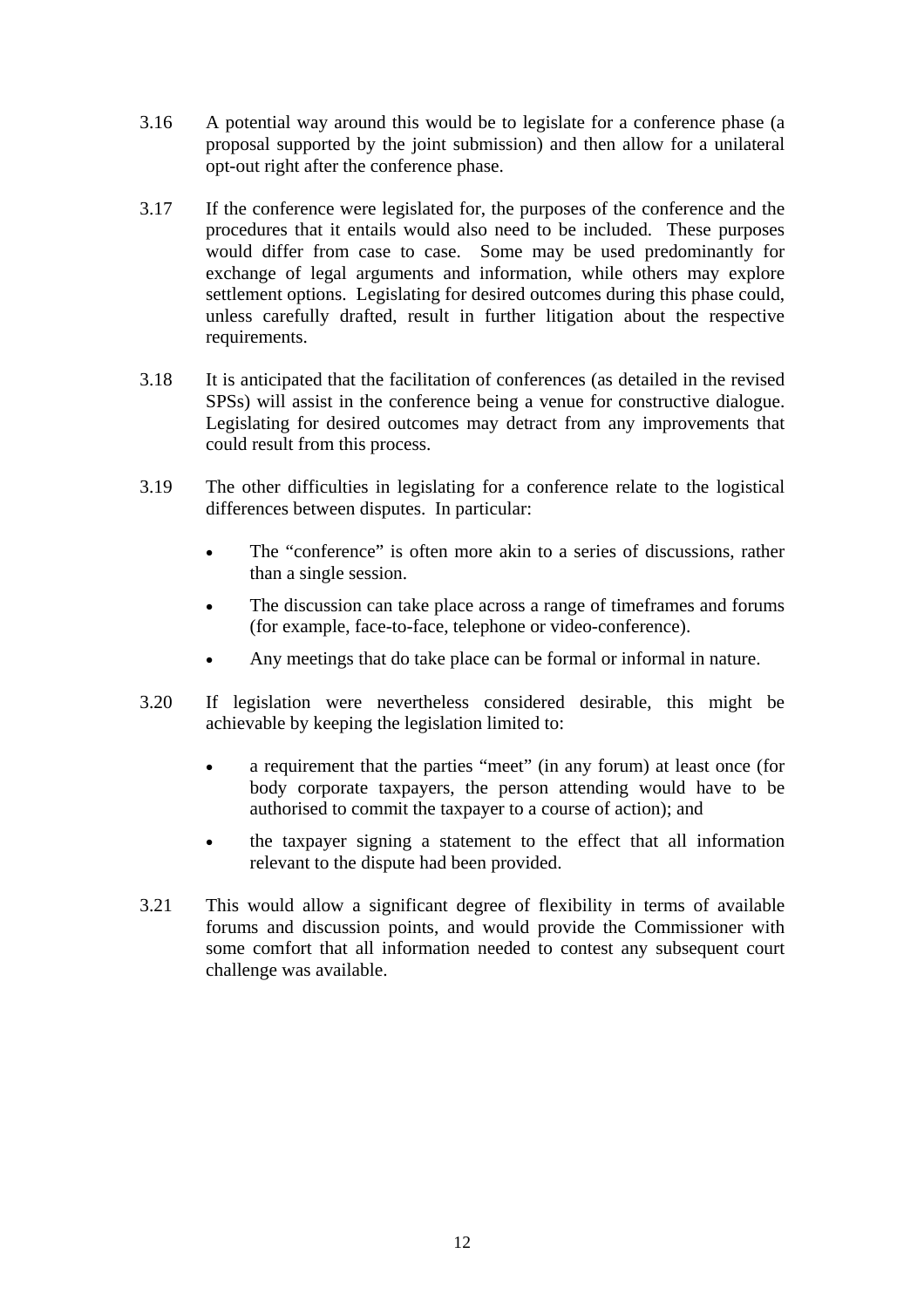# *Conclusion*

 $\overline{a}$ 

- 3.22 We consider that the current process (which will be supplemented by the revised SPSs) should be departed from only if the alternative offers a substantial improvement. Although we see merits in taxpayers having a unilateral opt-out right, it does not seem to represent a vastly superior process for the majority of disputes. This conclusion is further supported by our view that a unilateral opt-out right would need to be accompanied by legislating for the conference phase. Given the desire to keep legislative change to a minimum (to maintain administrative flexibility and reduce the cost of disputes about the process), legislating for something that can be capably dealt with through administrative measures appears counterproductive.
- 3.23 Although every disputant clearly has a right to their "day in court", this has to be balanced against the policy objective of reducing unnecessary tax litigation. The bilateral opt-out provisions appear to provide the best balance between these two, occasionally competing, ideas.
- 3.24 As a result, we believe that legislation to provide for a unilateral opt-out for Commissioner-initiated disputes is unnecessary.

## **Court order not to complete the disputes process**

- 3.25 The NZICA-NZ Law Society submission also suggests including a matching taxpayer ability to the Commissioner's ability under section 89N(3) to apply to the High Court for an order that completion of the disputes process is not required. $\bar{6}$  The Commissioner's view on this provision is set out in SPS 08/01 and reiterated in the revised SPSs.
- 3.26 Section 89N(3) is used in practice as either a revenue-protection provision, which prevents taxpayers from unduly delaying the process when they know that the time-bar may work in their favour, or as a cost-saving mechanism when there are numerous substantially similar disputes that are not suitable for test case treatment.
- 3.27 Given the administrative constraints that the Commissioner places on the ability to truncate the process under section 89N(3), we do not consider that a matching taxpayer right is warranted. In addition, taxpayers are free to approach the Commissioner with a proposal that completion of the disputes process is not required. The Commissioner has the ability to treat such a proposal as an opt-out request and may use the residual discretion outlined in the opt-out guidelines to agree to the request if none of the main opt-out criteria are met.

<sup>&</sup>lt;sup>6</sup> Section 89M(3) also allows the Commissioner to apply for an order to allow more time to complete the disputes process. However, such an application is not directly relevant for these purposes.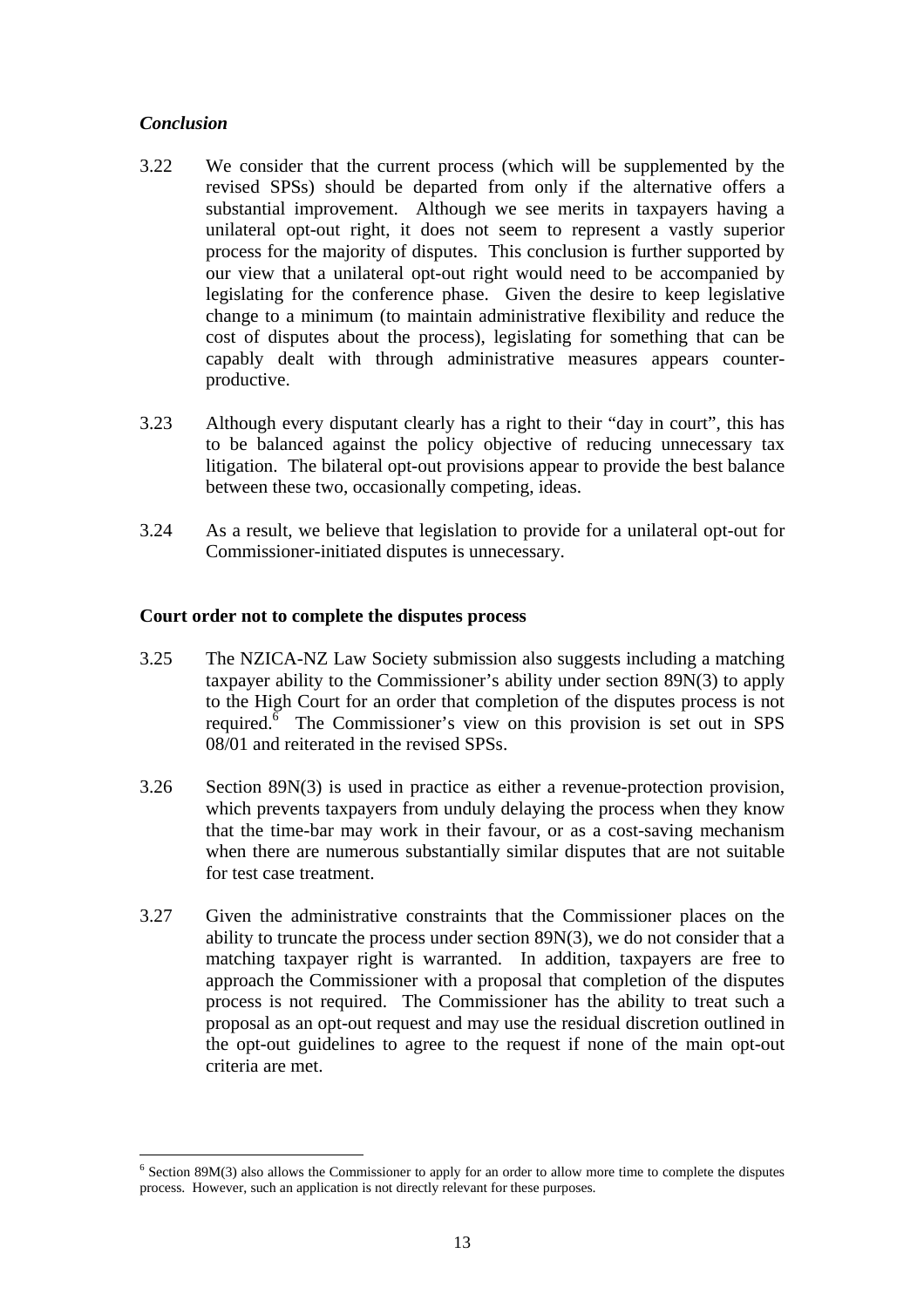- 3.28 Further, the opt-out guidelines cater for disputes where the issue is already being considered by the courts. As a result, we anticipate that the use of section 89N(3) to truncate the process will become rarer.
- 3.29 As a final point, we note that section 89M(11) currently provides taxpayers with the capacity to apply to the High Court for more time to respond to the Commissioner's SOP. Because SOPs are generally the most detailed documents produced by the parties, it is important that this provision is retained to give taxpayers the opportunity to respond to new propositions put forward by the Commissioner at the SOP stage. Likewise, it is important that sections 89M(13) and (14) are retained, so that additional information can be added to SOPs, with the agreement of the other party.

## **Section 138B(3)**

- 3.30 As a result of the conclusion that a unilateral opt-out right for the taxpayer is not desirable, we believe that section 138B(3) should be repealed or amended. In circumstances when the dispute has been initiated by the taxpayer, this section effectively provides taxpayers with a unilateral opt-out immediately following receipt of the Commissioner's NOR. The existence of section 138B(3) produces a discrepancy between disputes that are taxpayer-initiated and those that are Commissioner-initiated. It is because of this section that the opt-out guidelines have not been reproduced in the revised SPS for taxpayer-initiated disputes – there is little point having guidelines when the taxpayer can circumvent them through the challenge provisions.
- 3.31 A taxpayer-initiated NOPA must be issued within four months of the date on which the original self-assessment is received by Inland Revenue.<sup>7</sup> In practice, taxpayer-initiated NOPAs tend to occur when a taxpayer is aware of potential ambiguity in the law: they will self-assess on a conservative basis and then immediately propose an adjustment to that assessment.
- 3.32 Although this practice has the advantage of bringing potential legislative anomalies to the attention of Inland Revenue, its result (being a unilateral opt-out right for taxpayers) is inconsistent with our view regarding unilateral opt-out measures more generally. Following our suggested amendment to section 138B(3), it is anticipated that the bilateral opt-out procedures set out in the opt-out guidelines will be incorporated into the revised SPS for taxpayer-initiated disputes, so that they will apply irrespective of which party produced the NOPA.

 $\overline{a}$ <sup>7</sup> Section 89DA. The four-month response period is the general timeframe. For R&D tax credits, the response period is two years (see section 89AB(3)(b).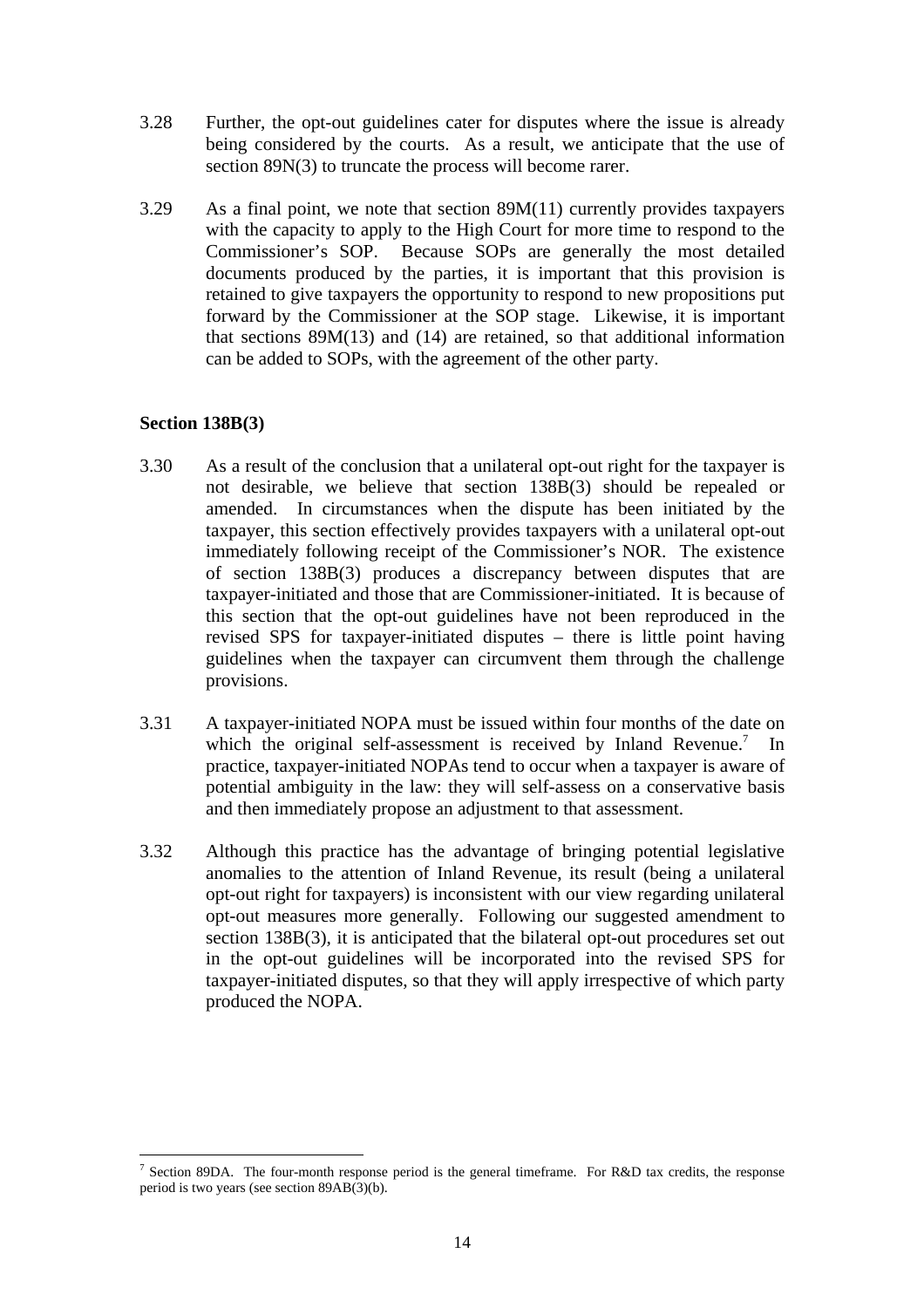# **Chapter 4**

# **EVIDENCE EXCLUSION RULE**

# **Summary of suggested changes**

This chapter suggests the following amendments to the evidence exclusion rule:

- that it applies only to the "issues" and "propositions of law" elements of the relevant party's SOP;
- that when one party is required to produce a SOP both parties are required to do so. The evidence exclusion rule will then attach to these SOPs; and
- that there be no formal evidence exclusion rule in place for disputes if the taxpayer and the Commissioner agree to opt out of the disputes process under section  $89N(1)(c)(viii)$ .

It also suggests that the Taxation Review Authority Regulations be updated to refer to the District Court Rules 2009.

4.1 The evidence exclusion rule (EER), contained in section 138G, applies following the issue of a disclosure notice $8$  and limits the Commissioner and the taxpayer to the facts, evidence, issues and propositions of law that are disclosed in their respective SOPs.

# **Policy**

- 4.2 By largely limiting the parties to the material in their SOP, the EER serves as the central pillar to the "all cards on the table" approach advocated by the Richardson Committee. In the words of the NZICA-NZ Law Society submission, its purpose is to "encourage open and full communication".
- 4.3 The EER aims to ensure that the SOP contains all of the best arguments for each party and therefore eliminates the possibility of "trial by ambush". It also helps to make sure that all relevant information is brought forward at the SOP stage (at the latest) to increase the possibility that the Commissioner's assessment will be correct.

 $\overline{a}$ 8 Section 89M of the TAA.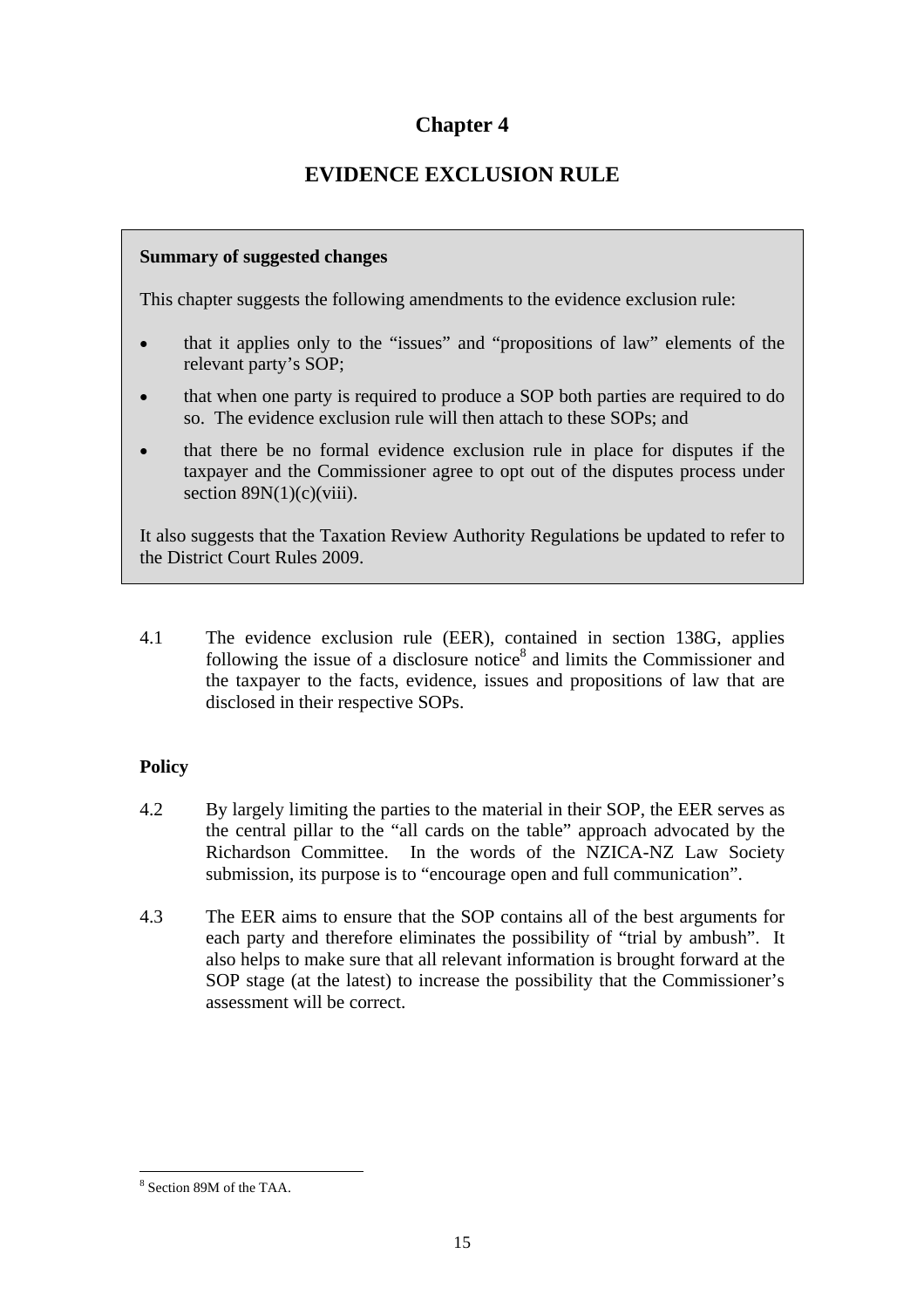# **Current problems with the EER**

- 4.4 The main problem with the EER stems from what is sometimes described as the "kitchen sink" approach to preparing a SOP, whereby all facts, evidence, issues and propositions are included. There are two possible motivations for this:
	- to avoid the risk of the matter being prevented from being raised in a hearing authority; and  $9^9$
	- to provide all relevant information that the parties consider will be persuasive or helpful to the Adjudication Unit (which, as an independent function of Inland Revenue, will not have previously been exposed to the issues being disputed).
- 4.5 The result of this all-inclusive approach is lengthy documentation and, if the dispute does reach a hearing authority, potential duplication between the preparation of the SOP, court documents and discovery process.<sup>10</sup> This can increase reluctance to proceed with a legitimate dispute.
- 4.6 The NZICA-NZ Law Society submission suggests that the scope of the EER be relaxed, so that the parties are limited to the "propositions of law" set out in their respective SOPs, rather than also being limited to the facts and evidence. The submission argues that this will provide the necessary certainty on the legal issues at stake, while going some way towards preventing the "kitchen sink approach" to SOP preparation.
- 4.7 The current legislation also arguably provides the potential in taxpayerinitiated disputes for the EER to apply to the taxpayer only. This possibility comes about because section 89N(2) provides that the Commissioner can issue an amended assessment after the taxpayer's SOP has been considered; there is no requirement for the Commissioner to also produce a SOP. The counter-argument is that the Commissioner is effectively required to issue a SOP because, without doing so, section 138G would prevent any arguments being able to be raised in a hearing authority. The matter requires clarification.

## **Role of disputes documents**

 $\overline{a}$ 

4.8 In considering whether the EER should be amended, the respective roles of the NOPA and the SOP should be taken into account.

<sup>9</sup> *Joint Submission: The Dispute Resolution Procedures in Part IVA of the TAA 1994 and The Challenge Procedures in Part VIIIA of the TAA 1994*, by NZLS and NZICA, para. 3.16.<br><sup>10</sup> Note the distinction between dispute documents – documents which are legislatively required under the Disputes

and Challenge procedures of the TAA – eg, NOPA, NOR, SOP, disclosure notice – and court documents, which are required to be filed within the hearing authority – eg, Notice of Claim, Notice of Defence.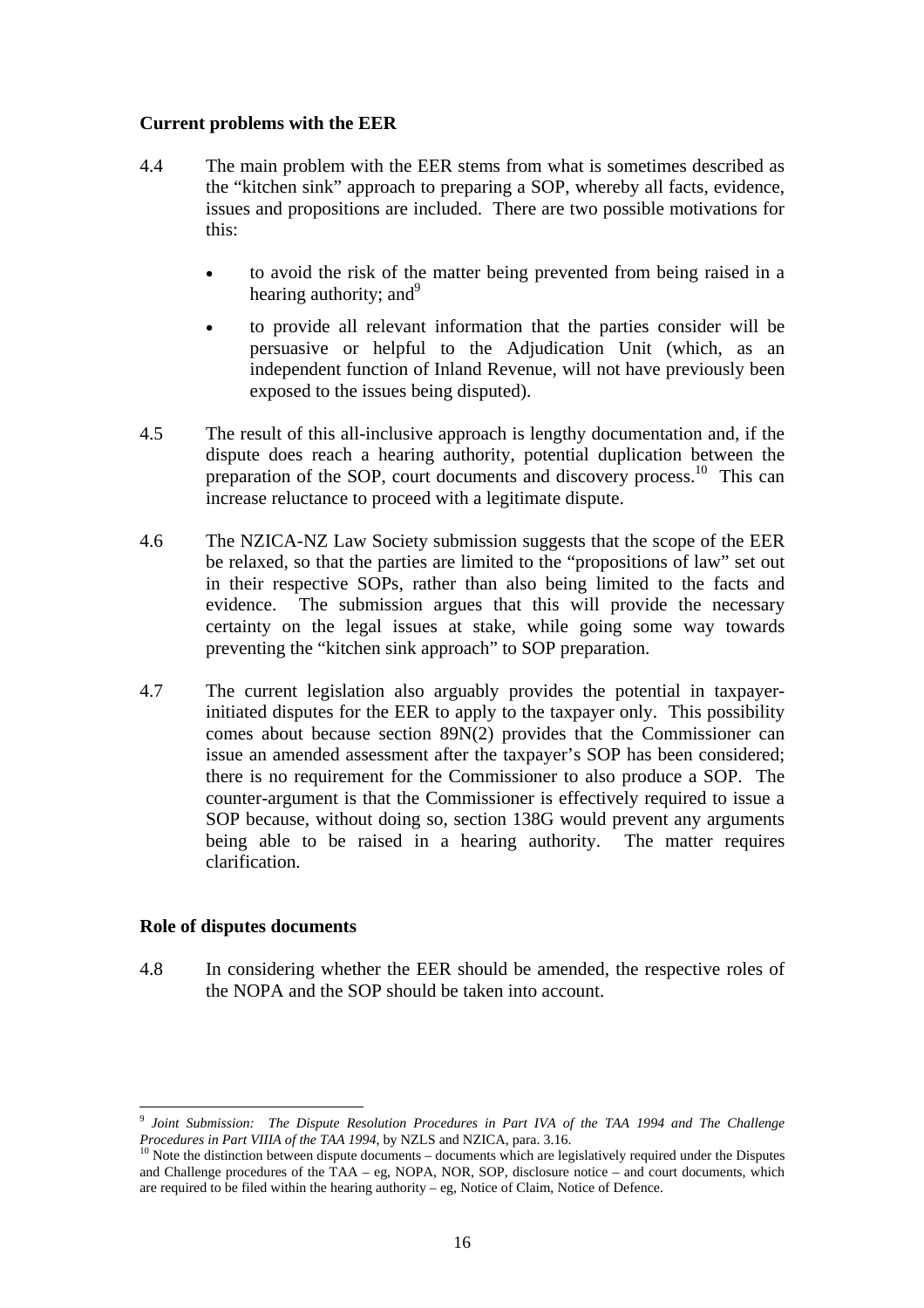# *The role of a NOPA*

- 4.9 The NOPA is the first step towards the identification of the issues in a dispute. The purpose of the NOPA is to ensure that the party receiving the notice is aware of the arguments on which the other party is relying. It is intended to foster open and frank discussion early in the resolution process and advance the "all cards on the table" objective. $11$
- 4.10 Irrespective of whether it is issued by the Commissioner or the taxpayer, a NOPA must identify the proposed adjustment, provide a concise statement of the key facts and the law (in sufficient detail to inform the other party of the grounds for the proposed adjustments) and state how the law applies to the facts. A taxpayer's NOPA must also provide copies of significantly relevant documents. $1\overline{2}$
- 4.11 The NOPA is not intended to be an investigative tool (for Commissionerinitiated disputes), as ideally the investigation of the taxpayer's affairs would have been concluded by this point and any proposed adjustments should already have facts and evidence to support them. If further information is considered necessary, but is not forthcoming, the Commissioner will be able to exercise the powers under sections 16 and 17 to gather it. In this respect, the NOPA is a document that reflects the outcome of a concluded investigation.

# *The role of the SOP*

- 4.12 The SOP forms the basis upon which the issues will be argued if the case proceeds to court. It is generally the last card on the table before the challenge procedures, and its main role is to inform the other party of the legal and factual arguments that the party is relying on so that any "trial by ambush" is effectively eliminated from future litigation.
- 4.13 The SOP must, with sufficient detail to inform the other party, give an outline of the facts, evidence, issues and propositions of law relied upon.<sup>13</sup> A well-drafted SOP provides the other party with an adequate base from which to draft either a reply SOP or a notice of claim in the hearing authority. A SOP that contains at least an outline of all relevant information is also important for the effective operation of the Adjudication Unit.
- 4.14 Concerns about possible duplication of the NOPA and SOP are, in our view, not overly problematic when looking at the disputes process as a whole. Given that the NOPA and the SOP are extremely likely to focus on the same points, some degree of duplication is inevitable (some issues may have been resolved in the intervening period).

 $\overline{a}$ <sup>11</sup> *Resolving tax disputes: a legislative review. A government discussion document.* July 2003 para. 2.14-2.16.<br><sup>12</sup> Section 89F. TAA.

<sup>&</sup>lt;sup>13</sup> Section 89M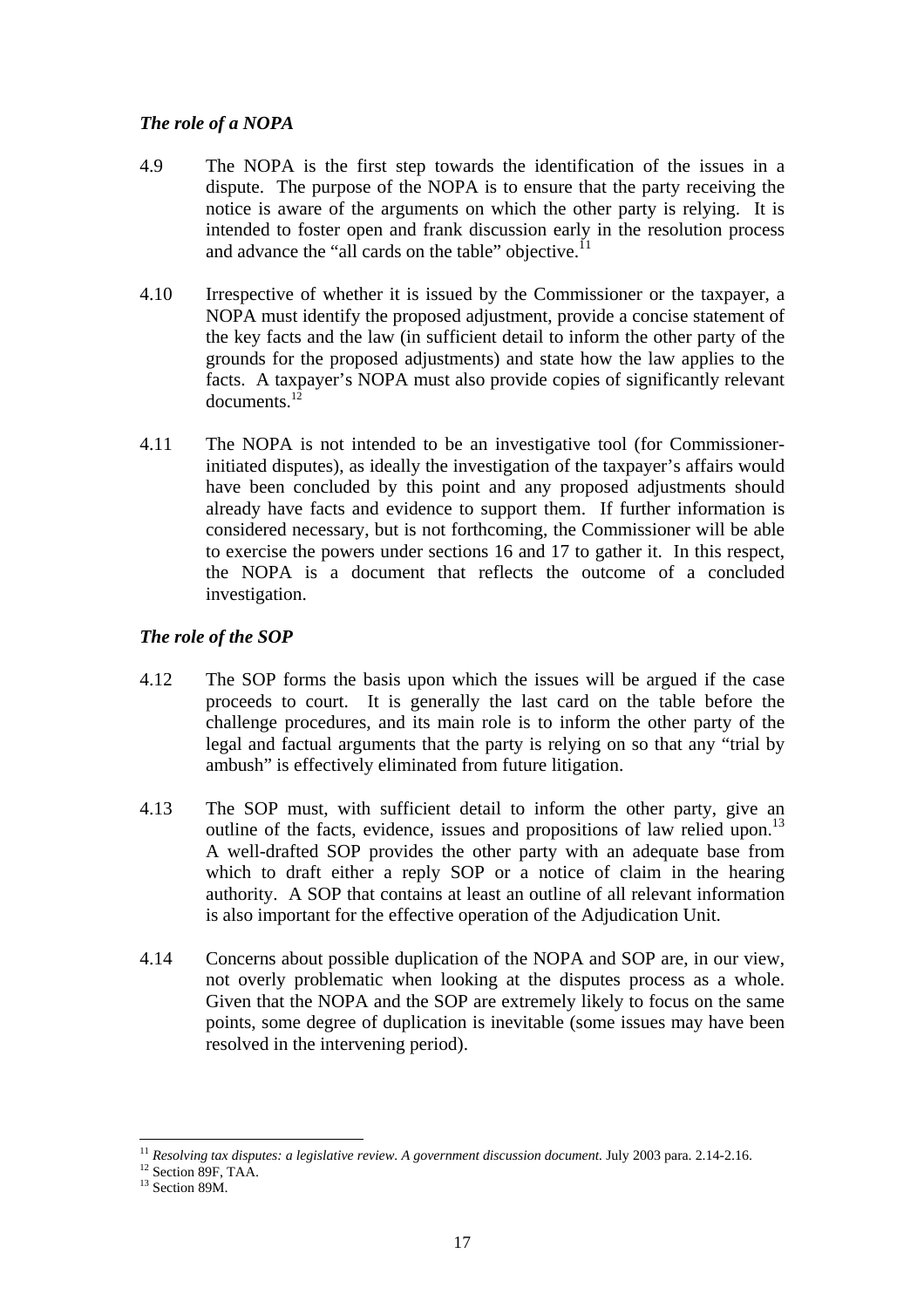4.15 If the NOPA is completed as outlined, the pressure for the SOP to be a heavily detailed document will be reduced. If not all of the contents of the SOP are subject to the EER, as suggested by the NZICA-NZ Law Society submission, there will be less temptation to include every available shred of information. These factors should in turn result in the SOP being the "outline" document contemplated by the TAA.

## **Possible solutions**

- 4.16 We therefore agree that the EER should be relaxed, subject to:
	- the Commissioner having all relevant information available so that any assessment is as accurate as possible; and
	- if a challenge does arise from that assessment, any court proceedings operating on a "no surprises" basis to the fullest extent possible.
- 4.17 If the EER is to be relaxed, it is questionable whether an "evidence exclusion rule" is an appropriate label for such a rule. Any new label used will need to be consistent with its role in the overall disputes process. One possibility is simply to change the label to "exclusion rule".
- 4.18 The NZICA-NZ Law Society submission suggested relaxing the EER so that it was limited to the "propositions of law" contained in the SOP, allowing for new issues, facts and evidence to be adduced at the challenge stage. The submission also suggested, especially if no SOP is involved, binding the Commissioner to the "grounds of assessment".

# **"Proposition of law" EER**

- 4.19 A "proposition of law" can be regarded as the legal basis for the technical position taken by the party. It will contain references to the relevant statutory provisions, and judicial and other authorities that may assist in the interpretation of them (including, where appropriate, overseas court decisions, legislative history analysis, and reference to legal principles and cases outside of the taxation area). It may also include a statement on the application of law that has not previously been considered by the courts.
- 4.20 Certainty as to the propositions of law is important to the efficient operation of the disputes process. If propositions of law are not finalised during the dispute phases, legal issues may be poorly defined until the commencement of proceedings in court. Such an outcome would be directly contrary to the objectives of the Richardson Committee, which sought full and early disclosure of relevant matters.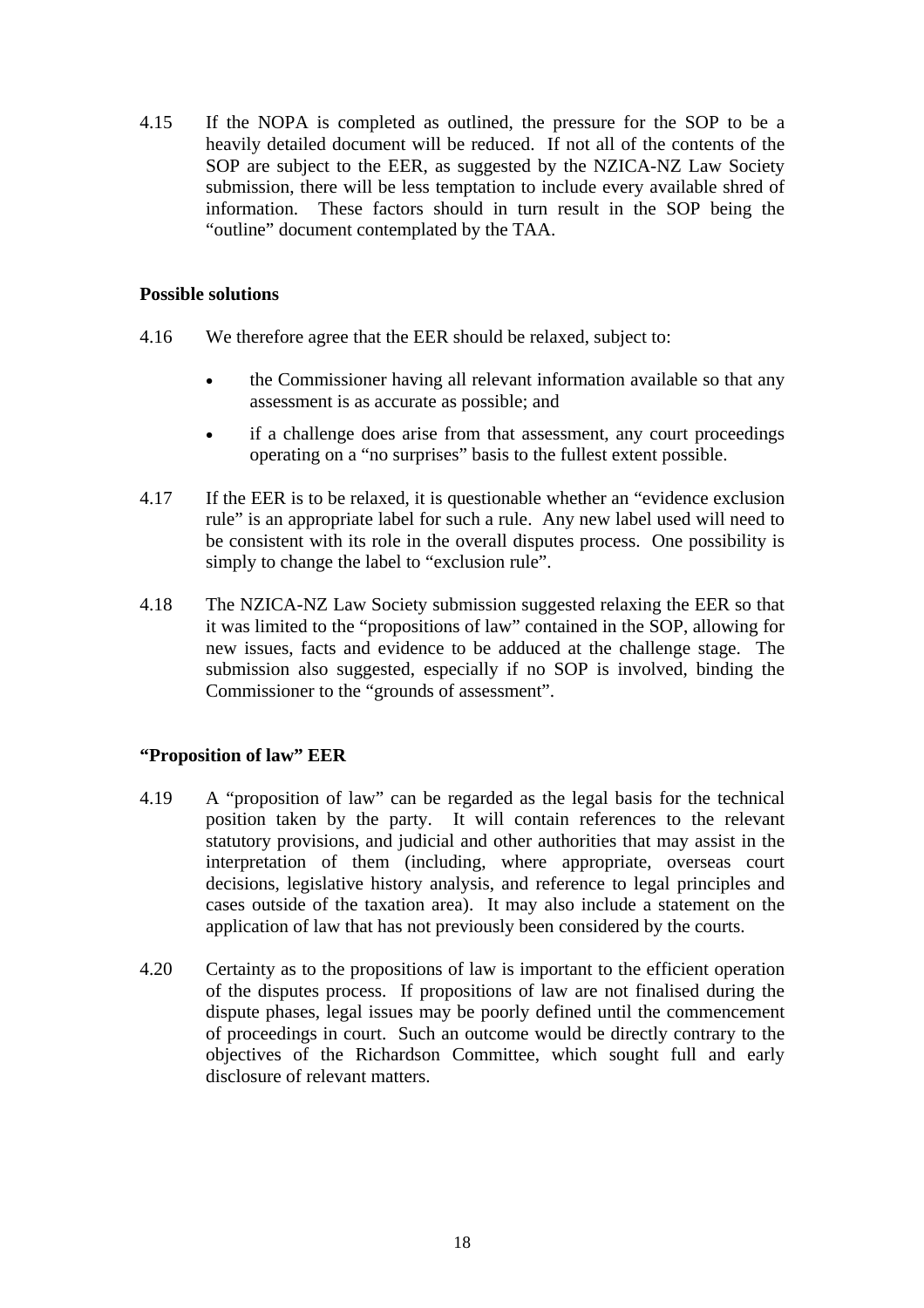# *Possible advantages*

- 4.21 Removing the existing strict requirements to include facts, evidence and issues in the SOP, and having the EER limited to propositions of law appears to have a number of advantages:
	- It continues the current practice of both parties being aware of the legal arguments proposed by the other.
	- It should provide the Adjudication Unit with all the information required to analyse the respective legal arguments.
	- It should take some of the pressure away from including every fact and piece of evidence in the SOP.
	- Propositions of law, as a term, is already included in the legislation and is a requirement for the contents of a SOP. Any legislative change to limit the EER in this way would therefore be minimised.

# **"Grounds of assessment" EER**

- 4.22 The NZICA-NZ Law Society submission suggests that the Commissioner should be bound by his "grounds of assessment", particularly when no SOP has been issued. A rule based on grounds of assessment has one major advantage, in that there is almost always an assessment in a substantive dispute. Because the challenge is generally to the assessment, there is no possibility of the rule not applying to the Commissioner.
- 4.23 However, we do not favour a "grounds of assessment" rule for the following reasons:
	- The assessment is generally issued after the SOP. Therefore, there would be no finality to the SOP.
	- The Commissioner's assessment quantifies the tax liability but does not contain detailed analysis. This would necessarily change. If there is a SOP, this could be a simple cross-reference or reproduction of the SOP. However, when there is no SOP, (such as opt-out disputes), this rule would effectively still require the Commissioner to produce a document similar to a SOP with the attendant documentary detail.
	- To provide parity, so that the Commissioner was not the only party bound, an additional reply would be required of the taxpayer. Placing further documentary requirements on the taxpayer would be an unnecessary additional compliance cost.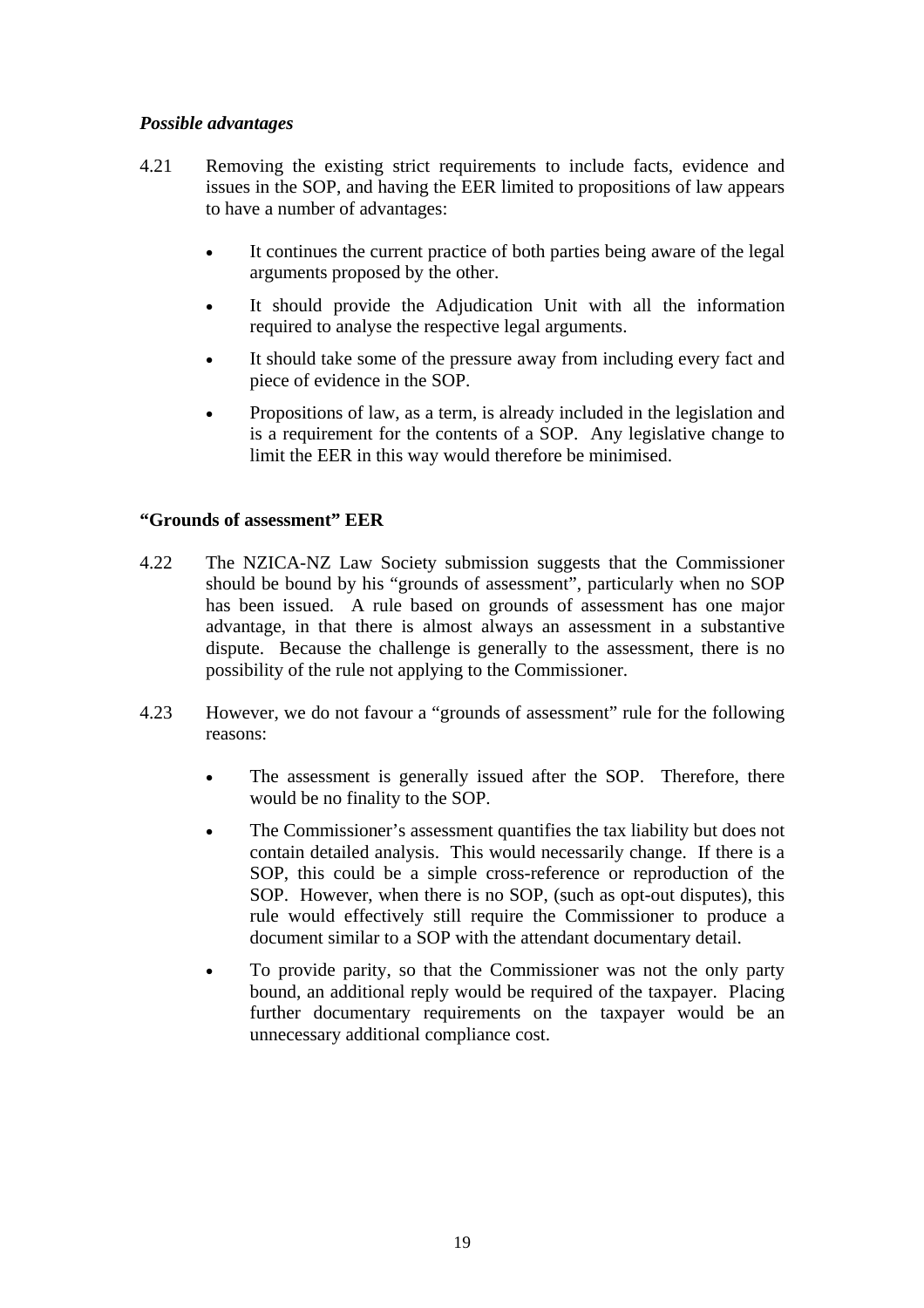## **"Issues" EER**

- 4.24 We see "issues", in the context of the SOP as akin to "legal issues to be resolved between the parties". This is supported in some respect by the fact that sections 89M(4) and (6) both refer to issues that the party "considers will arise". This can be contrasted with the facts, evidence and propositions of law "on which the [party] intends to rely". In other words, the issues arise and the remaining elements are relied upon to demonstrate a particular view. If this is the case, then "issues" is effectively the umbrella term and propositions of law, facts and evidence are put forward by the parties in an attempt to make a decision-maker resolve the issues in their favour.
- 4.25 On this basis, it makes sense to consider the possibility that the issues should be set, so that the parties can go about constructing their propositions of law and gathering their facts and evidence. Such an approach has many of the advantages of a "propositions of law" approach (discussed above) while recognising that propositions of law are only ever determined in the context of the wider legal issues.

# **Possible solution**

- 4.26 On balance, we consider that the best approach may be to have the EER apply to "issues" and "propositions of law". We prefer this for the following reasons:
	- Simply having an "issues" EER could lead to concerns around exactly how broadly "issues" is defined. A dispute may only have one overarching issue. Although there are arguably benefits in having this issue set, it may be so broad as to effectively provide no limitation at all.
	- Having a "propositions of law" EER would effectively limit the issues because a new issue would be unlikely to be introduced unless propositions of law could be raised to support it.
	- Requiring the parties to clearly state what they consider to be the relevant issues, and the propositions of law that would support the resolution of those issues in their favour, would create an appropriate level of certainty – especially when coupled with the requirement to provide an outline of facts and evidence in the SOP.
- 4.27 We do note, however, that any amendment to the EER within the existing legislative framework would not cater for truncated disputes.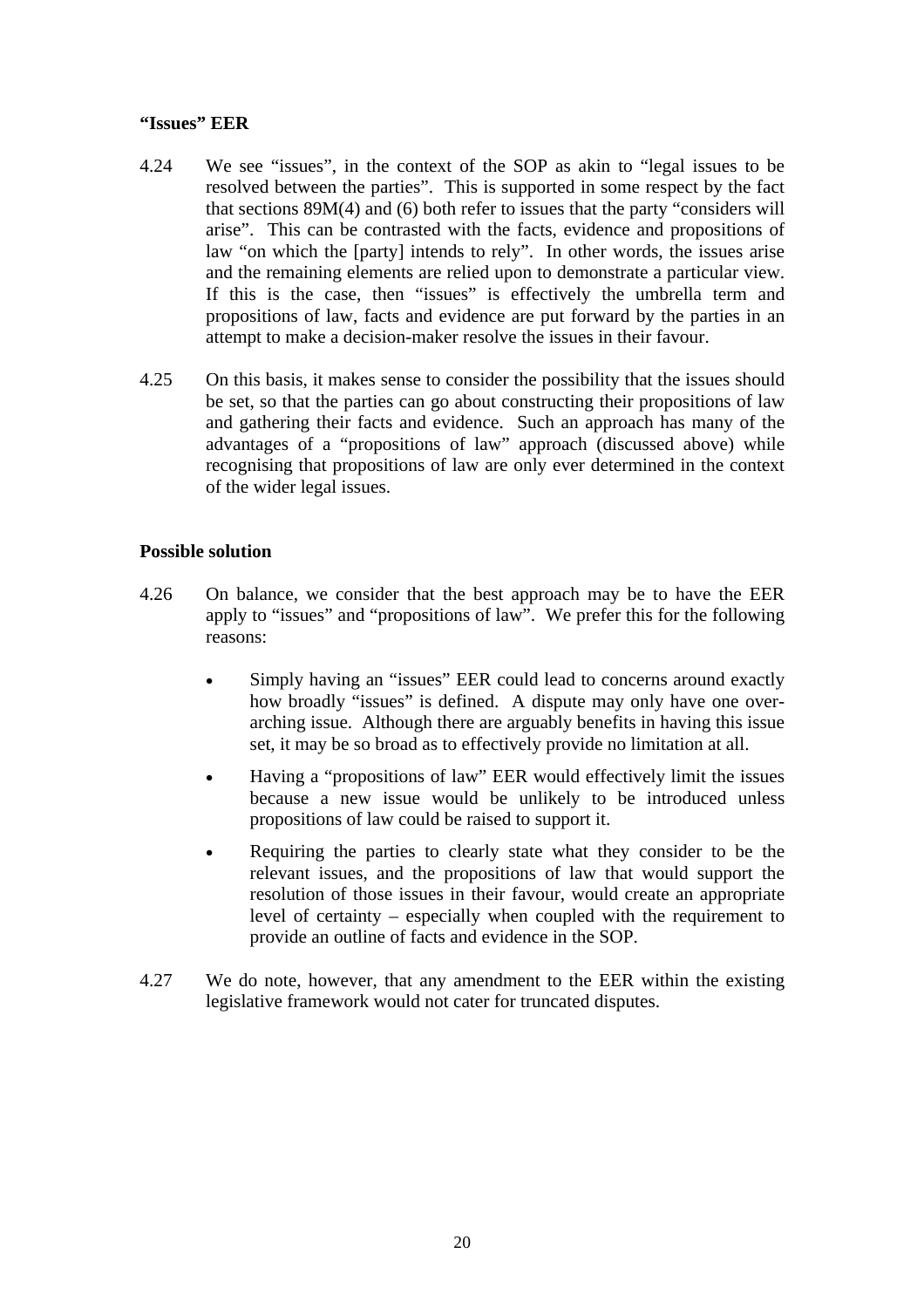#### **"Trial by ambush" and factual certainty**

4.28 To relax the EER, both parties would need assurance that they could not be "ambushed" at a court hearing by previously undisclosed material. Correspondingly, the parties would also need to be confident that they fully understood the factual events relied upon by the other (even if there are disagreements over the relevant facts).

#### *Trial by ambush*

4.29 The risk of trial by ambush is reduced in the modern litigation environment. Lord Donaldson of Lymington MR in *Mercer v Chief Constable of the Lancashire Constabulary* stated:<sup>14</sup>

> Over the last quarter of a century there has been a sea-change in legislation and judicial attitudes towards the conduct of litigation, taking the form of increased positive case management by the judiciary and the adoption of procedures designed (a) to identify the real issues in dispute (b) to enable each party to assess the relative strengths and weaknesses of his own and his opponent's case at the earliest possible moment and well before any trial. Not only does this tend to make for shorter trials and save costs, even more importantly it facilitates and encourages settlements.

4.30 New Zealand commentators have expressed the view that the above passage is equally true in New Zealand. Discovery and the advent of the case management system<sup>15</sup> has encouraged an environment where the Court is no longer accepting of trial by ambush, $16$  and the traditional adversarial approach to litigation whereby parties "keep their cards close to their chest".17

#### *District Courts Rules and judicial settlement conferences*

4.31 Under section 16 of the Taxation Review Authorities Act 1994, the TRA has a wide discretion to determine its own proceedings. The District Courts Rules in effect act as a guide to reduce any uncertainty about TRA proceedings.18 To this end, Regulation 4 of the Taxation Review Authorities Regulations 1998 states:

> To the extent that they are not inconsistent with these regulations, or the provisions of the Taxation Review Authorities Act 1994, or the Tax Administration Act 1994, the District Courts Rules 1992 apply to the commencement, interlocutory steps, and conduct of proceedings in the Authority as if those proceedings were civil proceedings in the District Court.

 $\overline{a}$ 

<sup>&</sup>lt;sup>14</sup> [1991] 2 All ER 504, 508-509 (CA).

<sup>&</sup>lt;sup>15</sup> The system whereby judiciary officers allocate proceedings to different tracks according to their needs and complexity, and ensures they keep moving through regular checks and conferences.<br><sup>16</sup> see *Donovan v Graham* (22/5/90, Eichelbaum CJ, HC Auckland, CP1980/89).<br><sup>17</sup> Andrew Beck, *Civil Procedure in NZ*, para 1.13.<br><sup>18</sup> Sec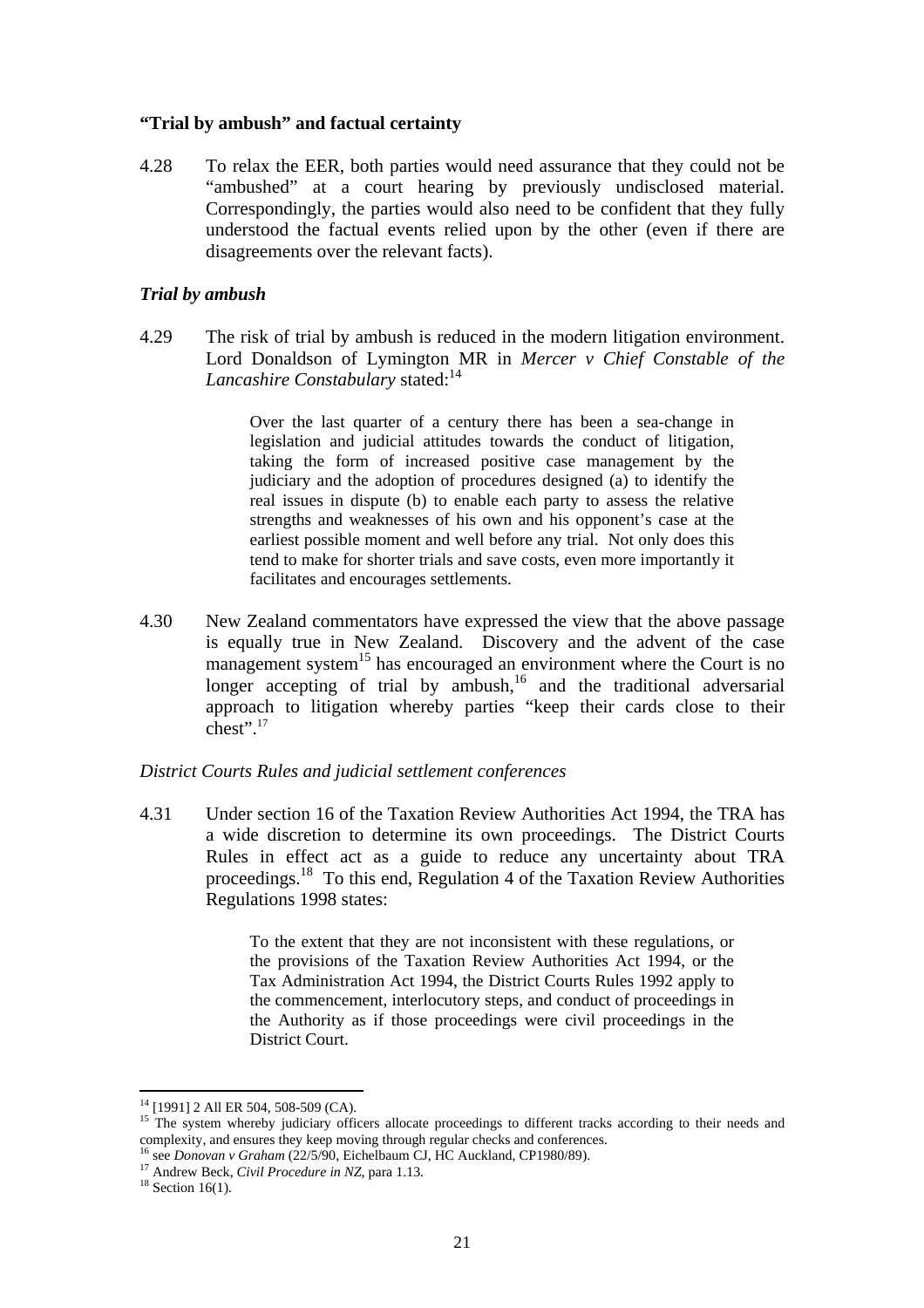- 4.32 New District Court Rules came into effect 1 November 2009. One feature of the new rules is that they provide for "settlement conferences" between the parties before a hearing.
- 4.33 A judicial settlement conference must be convened by a judge and held in chambers. The purpose of the conference is to give the parties to the proceedings an opportunity to negotiate a settlement of the claim or any issue.<sup>19</sup> The inclusion of the conference is another opportunity to make sure parties have the same understanding of the facts and should prevent any trial by ambush before a hearing. It is worth noting that a party can still apply for discovery if there is a serious possibility of information having been withheld or trial by ambush.
- 4.34 Under section 16 of the Taxation Review Authorities Act and Regulation 4, the TRA has the discretion to adopt these settlement conferences into its proceedings. However, greater certainty on the application of the rules may be desirable.
- 4.35 Because of the improved systems that settlement conferences introduce, and to make it easier for disputants (who will not then have to deal with the "old" rules) we suggest that the Taxation Review Authorities Regulations be amended to apply the 2009 District Court Rules and that the settlement conferences be incorporated for tax challenges.<sup>20</sup>
- 4.36 One question that does arise, however, is whether the documentation required by the disputes process and the new District Court Rules overlap. Our view is that this is not likely because if adequate exchanges between the parties have occurred under the disputes process, the court documents will simply become more manageable in nature.
- 4.37 To this end, we also suggest an amendment to Regulation 8 of the Taxation Review Authorities Regulations to relax the requirement that notices of claim have to effectively duplicate the SOPs of both parties. Provided the relevant information (NOPA, NOR and SOPs) were attached to the notice of claim, that would be sufficient. In practice, this is often what occurs and appears to cause little difficulty.

# *Factual certainty*

4.38 Factual certainty is essential to an efficient disputes process and, as previously noted, it is important that any relaxation of the EER does not undermine this. Whatever change is made towards relaxing the EER, there would still be a requirement that a SOP contain an outline of the facts and evidence "on which the [party] intends to rely".<sup>21</sup> If an important fact or piece of evidence is not included in this outline and the party then seeks to rely on it, they run the risk of the hearing authority refusing to accept it.

 $\overline{a}$ 19 Clause 2.47.2 District Court Rules 2009.

<sup>20</sup> Reg. 4, TRA Regulations.

<sup>&</sup>lt;sup>21</sup> Section 89M(6).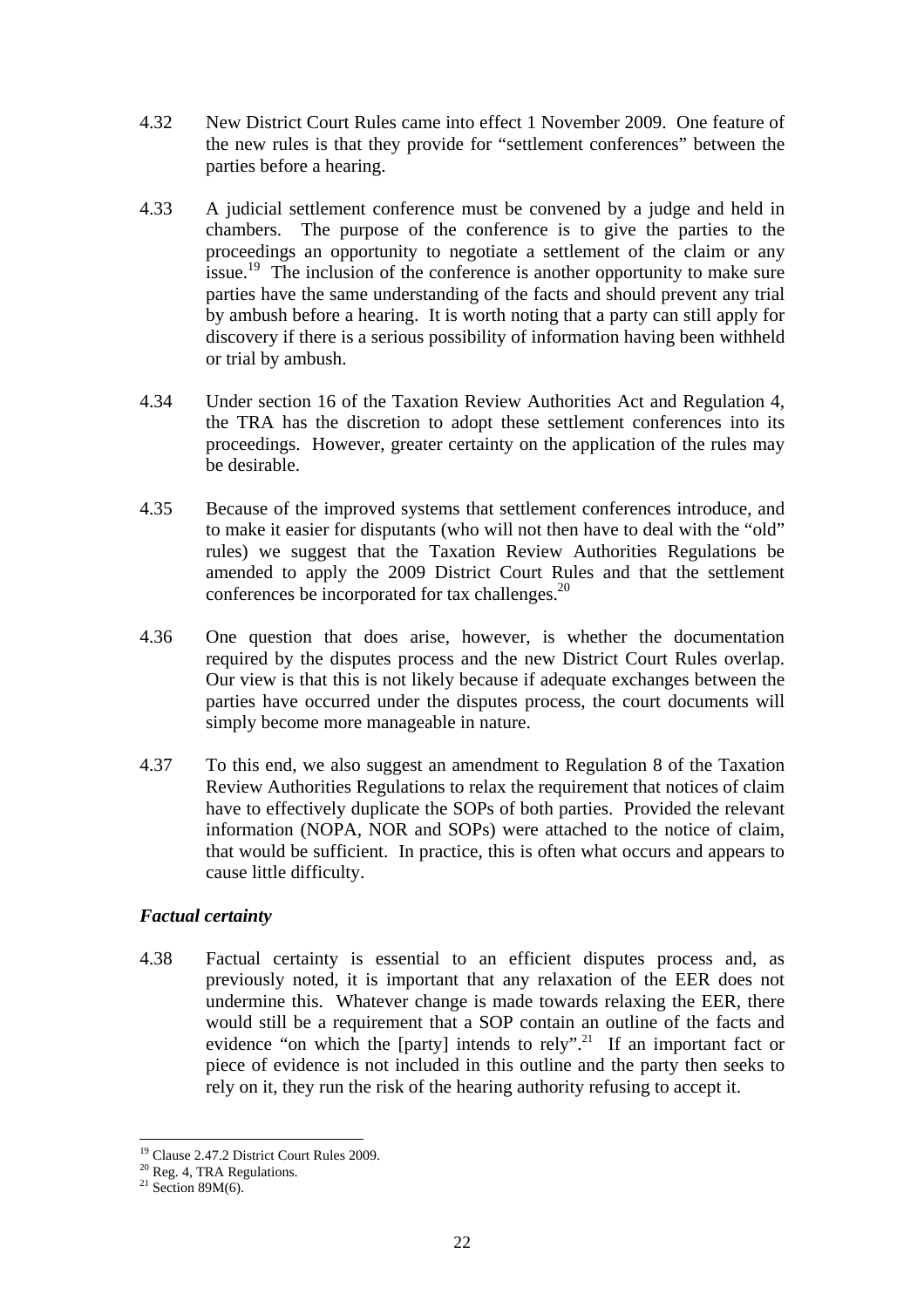- 4.39 Factual certainty could be achieved in the following ways:
	- There is a natural incentive for taxpayers and the Commissioner to put their best case forward as early as possible in the dispute process because of the costs (including UOMI) of doing otherwise. If the Commissioner suspects the taxpayer has not disclosed all the relevant information, the Commissioner can rely on the information-gathering statutory powers under sections 16 and 17, or the hearing authority's powers in relation to discovery and interrogatories, to obtain as much factual certainty as possible.
	- The Commissioner will also have the ability to achieve greater factual certainty during the conference phase, particularly if there is an opt-out under section  $89N(1)(c)(viii)$ , as an agreement will be signed at the end of the conference stating that all material facts have been disclosed.
	- As discussed above, the District Court Rules 2009 also provide for a settlement conference to take place between the parties. Assuming that this element of the new rules is applied to proceedings in the TRA, this conference will also afford the parties with an opportunity to ensure that all the key facts are available and issues discussed in requisite detail. The prospect of material factual information being withheld from a statement of claim, when a settlement conference is imminent, is minimal.

# **EER applying to both parties**

- 4.40 We agree with the NZICA-NZ Law Society submission that, where the EER applies, it should apply to both parties. There are two possible solutions to ensuring this is achieved:
	- make it clear that the Commissioner must, to continue a taxpayerinitiated dispute, issue a SOP in response to the taxpayer's SOP; or
	- provide that the Commissioner always issues the first SOP, even in taxpayer-initiated disputes.

# *Commissioner issues a SOP*

- 4.41 This proposal would require an amendment to section 89N(2)(b) (concerning the process for taxpayer-initiated NOPAs) to the effect that the Commissioner cannot amend an assessment until the later of:
	- the Commissioner has considered a statement of position issued by the disputant; or
	- the Commissioner has issued a statement of position.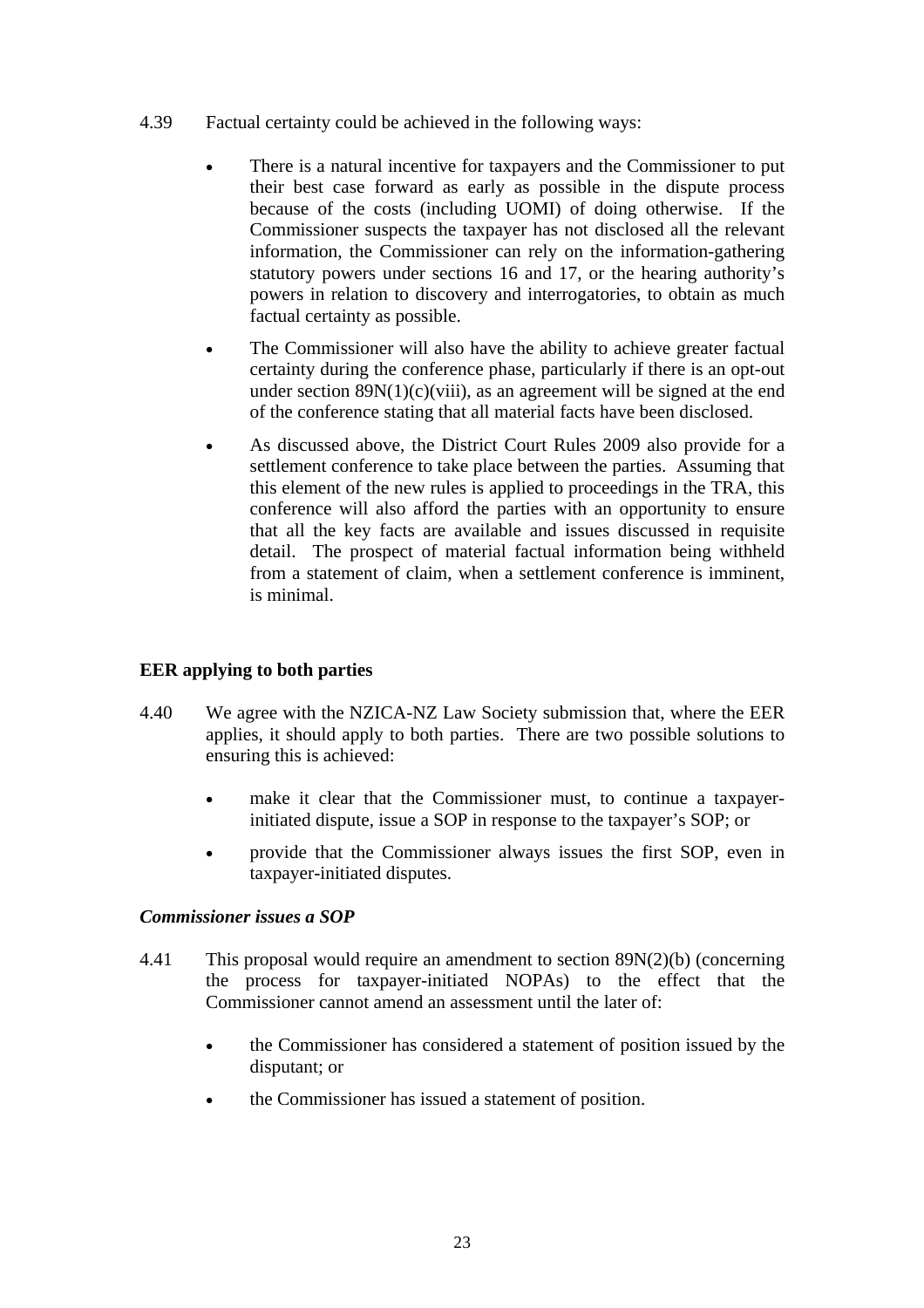4.42 This would mean that if one party has to produce a SOP, so would the other. Each party to a dispute would then have a SOP to which the EER could apply.

# *Commissioner always issues the first SOP*

- 4.43 An amendment could be made to section 89M(3). This section currently states that the Commissioner's disclosure notice does not need to be accompanied by a SOP if the NOPA was issued by the taxpayer. If this requirement were removed, the Commissioner would always have to issue a SOP at the same time as the disclosure notice. The taxpayer would then have the usual response period to reply with their SOP.
- 4.44 This proposal has the advantage of aligning all disputes from the conference phase onwards. Irrespective of who initiated the dispute, the onus would always be on the Commissioner to produce a disclosure notice and SOP. In the event that the taxpayer's SOP raised novel material or arguments not previously discussed between the parties, the Commissioner would still be able to respond to these through the addendum SOP provisions in section 89M(8). On the other hand, this approach presupposes that the Commissioner will have completed the investigation well in advance of the SOP having to be issued. For taxpayer-initiated NOPAs this is not always the case and the approach may not therefore provide an adequate basis from which the Commissioner can prepare an appropriate SOP.
- 4.45 We welcome submissions on the possible approaches.

## **EER and opt-out under section 89N(1)(c)(viii)**

- 4.46 When the taxpayer and the Commissioner agree to opt-out of the disputes process under section  $89N(1)(c)(viii)$ , the EER (in either its current or proposed form) will not apply, as no SOP will have been issued. Therefore, in theory, nothing limits the issues, propositions of law, facts or evidence put forward by either the taxpayer or the Commissioner. The question is whether or not this should be seen as a problem for either party to such a dispute.
- 4.47 The natural incentive to end the dispute as soon as possible will still exist under an opt-out scenario. Also, because of the requirement set out in the opt-out guidelines that all material information has been provided by the taxpayer, the conference is likely to be an adequate disclosure tool in an optout case.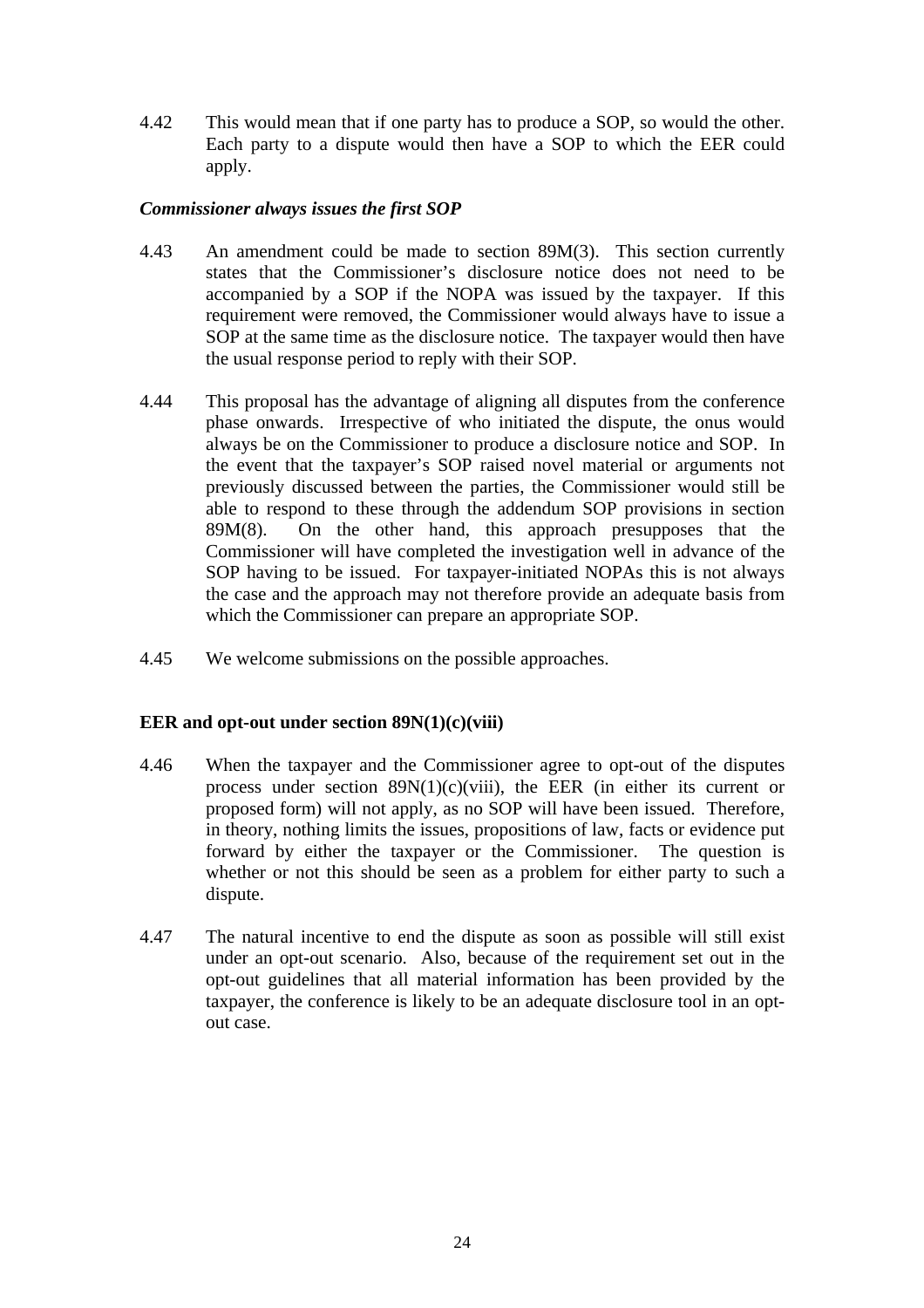- 4.48 Factual certainty does not necessarily provide certainty as to the issues and propositions of law. However, when a conference is undertaken before an opt-out, there is less potential for disputes to reach a hearing stage without the issues and propositions of law being sufficiently well defined. This is because, if the parties have all the information relevant to the dispute (a prerequisite of being eligible for opt-out), they should be in a position to anticipate the legal arguments of the other party with some degree of accuracy.
- 4.49 The following further factors appear to weigh in favour of there being no EER (or equivalent) applicable to opt-out disputes:
	- If novel arguments are raised in the court documents, the other party will still have some time to consider these before filing their documents or the judicial settlement conference begins (as applicable).
	- Although it is not correct to say that all disputes of \$75,000 or under (a suggested criterion for an opt-out) are "simple", we do not anticipate that the most complex of cases will be eligible for the opt-out.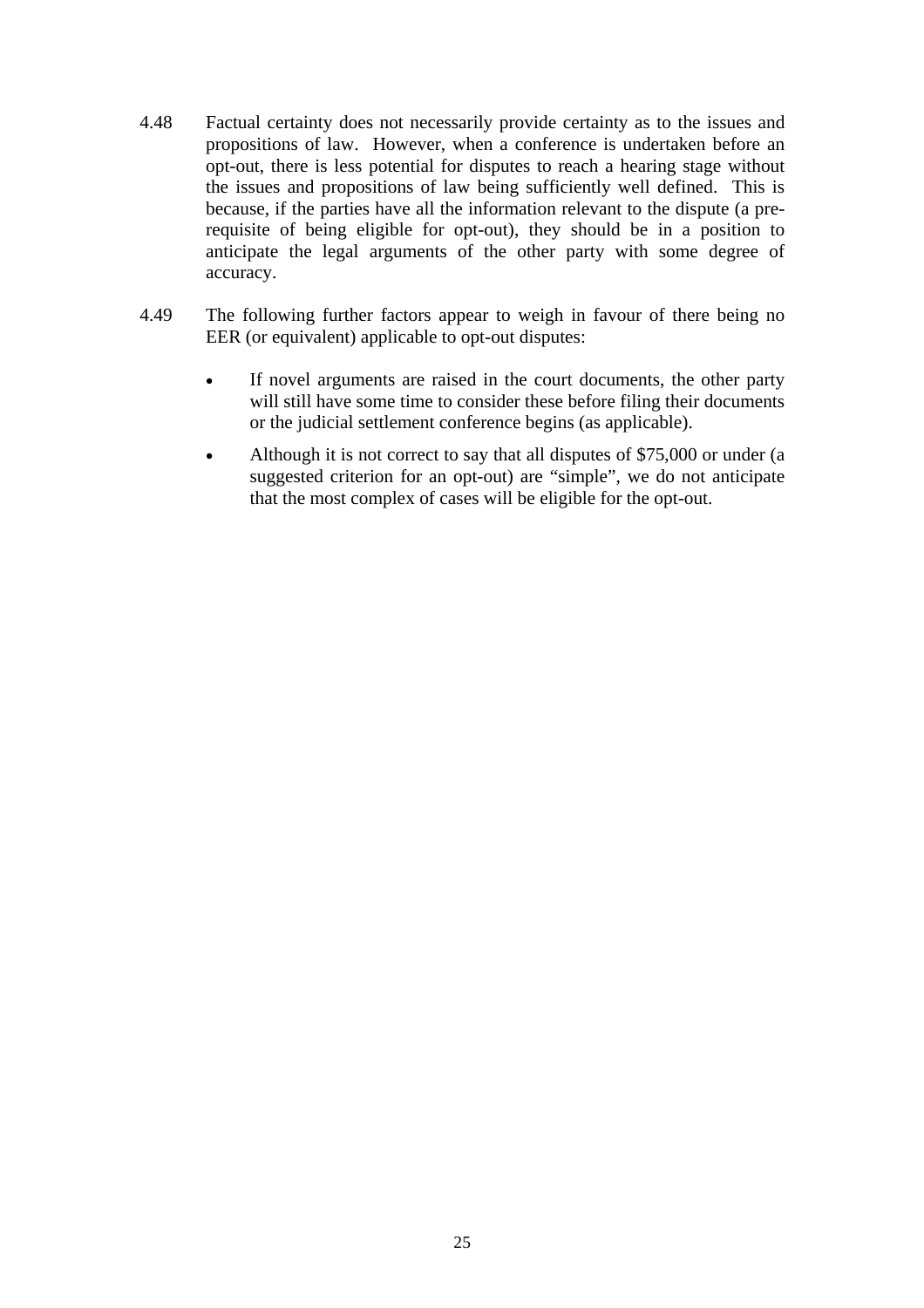# **Chapter 5**

# **TIMEFRAMES**

This chapter focuses on whether the issuing of a disclosure notice and SOP by the Commissioner should be subject to a statutory timeframe.

Although it concludes that administrative guidelines are sufficient at the current time, it also discusses what form any future legislation on this issue might take.

Finally, the chapter suggests some minor amendments to the Taxation Review Authority Regulations to align timeframes between the TRA and the High Court.

- 5.1 The Commissioner generally has four years from the end of the tax year in which the return was filed to undertake any investigation of a taxpayer's affairs and complete the disputes process to the point where an amended assessment can be issued.
- 5.2 Concerns have been raised that this timeframe should incorporate appropriate intermediate deadlines that the Commissioner must meet – particularly relating to the Commissioner's disclosure notice and associated SOP, for which there are no statutory timelines.

# **Arguments for imposing timeframes**

- 5.3 The arguments for imposing specific timeframes on the Commissioner include the following:
	- Excessive delays undermine the integrity of the tax system and go against the aims of the Richardson Committee. In this sense, the nonfinancial aspects of a tax dispute are also important. Disputes with Inland Revenue can have a negative effect on the particular taxpayer (for example, a business may not take on additional employees until it is certain of its financial position) as well as an emotional impact on the people concerned.
	- The Commissioner is subject to some time limits, but not all. The "playing field" should be level: if timeframes apply to taxpayers at each step then they should equally apply to the Commissioner.
	- UOMI continues to run through the course of a dispute, irrespective of which party is primarily responsible for any delay. The lack of timeframes on the Commissioner provides an incentive to delay the process. In other words, delay is effectively a means by which taxpayers can be "burnt off" by the continued accumulation of UOMI.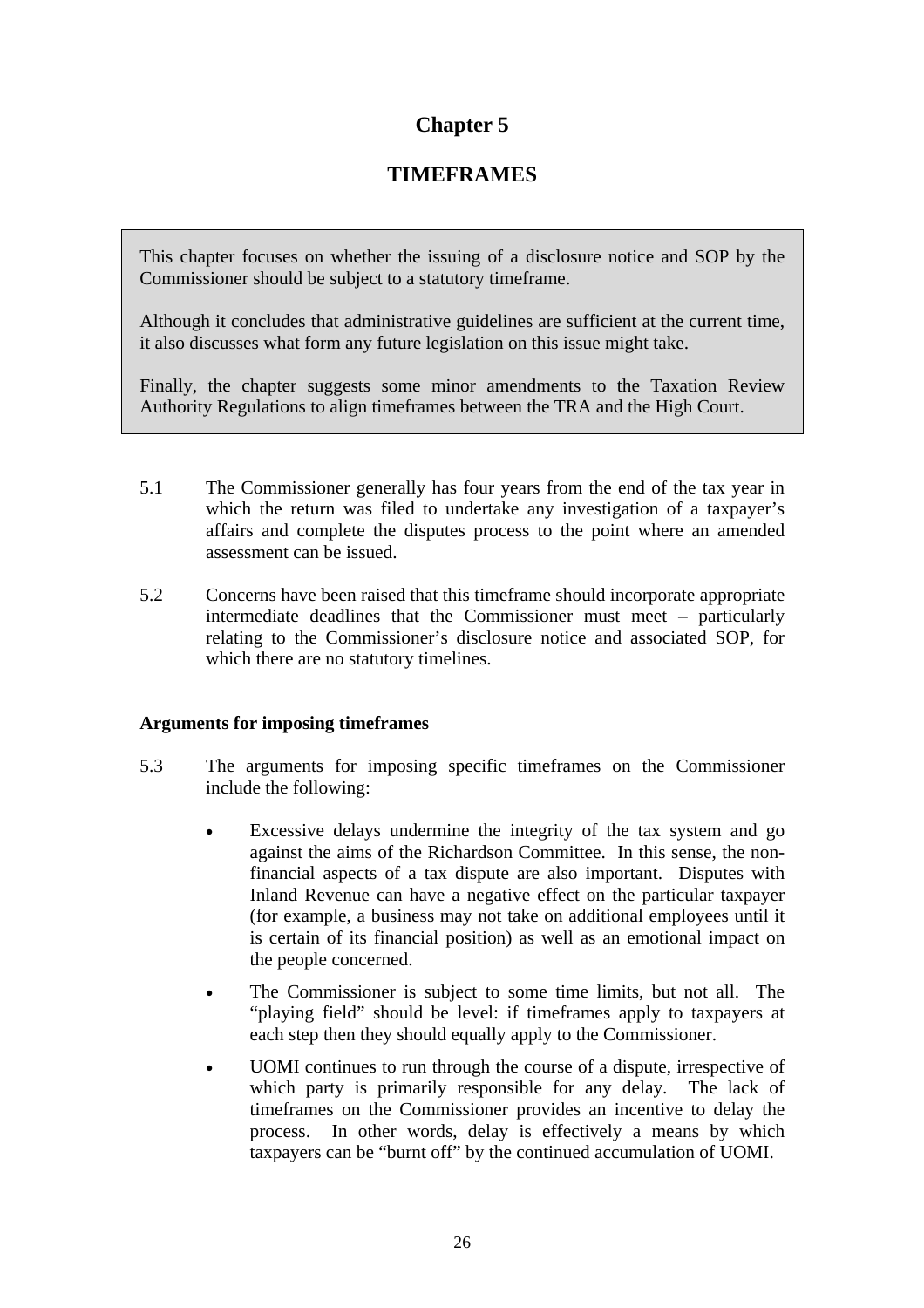# **Arguments for not having timeframes for the Commissioner's SOP**

- 5.4 One of the main recommendations of the Richardson Committee was that disputes should have every opportunity to be resolved before reaching the courts. It is therefore important that any timeframes placed on the various steps of the process for each party do not hinder this objective and, instead, encourage resolution. Key to this is the conference phase of the process, which could be compromised by adherence to statutory timeframes.
- 5.5 Other considerations are:
	- Strict timeframes around the issue of a disclosure notice and a SOP may encourage Inland Revenue staff to front-load the dispute, by including material in the NOPA which should otherwise have been placed in the SOP. This would lessen the possibility of a speedy resolution of the dispute, and the costs (including UOMI) would be largely unchanged.
	- Disputes that take the longest are generally more complex and can have the highest potential revenue impact. Single statutory timeframes would need to take into account these cases and, as a result, may cause unnecessary delays in smaller disputes.
	- Because the statutory marker (the issue of a NOR) is followed by the administrative conference phase, there are dangers in applying a strict timeframe on the issuing of a SOP. For example, if the Commissioner were to have a set number of months to produce a SOP, the taxpayer could be motivated to ensure that the conference phase was a protracted one. This is because the longer the conference phase lasted, the less time the Commissioner would have to draft the SOP.

## **Possible solutions**

5.6 Fixing the perceived problem again comes down to whether the system could be improved more meaningfully by administrative change or legislative amendment. Several options are discussed below.

## *Administrative options*

- 5.7 As we noted earlier, administrative solutions have the advantage of providing a degree of certainty to taxpayers, while allowing the Commissioner to deal with the process in a way that ensures maximum flexibility to address difficult circumstances.
- 5.8 The revised SPSs state that the period between the receipt of a taxpayer's NOR and the issue of the Commissioner's SOP will be, on average, approximately seven months, subject to the facts and the complexity of the dispute. The seven month period is broken down as follows: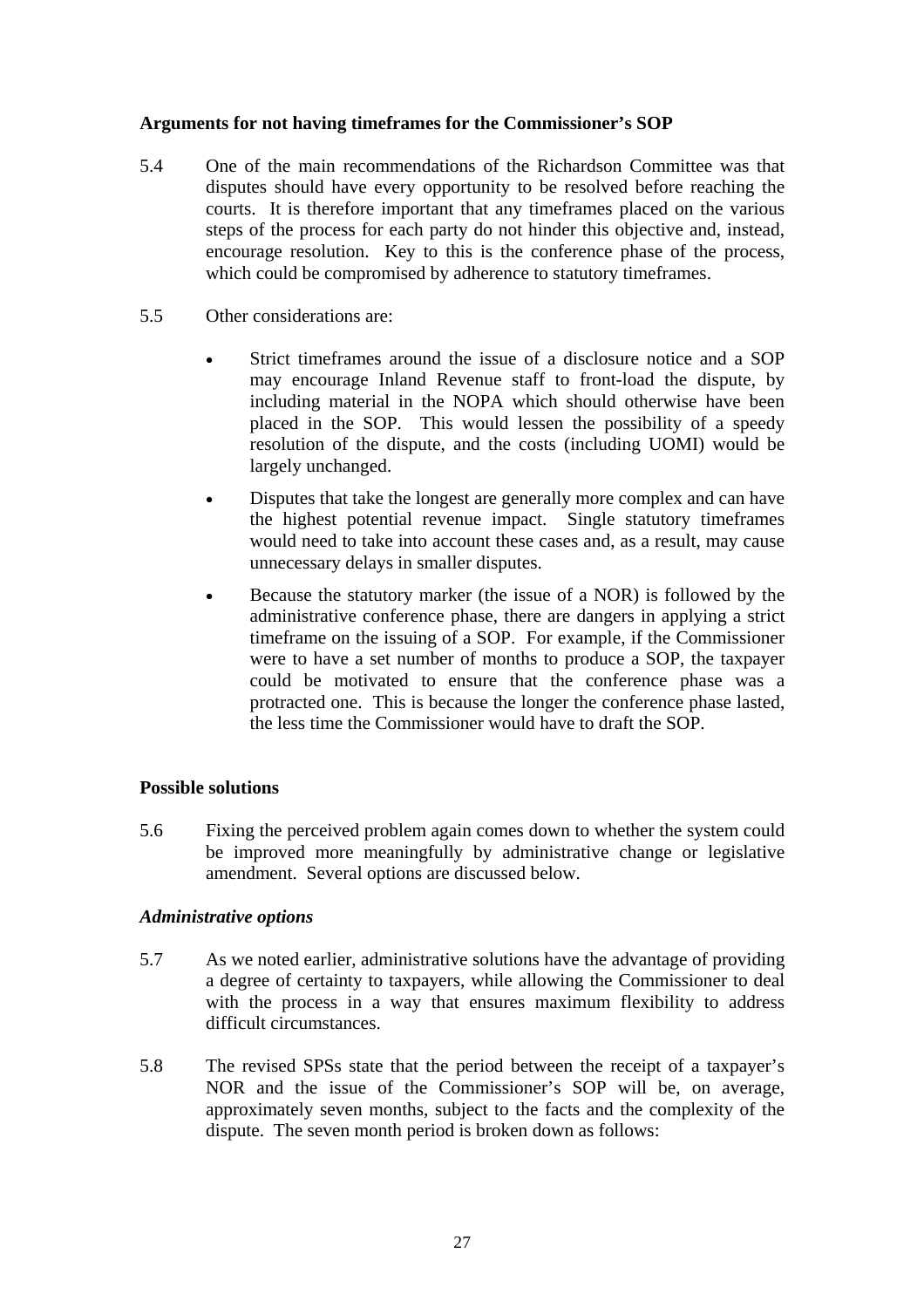- one month to consider the taxpayer's NOR and initiate the conference phase;
- three months for the conference phase itself;
- three months following the conclusion of the conference to prepare a disclosure notice and SOP.
- 5.9 If meeting the recommended timeframe is not possible (for example, if the facts or law are complex, the dispute could be precedential or Crown Law involvement is necessary), approval must be obtained from a senior manager and the taxpayer must be advised of the new estimated date for the issue of the SOP.

# *Taxpayer-initiated disputes*

5.10 There is little difference in theory between the way a taxpayer-initiated dispute is conducted and one that is initiated by the Commissioner. For taxpayer-initiated disputes, the Commissioner must issue a NOR within two months of receipt of a NOPA. The taxpayer then has a further two months to reject the NOR. If the Commissioner's NOR is rejected and the Commissioner wishes to continue with the dispute, the conference phase will begin. The revised SPS suggests an average four-month conference period for taxpayer-initiated disputes (one month following the receipt of a taxpayer's rejection of the Commissioner's NOR to set up the conference and three months for the conference itself). Again, this is subject to the facts and complexity of the dispute.

## *Will administrative practices change?*

- 5.11 Under the suggested change, it is anticipated that there will be fewer exceptions to the administrative guidelines being met because:
	- any amendment to soften the application of the EER (discussed in the previous chapter) will go some way to relieving pressure on the production of the SOP; and
	- the publication of the revised SPSs will create clearer, more detailed guidance for Inland Revenue staff**,** which should result in more emphasis being placed on meeting the recommended deadlines. The Commissioner expects any decision to extend the deadline would be more than just a "rubber stamping" of an investigator's decision to extend time.

# **Legislative amendment**

5.12 In Chapter 3 we raised the possibility of legislating for the conference, and concluded that it was not desirable at this stage. Not legislating for timeframes would, from a practical perspective, be more consistent with this view.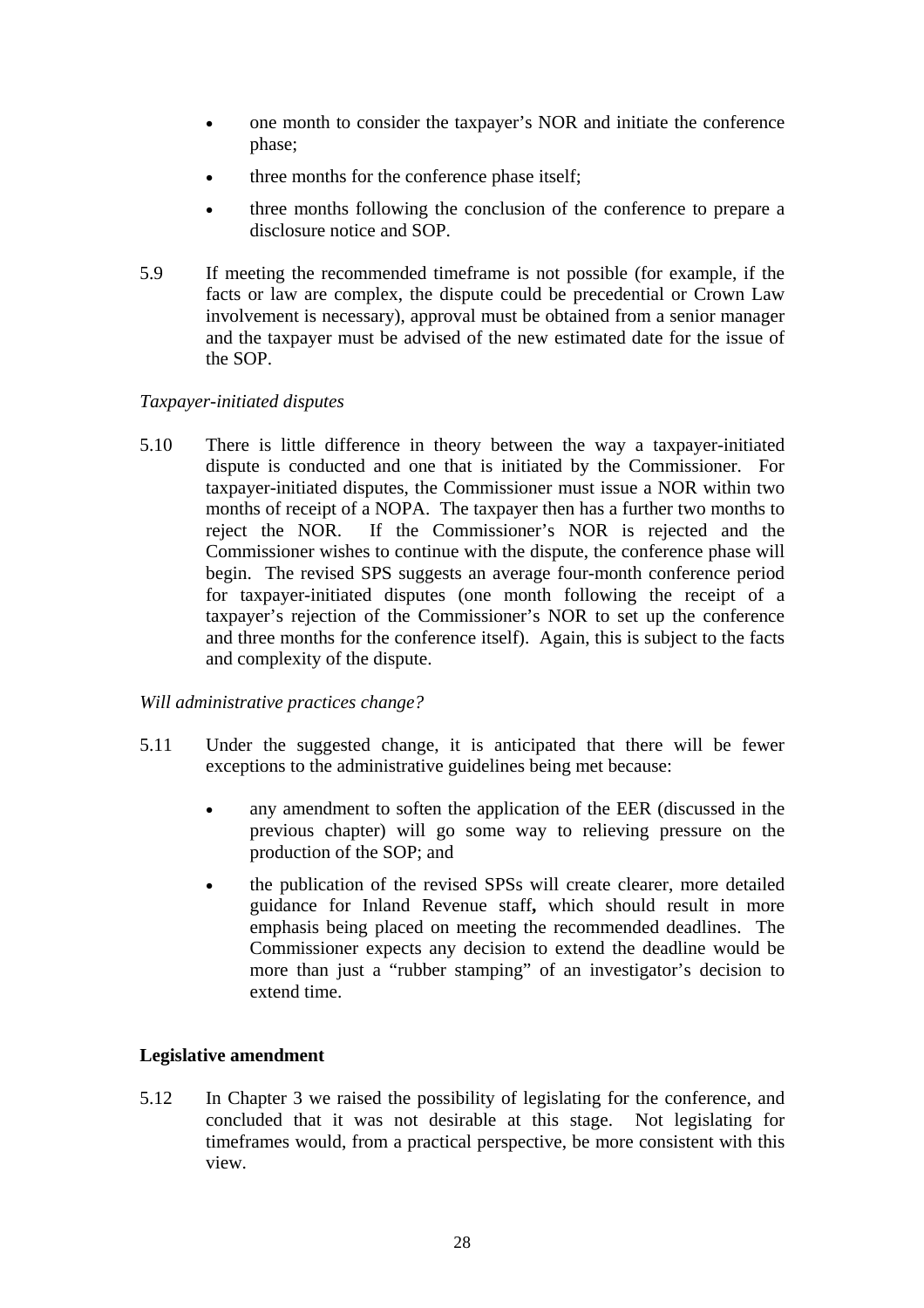- 5.13 While legislation would reduce flexibility in the administration of a dispute, on the positive side, taxpayers would know that their dispute would not be left to sit indefinitely. The Commissioner would know that documents have to be produced by a certain date (with consequences for not doing so) and would be able to allocate resources in a manner that progresses all disputes within a consistent timeframe.
- 5.14 Although our preference is for an administrative approach, the following discussion looks at how legislated timeframes may work, should that option be preferred.

# *The legislative option*

- 5.15 Any statutory timeframe would need to be flexible enough to cater for both very complex disputes and disputes where the statutory time-bar is likely to be a serious consideration.
- 5.16 Bearing in mind that timeframes would also need to allow time for both the conference and the drafting of the SOP, the most feasible legislative option would appear to be to codify the current administrative timeframes for these phases. As mentioned above, Inland Revenue currently anticipates that a total of seven months is needed between the receipt of a taxpayer's NOR and the issue of the Commissioner's SOP.
- 5.17 While we have noted that a statutory timeframe could provide an incentive for taxpayers to lengthen the conference phase, seven months (including the conference phase) is a reasonable length of time for the Commissioner to ascertain the cooperativeness or otherwise of a particular taxpayer.
- 5.18 Another possible risk with a single legislated timeframe is that relatively simple disputes could be delayed until the end of the seven-month period. If the conference is shortened or is seen as unnecessary, this statutory timeframe effectively allows the Commissioner up to seven months to draft the SOP, which is unduly long. This risk needs to be factored against the certainty that a back-stop date for this part for the process would provide for taxpayers.

# *Extending the deadline*

5.19 There will always be disputes where a lengthy conference phase is necessary and in the best interests of all parties. Imposing a strict timeframe on these disputes could result in the Commissioner being forced to abridge a constructive conference in order to allow time to draft a SOP. This could mean that settlement negotiations (with the potential to end the dispute) could be abandoned in favour of an option that would add both time and costs to the dispute.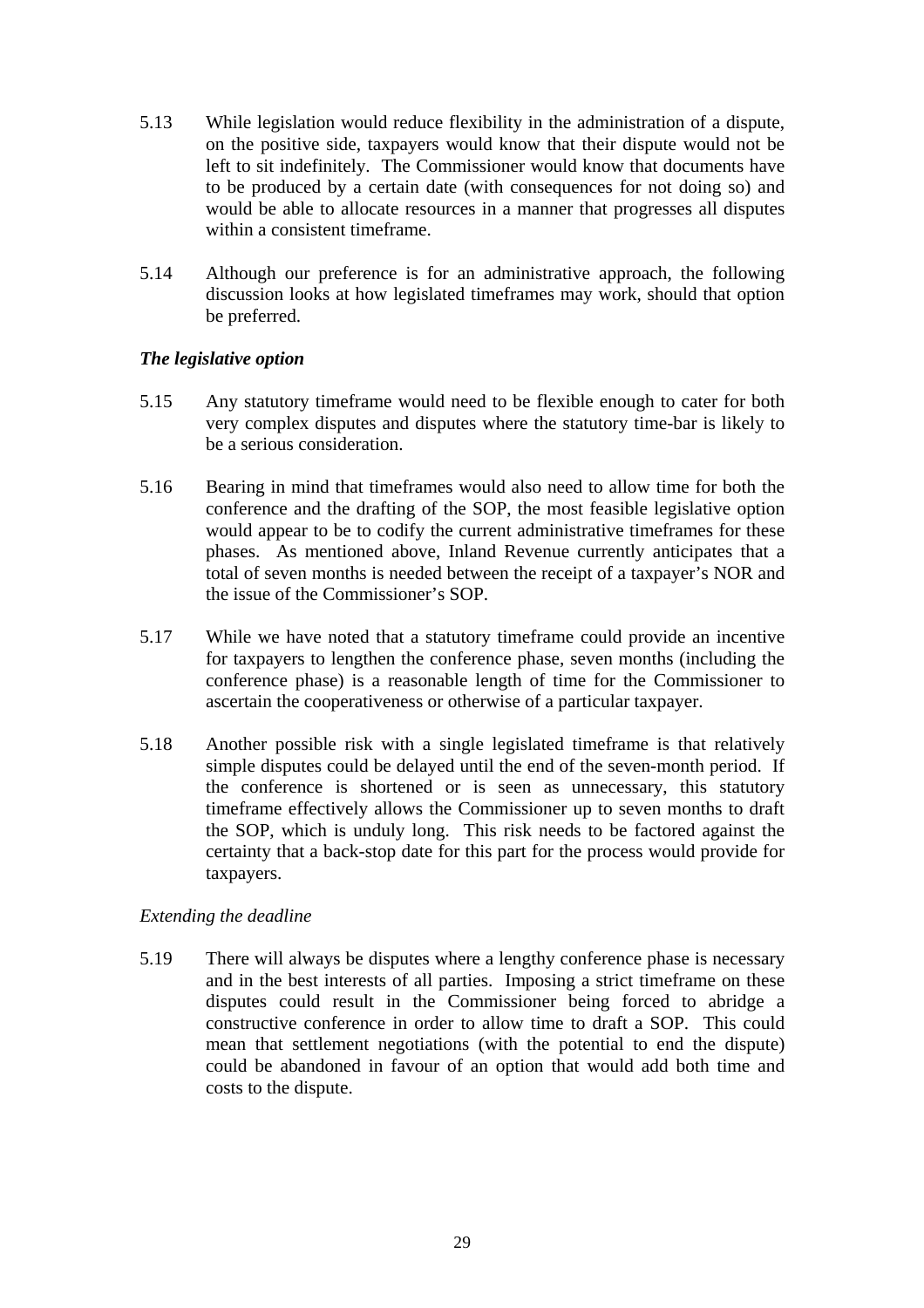- 5.20 To ensure that a legislative approach retained some administrative flexibility for the most complex cases, one option could be to use the seven-month timeframe and give the Commissioner the ability to extend this, perhaps by a maximum of two months. A two-month period is based on an assumption that the majority of documentation should be complete or nearing completion within the original seven months. Any extension should therefore be of a sufficient time to allow completion of these documents without causing unnecessary further delay.
- 5.21 In the event that this further period was needed, the Commissioner would, before the seven-month deadline, advise the taxpayer of:
	- the decision to extend the deadline;
	- the reasons for doing so; and
	- the revised deadline.
- 5.22 Internal guidelines may need to be drafted to ensure that the "easy" option of extending for two months is not used as a default. Any decision to extend the deadline should still ensure that the disclosure notice and SOP are issued at the earliest opportunity.

# *Taxpayer-initiated disputes*

- 5.23 For taxpayer-initiated disputes, there is currently no obligation on the Commissioner to produce a SOP at the same time as the disclosure notice. As a result, if a time limit is to be set for the issue of the disclosure notice, it may not need to factor in time for drafting the Commissioner's SOP.
- 5.24 However, factored against this consideration is that, generally speaking, taxpayer-initiated disputes are received with little warning. Although the Commissioner has a statutory requirement to respond to a taxpayer's NOPA (by way of NOR) within two months, it can be difficult to undertake an entire investigation within this timeframe. Any statutory timeframe for the conference may therefore need to take into account the fact that the initial investigation may not be complete at the time the Commissioner's NOR is issued.

## **Use-of-money interest**

5.25 The NZICA-NZ Law Society submission argues that the possible imposition of UOMI (in the event that increased tax is payable following the outcome of the dispute) can be a major factor in the overall cost of a tax dispute. The submission considers that there should be scope to suspend UOMI when inaction by the Commissioner has caused a delay in a dispute.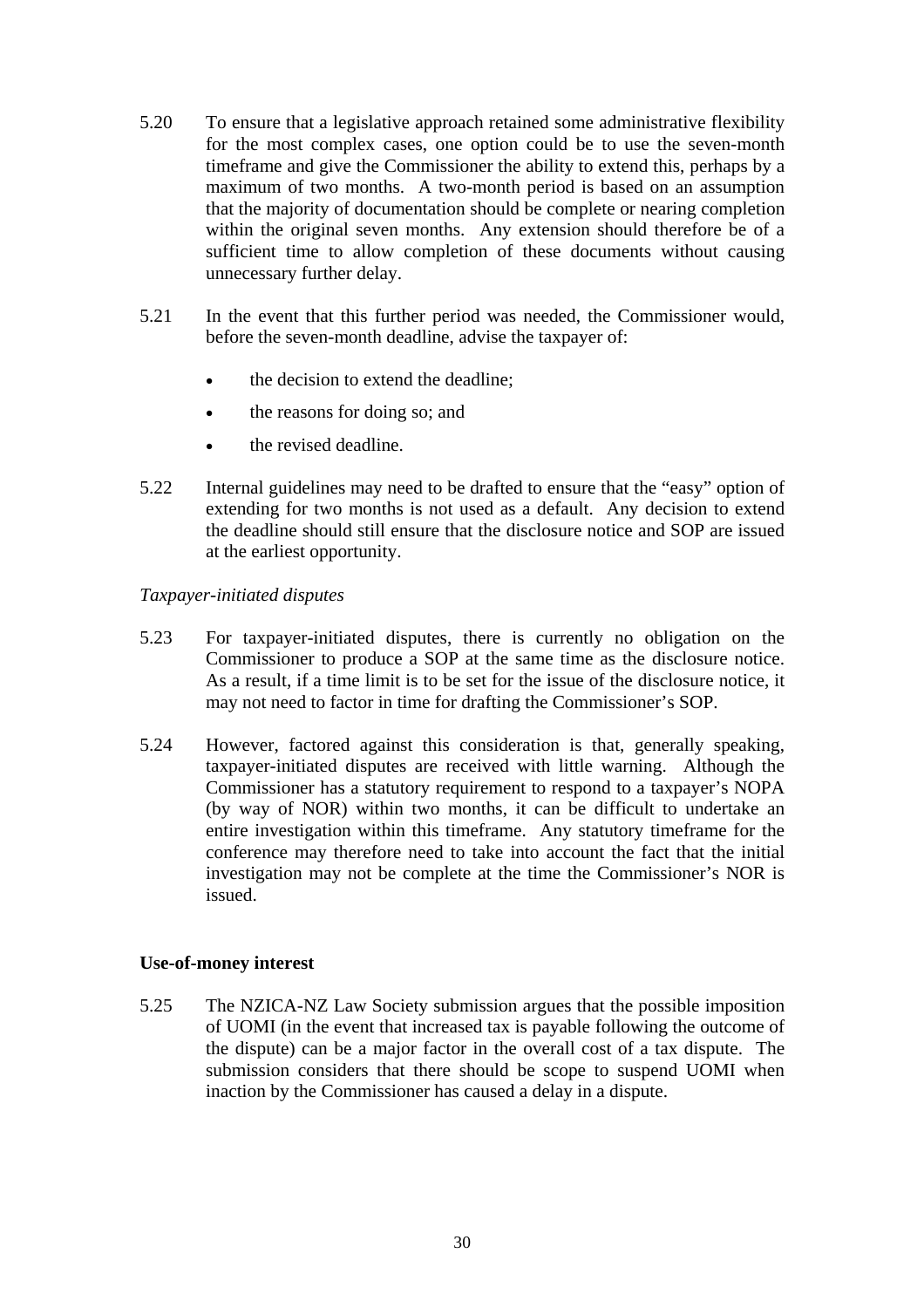- 5.26 The timeframes set out in the revised SPSs have been set because they are considered to be reasonable for completing the relevant steps in the process, without sacrificing thoroughness or quality. More rigid adherence to these timeframes in future should result in fewer delays in the process.
- 5.27 We do not favour a legislative suspension of UOMI for the delays in the process that do nevertheless arise. UOMI is a "no fault" concept, designed to be administratively workable by ensuring that exceptions are kept to a minimum. Practically speaking, any provision that suspended UOMI would need to relate back to a particular statutory "event" – for example, the taxpayer's NOR. If UOMI were to be suspended within the administrative timeframe for the issue of a SOP, this would effectively penalise the Commissioner even if the length of the conference phase or complexity of the dispute provided an acceptable rationale for the administrative timeframe not being adhered to.
- 5.28 We note, in any event, that it is the Commissioner's practice to exercise a degree of discretion when quantifying UOMI. Generally, where an undue delay in the process is attributable to Inland Revenue, an appropriate remission of UOMI will be made to reflect this.
- 5.29 The imposition of a statutory deadline on the Commissioner for issuing a SOP would mean that no consideration would need to be given to the suspension of UOMI. This is because the likely consequence of any failure to meet a statutory timeframe would be that the Commissioner was deemed to accept the position set out in the taxpayer's NOR.

## **Other minor regulatory amendments**

- 5.30 We have identified the following issues concerning timeframes in the Taxation Review Authorities Regulations where changes could be made:
	- amending Regulation 11 to reduce the time that the Commissioner has to file a Notice of Defence from 40 working days to 25 working days. This would align the filing requirement in the TRA with that of the High Court; and
	- amending Regulation 28 to require the TRA to set a date for a directions hearing within 35 working days of the filing of the notice of claim (at present, this date has to be at least 90 days after filing or another date agreed by the parties). The directions hearing in the TRA was introduced prior to the "track" system for cases being introduced in the High Court. However, it seems appropriate to bring the timing requirements for tax cases in line with those for case management conferences of "standard track" cases in the High Court. In any event, there does not appear to be great justification for having timing discrepancies between the TRA and the High Court, given that both can be the hearing authority of first instance for tax cases.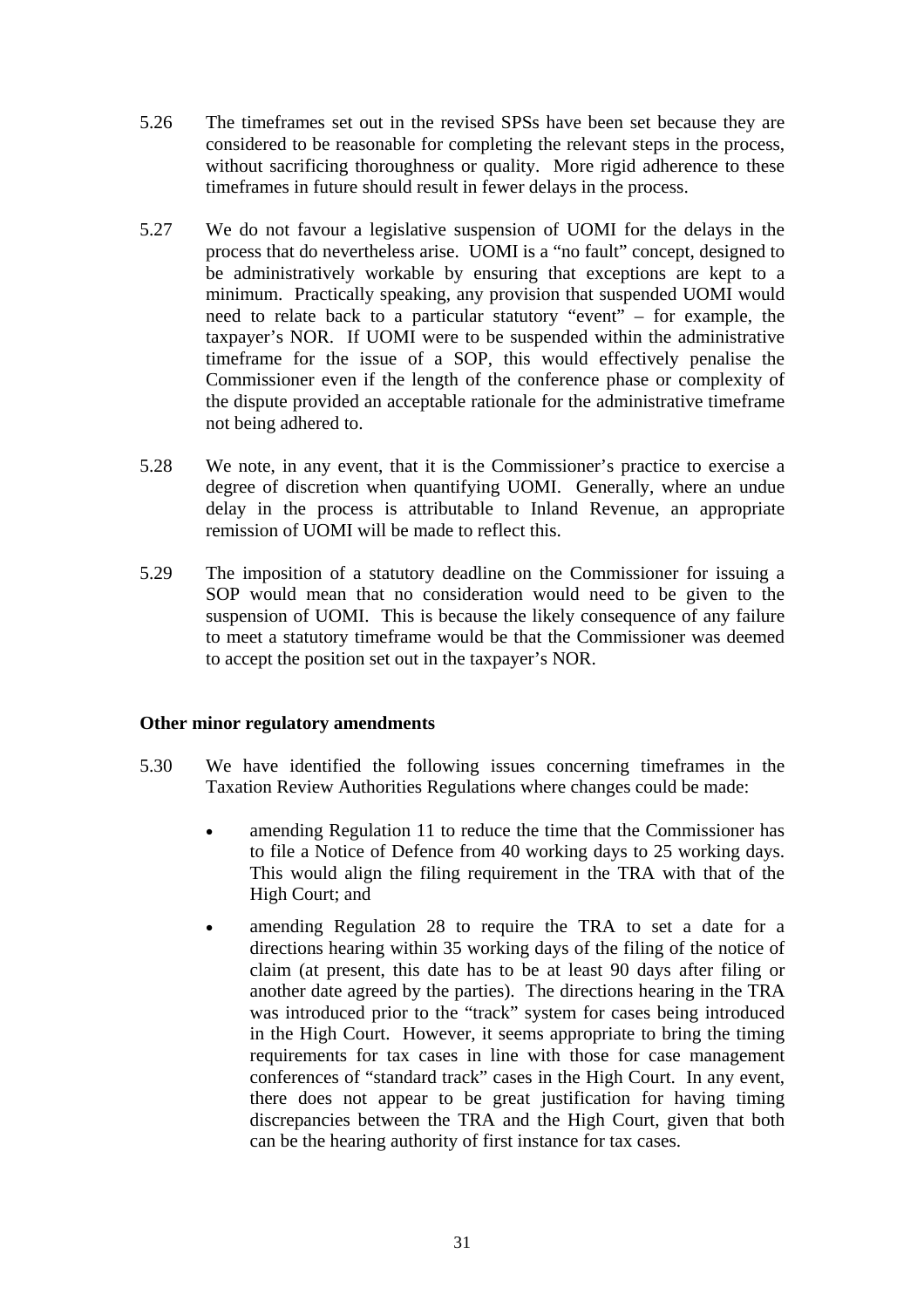# **Chapter 6**

# **DISPUTABLE DECISIONS**

This chapter proposes amending the TAA to clarify that the Commissioner's decision whether or not to agree to a taxpayer's opt-out request (and certain other matters) are not "disputable decisions". It also suggests making the exceptional circumstances discretion a disputable one.

- 6.1 A disputable decision should be one that has a direct bearing on the quantum of tax payable by a taxpayer. An assessment is the most obvious example of this, but other decisions made by the Commissioner have a potentially similar effect. These decisions should be afforded a relatively simple and clear appeal right, such as the challenge proceedings set out in Part VIIIA.
- 6.2 By contrast, administrative decisions made by the Commissioner should as with every government agency – be subject to administrative review applications. No special system is required in the tax legislation to achieve this.
- 6.3 The courts have determined that a taxpayer can use the challenge procedures set out in Part VIIIA to challenge any decision of the Commissioner that is "disputable". The definition of "disputable decision" covers an assessment and any other decision made by the Commissioner under a tax law, except for decisions specifically excluded by the definition. If a decision made by the Commissioner is excluded from the "disputable decision" definition, the only option available to a taxpayer is to have the decision reviewed through a judicial review application.<sup>22</sup>
- 6.4 The specific examples raised in this chapter relate to the list of exceptions to the "disputable decision" definition contained in section 138E.23 However, this review also provides an opportunity to look at the definition more generally. We would be particularly interested in any submissions on whether the current definition imposes undue compliance costs by effectively requiring taxpayers to issue a NOPA in response to a decision made by the Commissioner that does not itself make an amended assessment imminent.

<sup>&</sup>lt;sup>22</sup> Westpac Banking Corporation v CIR (2008) 23 NZTC at para. 30-31.

<sup>&</sup>lt;sup>23</sup> One exception from the "disputable decision" definition is decisions that cannot be challenged under Part VIIIA. Section 138E contains the relevant list.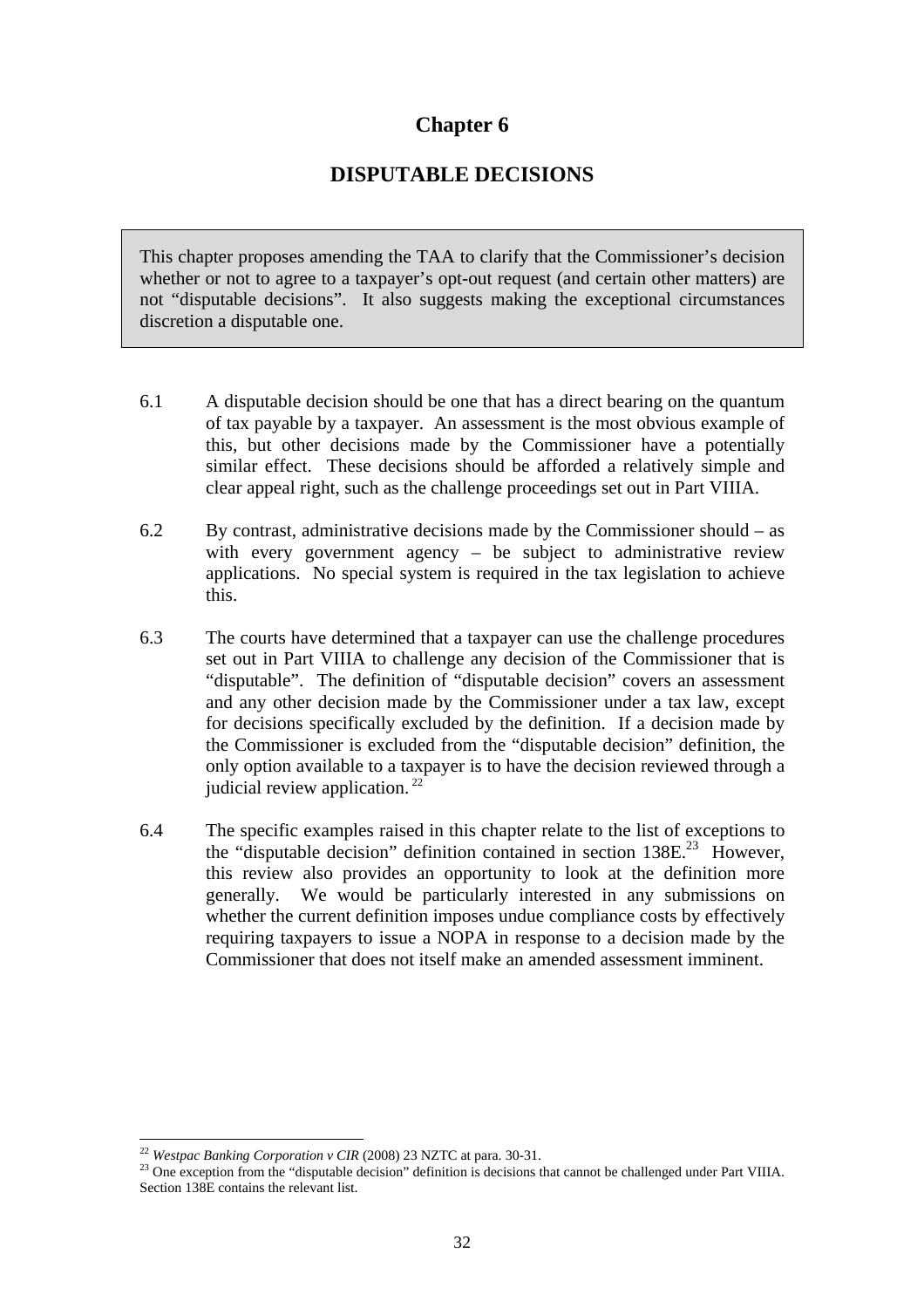### **Opting out of the disputes process**

- 6.5 As mentioned in previous chapters, we anticipate that agreements under section  $89N(1)(c)(viii)$  to opt out of the disputes process will become more common in future.
- 6.6 Under the current drafting of section 138E, a decision of the Commissioner to enter into an opt-out agreement is "disputable". By their very nature, optout agreements are consensual and freely entered into by the parties. We therefore do not consider that the best interests of the disputes process are served by providing taxpayers with the ability to challenge this decision.
- 6.7 If the Commissioner does not agree to enter into an opt-out agreement, the remaining steps of the disputes process will follow and, generally (assuming neither party accepts the position of the other in the interim), lead to an assessment. That assessment can be challenged by the taxpayer in the normal way, so the taxpayer does not "lose" as a result of the Commissioner's procedural decision regarding the opt-out.
- 6.8 As a result, we propose an amendment to section 138E to clarify that the Commissioner's decision whether or not to enter into an opt-out agreement under section  $89N(1)(c)(viii)$  is not "disputable".

## **Validity of NOPA and SOP**

6.9 Section 138E(1)(e) lists the decisions that cannot be challenged if the decision "is left to the discretion, judgment, opinion, approval, consent or determination of the Commissioner". This wording is consistent with the policy intent that discretionary administrative matters should not generally be subject to the challenge provisions.

## *NOPA*

- 6.10 Under section 89B, the Commissioner may issue one or more NOPAs in respect of a tax return or assessment. The use of the word "may" is permissive; the Commissioner is not compelled to issue a NOPA (other than possibly under the care and management provisions). The fact that the Commissioner "may" issue a NOPA suggests that this is a matter that is "left to the discretion, judgment [or] opinion" of the Commissioner.
- 6.11 However, the decision to issue a NOPA is not listed as one of the exceptions to the use of the challenge proceedings under section 138E. The result is that the issuing of a NOPA by the Commissioner is arguably a "disputable decision". This means that, in theory, a taxpayer could issue a NOPA in response to the Commissioner's NOPA. Such an outcome is clearly procedurally circular and in substance contrary to the scheme and purpose of the disputes process. The disputes process is designed so that taxpayers do have a right of response to the Commissioner's NOPA, through their NOR.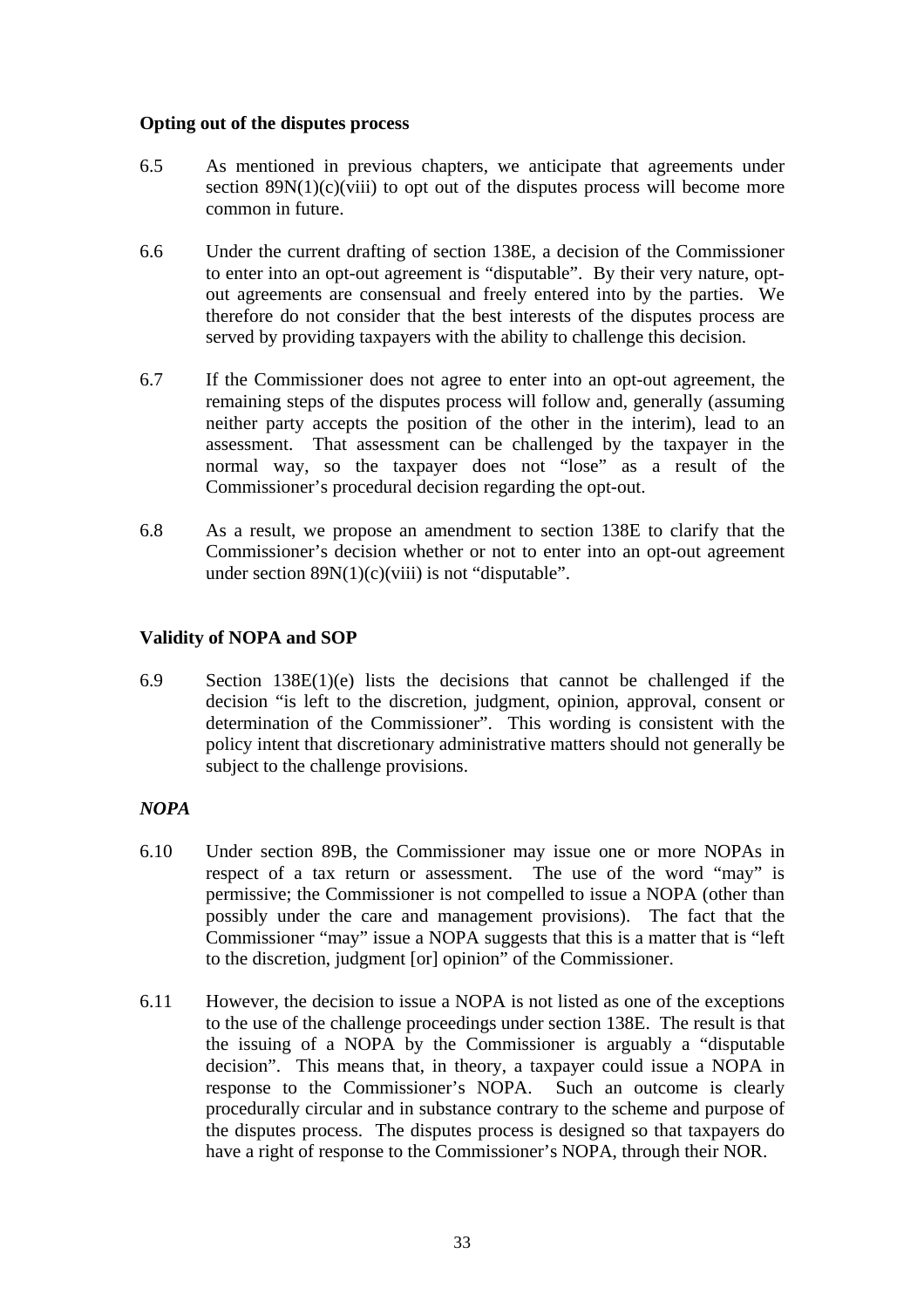## *SOP*

- 6.12 Section 89M(3) states that the Commissioner must, unless the dispute is taxpayer-initiated, provide the taxpayer with a SOP at the same time as the disclosure notice is issued.
- 6.13 Section 89M is one of the provisions listed in section 138E(1)(e), meaning that discretionary decisions made under it are not "disputable". However, the use of "must" in section 89M(3) effectively compels the Commissioner to provide the disputant with a SOP. Therefore, issuing a SOP is arguably not discretionary. The result is that the taxpayer can, in theory, respond with a NOPA.
- 6.14 As with the previous issue, an ability to respond to a SOP with a NOPA is circular and unintentional. The disputes process already provides an avenue for taxpayers to respond to the Commissioner's SOP.
- 6.15 We therefore consider that section 138E should be amended to clarify both of these issues.

## **Definition of "disputable decision"**

- 6.16 An overlap has been identified in the definition of "disputable decision". Subparagraph (iv) of the definition provides that a decision is not a "disputable decision" if it "is left to the Commissioner's discretion under sections 89K, 89L, 89M(8) and (10) and 89N(3)". However, decisions left to the Commissioner's discretion under sections 89K and 89M are also excluded from being "disputable" by the operation of section 138E.
- 6.17 The definition of "disputable decision" and section 138E should be amended so that all discretionary-type matters are listed in one place (section 138E) rather than in the definition itself.

#### **Exceptional circumstances**

6.18 The Commissioner has the ability under section 89K to determine whether to allow a taxpayer to provide documents out of time. Late submissions will be allowed if the Commissioner is satisfied that the lateness is as a result of "exceptional circumstances". This decision is not a "disputable decision". Given the policy rationale for a decision to be "disputable", and the implications for the taxpayer if the "exceptional circumstances" test is not satisfied, we consider that a decision by the Commissioner that the test has not been satisfied should be disputable. Proposed amendments to the definition of "exceptional circumstances" generally, and its relationship with the disputable decision definition, are discussed in more detail in the following chapter.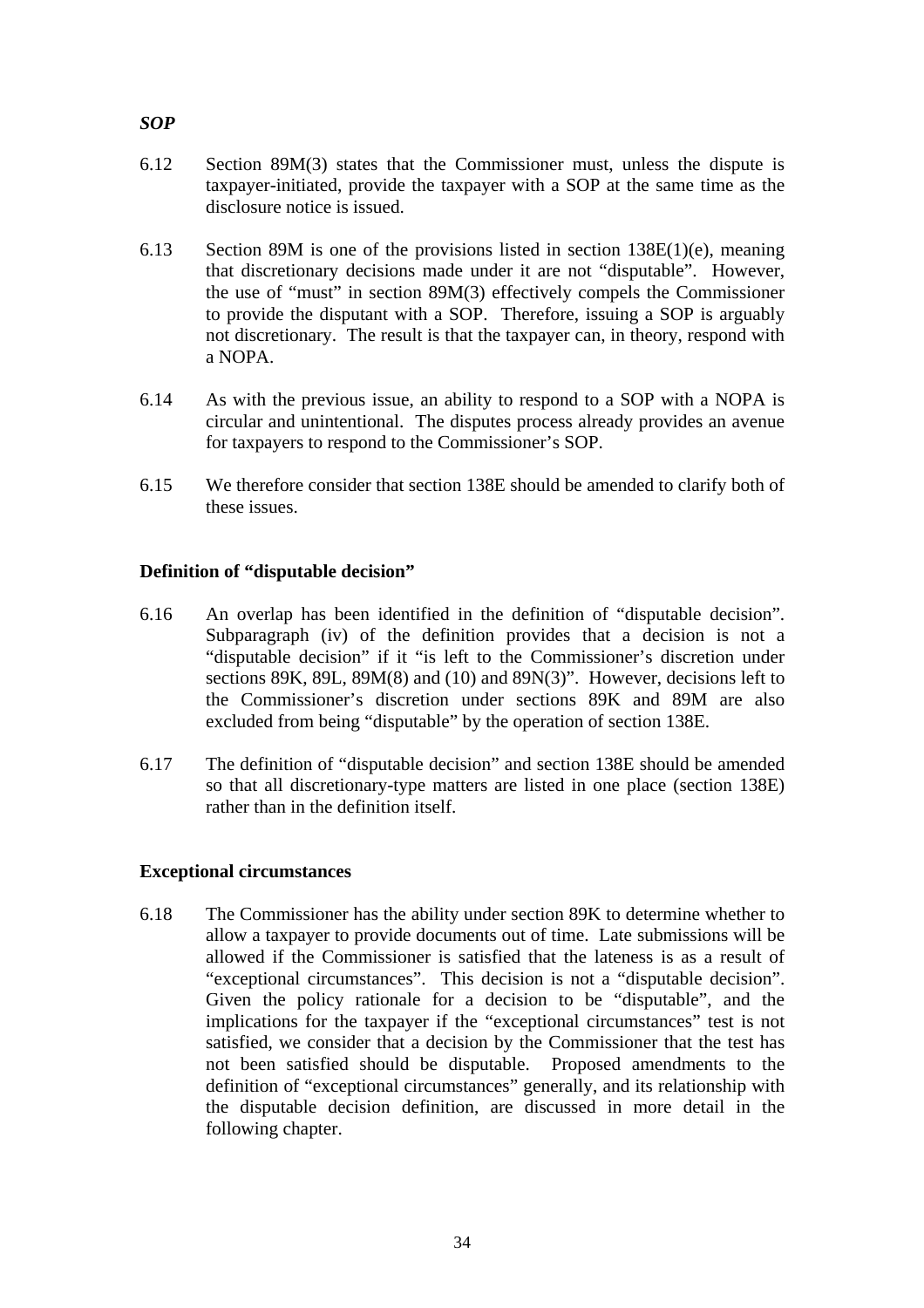# **Chapter 7**

# **EXCEPTIONAL CIRCUMSTANCES**

This chapter suggests that the definition of "exceptional circumstances" be amended so that taxpayers who have demonstrated an "intention to dispute" can also submit documents after the response period. It also suggests that decisions should continue to be made by the Commissioner and those decisions should be "disputable".

- 7.1 The consequences of not meeting a statutory timeframe set out in the disputes process are serious: the defaulting party is deemed to accept the position adopted by the other. As a result, a taxpayer who fails to issue a NOPA, respond in time to the Commissioner's NOPA, disclosure notice, SOP or assessment within the statutory timeframe will generally be liable for the tax, penalties and interest sought by the Commissioner. Similarly, if Inland Revenue fails to respond to a taxpayer NOPA in time, the Commissioner will be deemed to accept the revised tax position proposed. If this deemed acceptance occurs, the dispute is at an end.
- 7.2 The exception to this rule is if "exceptional circumstances" apply. The exceptional circumstances rules are ameliorating provisions that blunt the otherwise harsh effects of statutory timeframes. If exceptional circumstances exist, a notice issued by the taxpayer or Commissioner that is issued out of time will be treated for the purposes of the TAA as if it had been given within the applicable response period.<sup>24</sup>
- 7.3 The idea of an exceptional circumstances test will always give rise to an inherent tension. Although statutory timeframes are considered essential to ensure that the disputes process is navigated in a timely and efficient manner, there will be situations when a late response is justified and the party to the dispute should not be unduly penalised for failing to meet a deadline. However, ameliorating provisions should not be so weak as to allow a taxpayer with any excuse to issue notices out of time. To do so would give rise to ongoing uncertainty about the tax position and additional administrative and other costs. The key is therefore in finding a system that best accommodates the two competing objectives.

 $24$  Section 89K.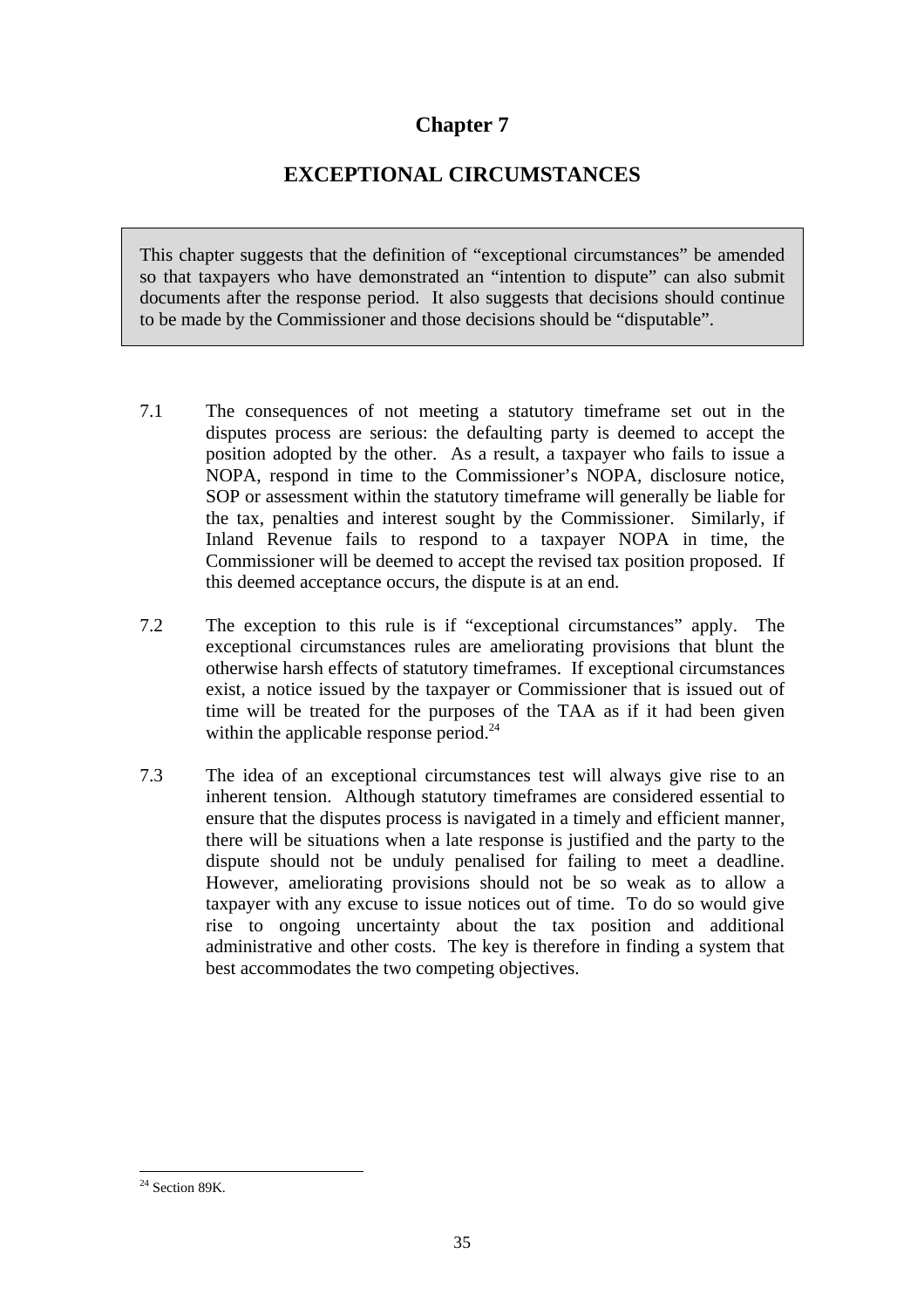## **Current law**

- 7.4 For taxpayers, the tests for exceptional circumstances are set out in sections  $89K(3)$  and  $138D(2)$ . Section  $89K(3)$  applies to the "dispute documents" – that is, the NOPA, NOR and SOP. Section 138D(2) applies to a challenge in a hearing authority to a disputable decision.
- 7.5 Under section 89K, the Commissioner has a discretion to accept late documents if an event beyond the taxpayer's control provides them with a "reasonable justification" for not meeting the deadline.
- 7.6 For acts or omissions of agents of disputants, an exceptional circumstance exists only if it results from an event outside the control of the agent, and its effect could not have been avoided by compliance with accepted standards of business organisation and professional conduct.
- 7.7 In both cases, the Commissioner also has a discretion to accept documents if the lateness is minimal. The Commissioner interprets this discretion as meaning he will generally accept documents that are only one to two days late and if the other factors relevant to the exercise of the discretion under section  $89K(1)$  are satisfied.<sup>25</sup>
- 7.8 The tests in section 138D are broadly similar to those in section 89K. A key difference, however, is who makes the decision on whether exceptional circumstances exist. Under section 89K, the decision is made by the Commissioner whereas, under section 138D, the decision is made by the hearing authority. Most case law on exceptional circumstances focuses on section 138D, with an acknowledgement that the existence of exceptional circumstances should be applied consistently wherever it is used in the TAA.26
- 7.9 Because it is always the taxpayer that issues challenge proceedings, the exceptional circumstances test that applies to the Commissioner applies only to "dispute documents", and is only relevant if the Commissioner is late in filing a NOR (this being the only timeframe for the Commissioner's documents).
- 7.10 Section 89L, which applies to the Commissioner, focuses on whether circumstances beyond the control of Inland Revenue provide a reasonable justification for lateness. An exceptional circumstance also includes a change in tax law made during the response period. To be eligible to issue a NOR after the response period, the Commissioner must apply to the High Court, within the two-month response period, for an order that exceptional circumstances exist.

<sup>25</sup> *SPS 08/01: Disputes resolution process commenced by the Commissioner of Inland Revenue*, para 201. See also further examples of the exercise of this discretion in *Tax Information Bulletin*, Volume 8, No. 3, 1996, Questions and Answers.

<sup>26</sup> *Treasury Technology Holdings Ltd v CIR* (1998) 18 NZTC 13,752; *Milburn NZ Ltd v CIR* (1998) 18 NZTC 14,005; *Fuji Xerox NZ Ltd v CIR* (2001) 17,470 (CA); *Hollis v CIR* (2005) 22 NZTC 19,570; and *Balich v CIR* (2007) 23 NZTC 21,230.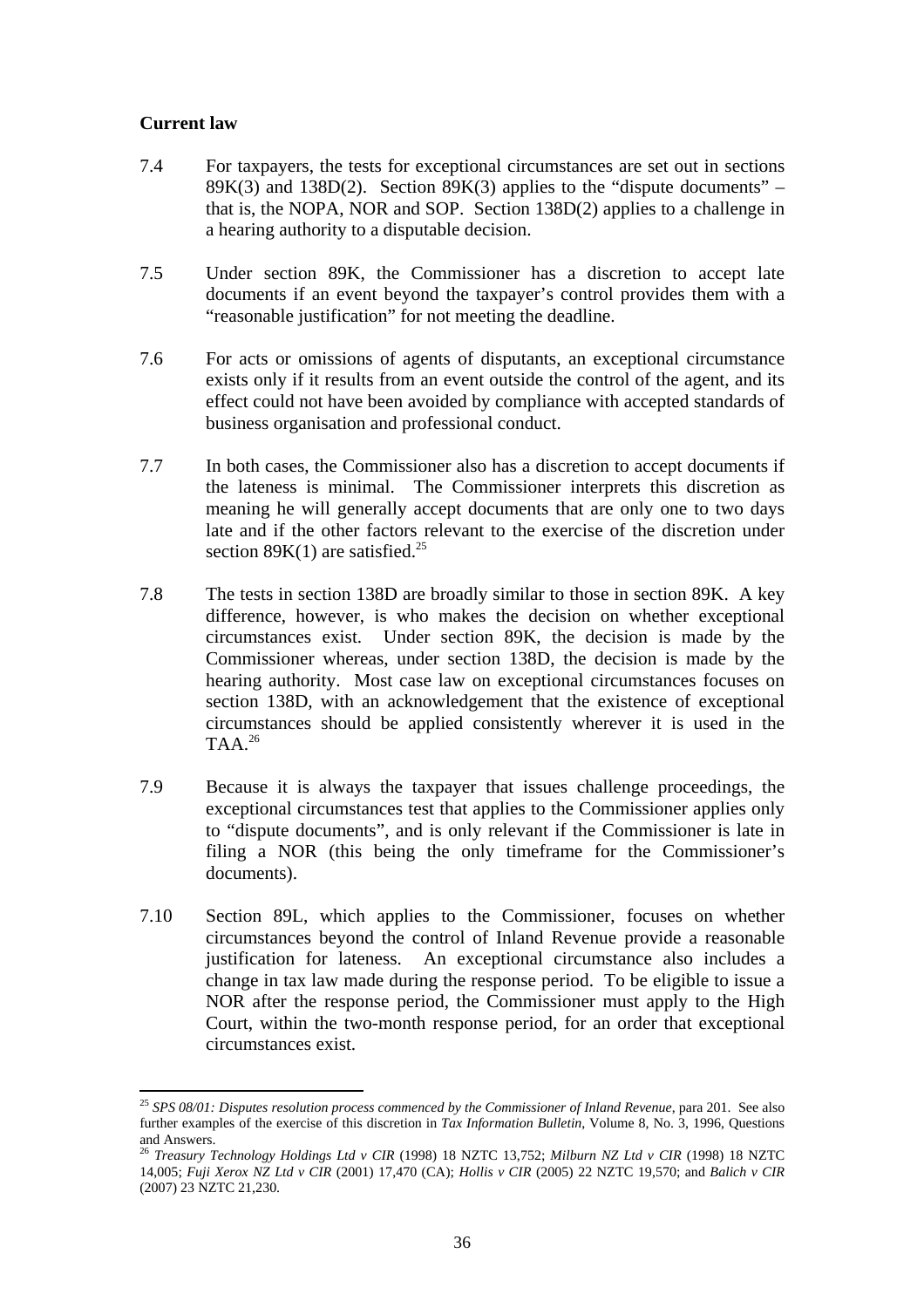- 7.11 There have been numerous cases that involve an application to the hearing authority under section 138D. The Court of Appeal, in *CIR v Fuji Xerox New Zealand Ltd* outlined the approach it considered should be taken in considering when exceptional circumstances exist:  $27$ 
	- Identification The hearing authority must identify the events or circumstances relied on by the disputant and ascertain whether they were beyond the disputant's, or their agent's, control.
	- Evaluation For the events that are beyond the control of the taxpayer, or their agent, the hearing authority must then evaluate whether those events provide a reasonable justification for not commencing the challenge proceedings within the response period.
	- Discretion  $-$  If the events do provide a reasonable justification, the hearing authority retains a residual discretion not to allow the challenge to commence.

## **Problems with the current rules**

- 7.12 The NZICA-NZ Law Society submission considers that:
	- The existing exceptional circumstances test is too strict, and the test that applies to agents is even stricter. This may result in genuine disputes being unable to be advanced because the taxpayer cannot convince the Commissioner to exercise his discretion (under section 89K) in their favour.
	- The Commissioner can apply to the High Court if exceptional circumstances are considered to exist, whereas the decision on whether the taxpayer has exceptional circumstances is made by the Commissioner. Associated with this is that any decision of the Commissioner is not "disputable", meaning that taxpayers must have the decision judicially reviewed to have any chance of it being overturned.
	- There is a disparity between the tests that apply to the Commissioner and the taxpayer. The Commissioner has an additional "exceptional circumstance" if there is a change in tax law during the response period.<sup>28</sup>
- 7.13 This chapter considers these concerns in turn. However, as a starting point, we note that we do not believe that the tests that apply to the Commissioner and the taxpayer should be in perfect symmetry. The Commissioner is a statutory office, with the wider responsibility for revenue collection through the efficient operation of the tax system. This role makes it appropriate that any possible failure to meet statutory requirements be considered by a court. For the taxpayer, the concern is instead for the right mechanism being in place so that there can be an objective consideration of the issue.

 $\overline{a}$  $27$  (2002) 20 NZTC 17,470.

 $28$  Section 89L(3)(b).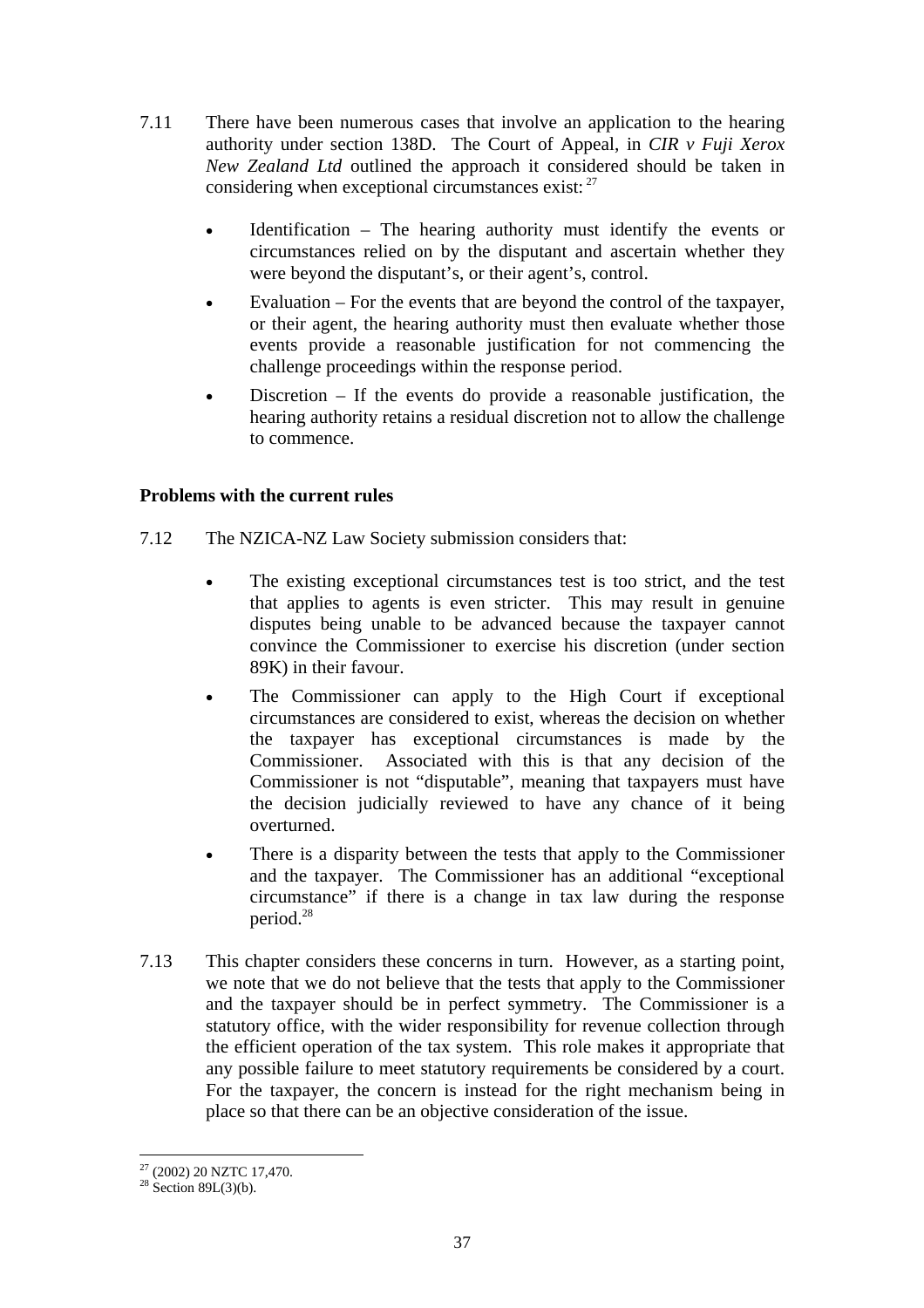## **Intention to dispute**

- 7.14 The NZICA-NZ Law Society submission argues that the discretion to accept late documents should be extended to circumstances when there is evidence of an intention to dispute, or when an error has been made and the time delay is not significant in the circumstances. This idea has merit because taxpayers with a genuine grievance should not generally be precluded from pursuing the matter.
- 7.15 The idea of a test based on an intention to dispute has its genesis in case law. The principal case in New Zealand is *Gisborne Mills Ltd v CIR*.<sup>29</sup> Although *Gisborne Mills* was decided before the introduction of the current disputes process, it nevertheless provides support for the proposition that continual assertion of a contrary position is sufficient to maintain a dispute.
- 7.16 The taxpayers in *Gisborne Mills* were members of a consortium of exporters. The Commissioner assessed on the basis that a particular tax incentive was no longer available. Another exporter successfully pursued a challenge to the ruling to the High Court. Despite the other exporter receiving a favourable decision from the Court, the Commissioner refused to retrospectively amend the taxpayer's assessments because they had not made a formal challenge. The taxpayers sought to have that decision of the Commissioner judicially reviewed.
- 7.17 The High Court (Robertson J) upheld the taxpayer's application and referred the decision back to the Commissioner. An important part of the Court's reasoning was that the taxpayers:
	- had "consistently asserted that they were entitled to the export incentive…". This was "in marked distinction to a person who, never having contemplated seeking a benefit under the taxing legislation, endeavours to take advantage of a matter when they become aware of a decision affecting another taxpayer"; and
	- had "in an informal way been involved in the [previous case] and were, throughout the period, objectors in fact, if not in law".

## *Possible test*

7.18 Although "intention to dispute" is a difficult concept to articulate in legislation, there are merits in having a test that provides some leeway to a taxpayer who misses a deadline but who nevertheless has demonstrated that they have an unresolved grievance. This test could co-exist with the current exceptional circumstances test, so that late documents could be accepted either when there was a clear intention to dispute before the end of the response period, or when exceptional circumstances existed.

 $\overline{a}$ 29 (1989) 13 TRNZ 405.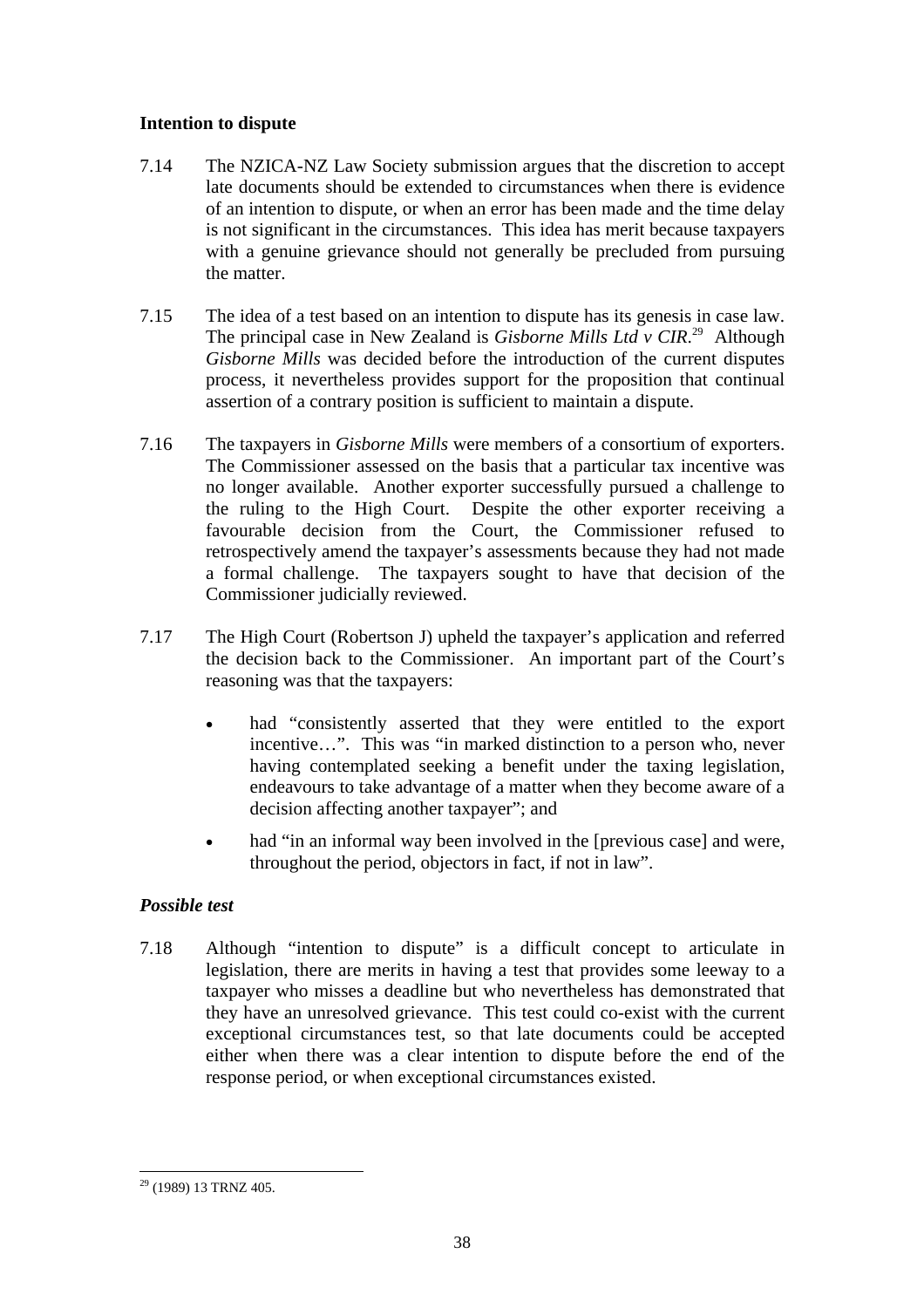- 7.19 While an intention test is inherently subjective, it could be interpreted by reference to objective criteria set out in the legislation. Any list of possible indicators should not be exhaustive, because it is impossible to anticipate the number of circumstances that may apply to individual taxpayers.
- 7.20 The central tenet of any test should be that the taxpayer demonstrates they have, before the deadline, clearly communicated an intention to formally dispute the matter on certain grounds and have not subsequently modified that position.
- 7.21 To support this general proposition it may be helpful to consider the following further factors:
	- The taxpayer has responded to any Inland Revenue correspondence (whether by phone or in writing) and has attended scheduled meetings regarding the dispute and consistently asserted their contrary position regarding the substantive issues.
	- The taxpayer has complied with other parts of the disputes process and their overall tax obligations (for example, if the late document in question is the taxpayer's SOP, the fact that they have filed a timely NOR should count in their favour).
	- The taxpayer has corresponded with other relevant parties regarding the dispute – for example, the Minister of Revenue, the Ombudsman or Inland Revenue's Complaints Management Service.
- 7.22 An application would not be accepted if the degree of lateness was unjustified in the circumstances, or it was considered to be designed to defeat the application of the time period or to frustrate the disputes process itself. An example might be a taxpayer who contacts the Commissioner close to a deadline to confirm they intend to dispute, but then does nothing further for some considerable time, effectively rendering the timeframe meaningless. To counter such risk, new rules may be needed to extend the Commissioner's statutory time-bar if the Commissioner cannot complete the disputes process as a result of delay that is clearly attributable to a taxpayer's actions.
- 7.23 In addition, a taxpayer who sought to retrospectively take advantage of a favourable court decision for another taxpayer would not have an intention to dispute if they had not previously kept their own dispute "live". This approach is consistent with the Court's view in *Gisborne Mills*.
- 7.24 We consider that taxpayers who engage tax agents should still be able to use the "intention to dispute" test. It may even be that the Commissioner will view the engagement of a tax agent specifically to manage the dispute as evidence in determining whether there was actually the requisite intention to dispute. This would also ensure that taxpayers are not unduly prejudiced by seeking the assistance of tax agents.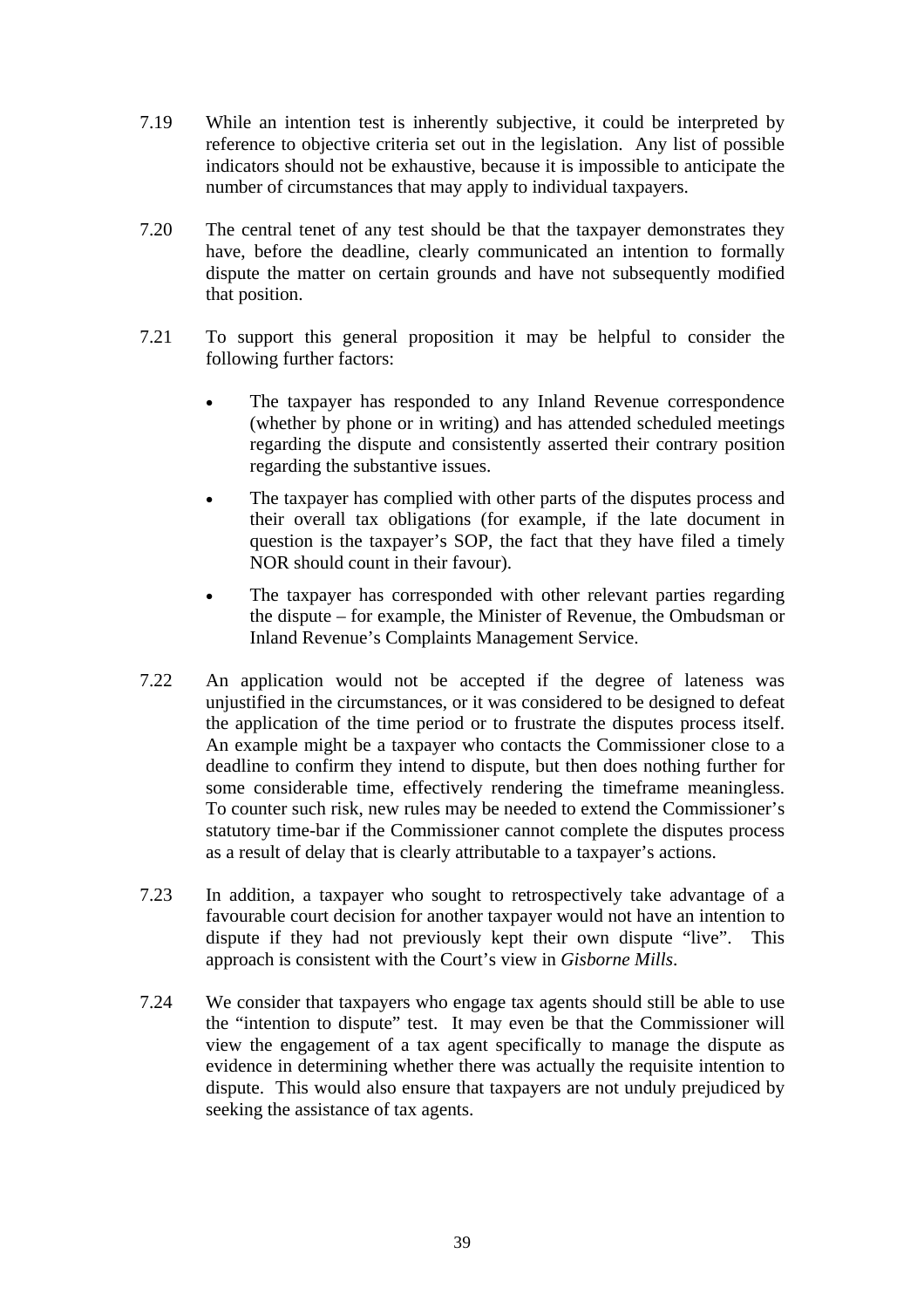- 7.25 We have considered whether an "intention to dispute" test should contain a final date after which documents would not be accepted and the Commissioner's tax position would be deemed to be accepted. The problem with this approach is that there is a risk this date could become the default date for all filings.
- 7.26 As a result, we consider that this is a matter best left to the discretion of the Commissioner, possibly subject to a requirement that the progress of the dispute is not unduly delayed. Taxpayers will still have the two-month response period in which to prepare their documents and will still be able to have their circumstances considered under the "exceptional circumstances" test in the event of situations genuinely beyond their control (such as sudden illness or a natural disaster affecting the taxpayer's locality). We therefore suggest that the combined test should be a matter that the Commissioner considers upon application from a taxpayer. If this suggestion is adopted, administrative guidelines as to the application of the test may be needed.

#### *Agents and the current exceptional circumstances test*

7.27 We believe that the current exceptional circumstances test for agents works well. Although it imposes a higher standard on tax agents, it is not usual for the law to "expect more" from people who are acting in a professional capacity in a highly skilled environment. The recent TRA decision in *Case Z25* shows that agents should be able to rely on the exceptional circumstances test in appropriate situations.30

#### **How should "exceptional circumstances" decisions be made?**

- 7.28 The NZICA-NZ Law Society submission considers that taxpayers should have a general ability to apply to the Court for an extension of time (as the Commissioner has under section 89N(3)).
- 7.29 We do not agree that a hearing authority should be the first port of call for taxpayers who claim exceptional circumstances (or an intention to dispute). There will always be cases when there is obviously an exceptional circumstance that has prevented the timely production of the relevant document. There is no need to involve the courts in these cases; a decision to accept late documents can be made more cheaply and easily by the Commissioner. Similarly, when the taxpayer clearly has an intention to dispute, the suggested indicators would mean that the Commissioner was in a good position to make the necessary decision.

 $\overline{a}$ <sup>30</sup> Taxation Review Authority NZTRA No 022/09 Dec No 5/2010, Hearing: 21 January 2010; Decision: 11 February 2010.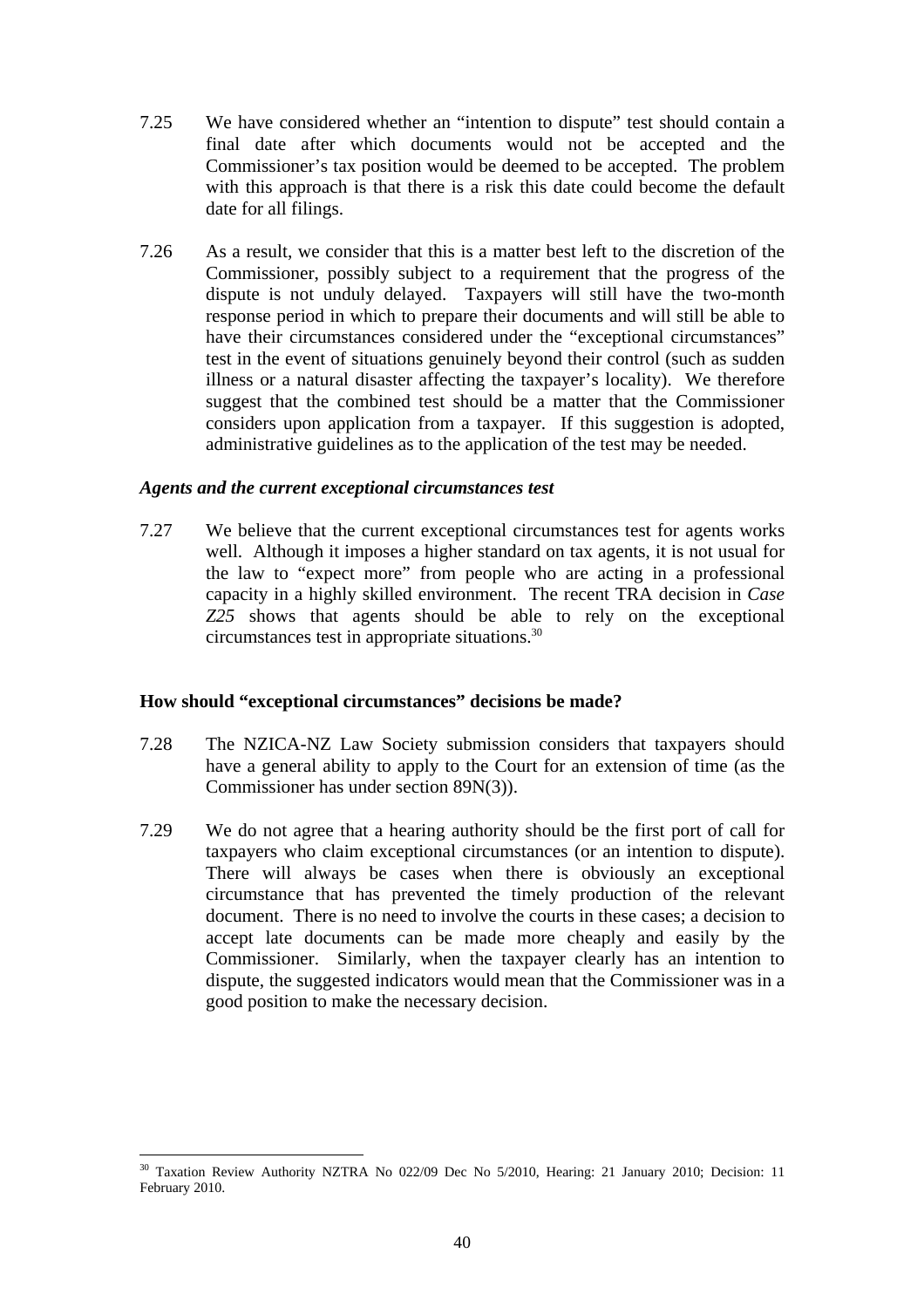- 7.30 The question therefore is whether the taxpayer should be able to appeal an exercise of the Commissioner's discretion. Under current law, an exceptional circumstance decision is not a "disputable decision". The only option for a taxpayer who disagrees with the Commissioner's decision on the existence of an exceptional circumstance is therefore to have that decision judicially reviewed.
- 7.31 The Court of Appeal has confirmed that the established principles of judicial review in tax cases (being, essentially, dishonesty or deliberate maladministration) should not be widened, and that the use of judicial review in other than extreme cases is an abuse of process.<sup>31</sup> As a result, judicial review places a very high burden of proof on to a taxpayer who is looking to have a decision reviewed by the Court, and is also likely to involve considerable expense (both for the taxpayer and the Commissioner seeking to defend the decision).
- 7.32 As discussed in the previous chapter, disputable decisions for tax purposes should generally be decisions that relate to matters that directly impact on the tax liability.
- 7.33 In our view, judicial review is too cumbersome a tool to deal with what should be a fairly simple administrative matter that would normally be made by the Commissioner in the first instance. The preferable approach is to allow instead for the consideration of exceptional circumstances to be a disputable decision.
- 7.34 Making the Commissioner's decision on exceptional circumstances "disputable" has a number of advantages:
	- It is analogous to a "typical" disputable decision in that it directly impacts on the quantum of tax payable by the taxpayer. Deemed acceptance of the Commissioner's decision results in all tax, interest and penalties becoming payable immediately.
	- The provisions by which disputable decisions are challenged in a hearing authority are well understood by the Commissioner and taxpayers (and their agents).
	- The general jurisdiction of the TRA is well-equipped to deal with challenges of this kind.
- 7.35 Making an exceptional circumstances decision disputable may involve the following consequential changes:
	- A rule to confirm that, if the matter was decided in favour of the taxpayer (so that the dispute continued), it would then fall back into the relevant stage of the disputes process for that process on the substantive issue to continue.

 $\overline{a}$ <sup>31</sup> *Westpac Banking Corporation v CIR* (2009) 24 NZTC (23,340).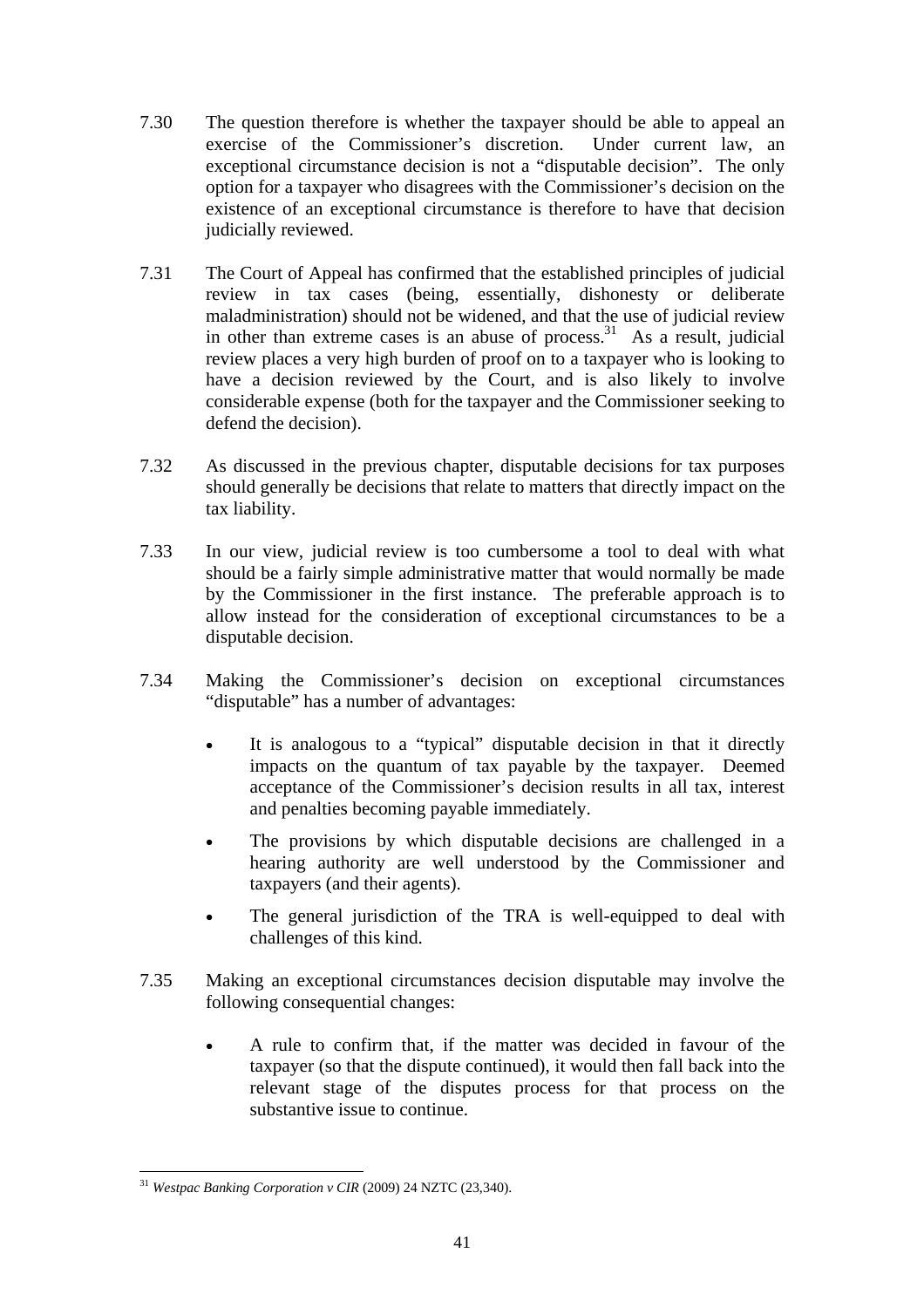• A suspension of the time-bar (and any relevant intermediate disputes process timeframes) for the period between when the Commissioner's decision is made and resolution of the matter by the courts.

### **Change in the law**

- 7.36 Section 89L(3)(b) clarifies that a change in tax law is a circumstance beyond the control of the Commissioner. This section is phrased as being "for the avoidance of doubt" and was introduced to provide for circumstances when the Commissioner is confronted with a new law but there is insufficient time to consider its application to the dispute in question.
- 7.37 As the Commissioner is an officer of the executive branch of government, a change in law is undoubtedly beyond the control of the Commissioner, which explains the fact that it is phrased as only being for the avoidance of doubt.
- 7.38 There is equally little doubt that a change in tax law (however affected) would also be a circumstance beyond the control of a taxpayer. Therefore, we consider there is scope for the provision to be removed or be extended so that it also applies to the taxpayer.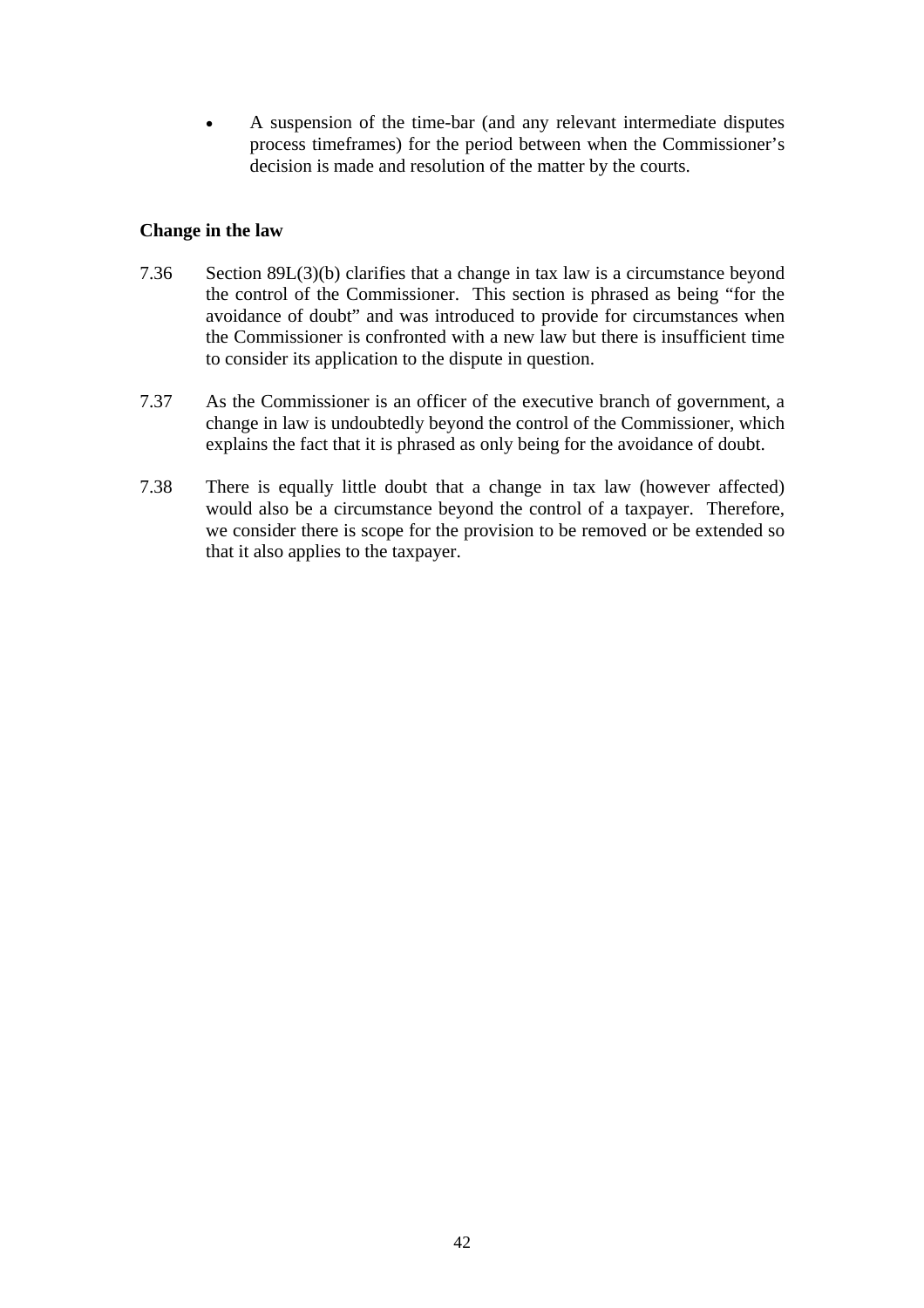# **Chapter 8**

# **DEALING WITH SMALL CLAIMS**

This chapter suggests that:

- the administrative opt-out process, as governed by the new opt-out guidelines, should effectively deal with all small claims;
- the existing small claims jurisdiction of the TRA should be repealed; and
- it is not necessary to introduce a specialist tribunal for "very small" tax disputes.
- 8.1 The fact that, in recent years, fewer tax cases reached the courts is consistent with the Richardson Committee's aim of increasing the number of tax disputes that are resolved before the parties have to resort to the courts. On the other hand, anecdotal evidence suggests that taxpayers are unwilling to pursue small claims against the Commissioner because they find the disputes process too onerous. This occurs when the costs of the disputes process outweigh the amount of tax at stake and the taxpayer therefore concedes or settles the dispute.
- 8.2 The result of imposing the full disputes process on relatively small claims may be that some legitimate disputes are not being aired. This is likely to have repercussions for the integrity of the tax system, because the affected taxpayers may come to have less faith in its overall fairness.
- 8.3 This chapter looks at options for improving the small claims processes, including a review of the existing small claims jurisdiction of the TRA and the role of the bilateral opt-out process.

#### **The small claims jurisdiction**

8.4 To provide an avenue for small claims to be dealt with quickly and efficiently, the small claims jurisdiction of the TRA was established in 1996. This was supplemented by the release, in 1998, of standard practice statement INV-140, which sets out the Commissioner's criteria for fasttracking "small, simple disputes" to resolution.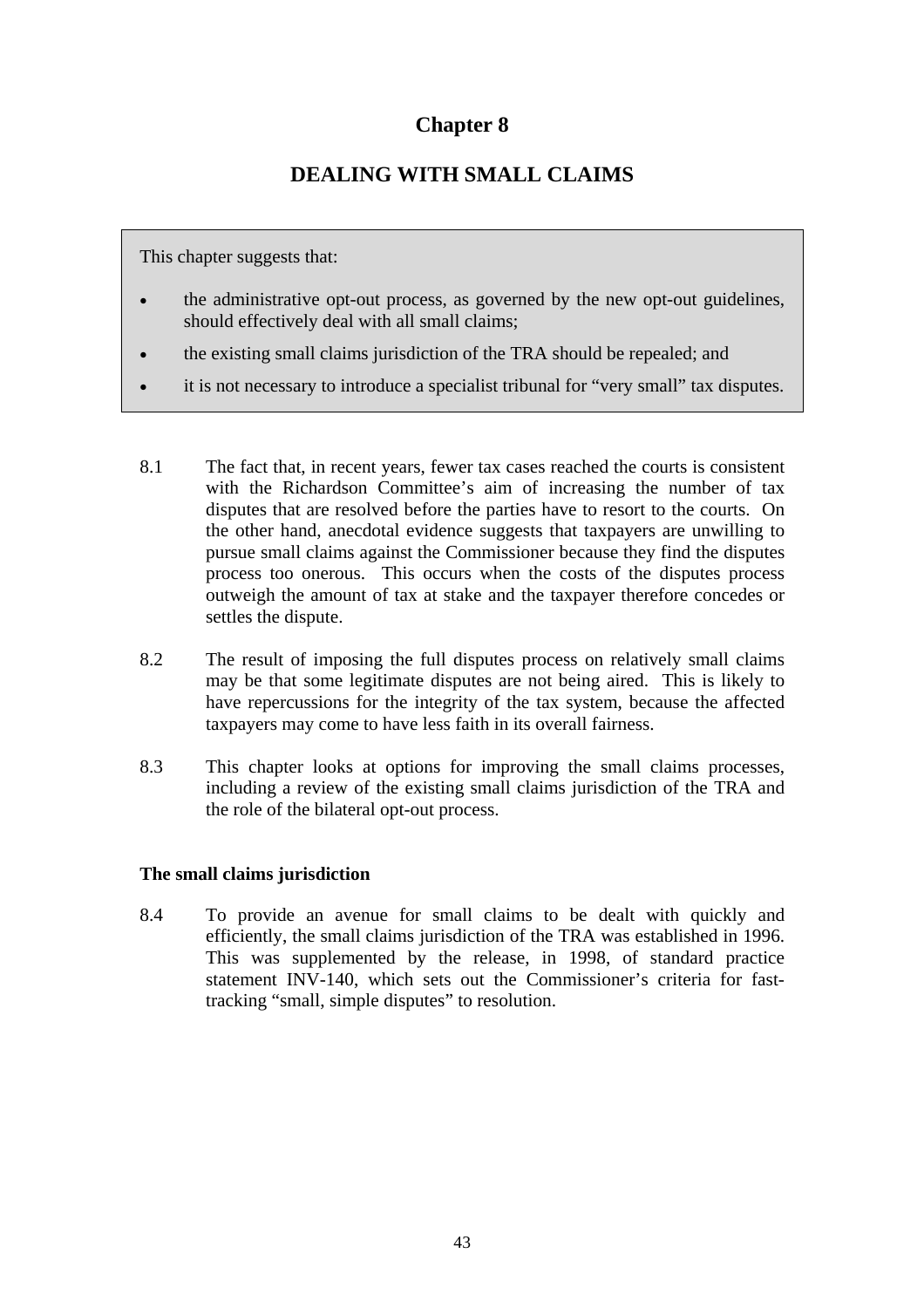- 8.5 Section 89E allows a taxpayer to elect for the dispute to be heard in the TRA acting in its small claims jurisdiction where the proposed adjustment is \$30,000 or less. This election can be made in the taxpayer's NOPA (for a taxpayer-initiated dispute) or their NOR (for a Commissioner-initiated dispute).<sup>32</sup> If the taxpayer makes this election, it is irrevocable.<sup>33</sup>
- 8.6 The election effectively circumvents the remainder of the disputes process through an exception to completing the full process, under section 89N, which applies when an election is made.
- 8.7 There is no separate set of rules that govern proceedings in the TRA when it is acting in its small claims jurisdiction. Taxpayers have the right to represent themselves in the general jurisdiction of the TRA, and this remains true for the small claims jurisdiction.

#### **Perceived problems with the small claims jurisdiction**

- 8.8 In addition to the \$30,000 threshold, there are other limitations on the small claims jurisdiction. It can only hear disputes when: $34$ 
	- the facts are clear and not in dispute; and
	- there is no significant legal issue, or there are no other taxpayers that may be affected by the result.
- 8.9 These other limitations are fairly substantial in practice. There are very few tax cases involving no disputed facts. Often cases will turn on fact patterns, or the parties' interpretation of factual matters. Equally, for cases when the facts are genuinely clear, it is often at least arguable that there is a "significant" legal issue at stake. Regarding the application to other taxpayers, the Commissioner certainly has the ability to argue that the fact pattern present in a particular case could be repeated across, for example, an industry group. Such an argument may result in the small claims jurisdiction being unavailable to a disputant even where the tax effect is small and the facts clear.

 $32$  In the circumstances set out in section 138O(1) of the TAA, the Commissioner may challenge the taxpayer's election and apply to the TRA to have the proceedings transferred to either the general jurisdiction of the TAA or the High Court. Similarly, under section 138O(2), the TRA itself can require the proceedings to be transferred to its general jurisdiction.

 $33$  Section  $\text{89E}(2)$ .

<sup>34</sup> Section 13B, Taxation Review Authorities Act 1994.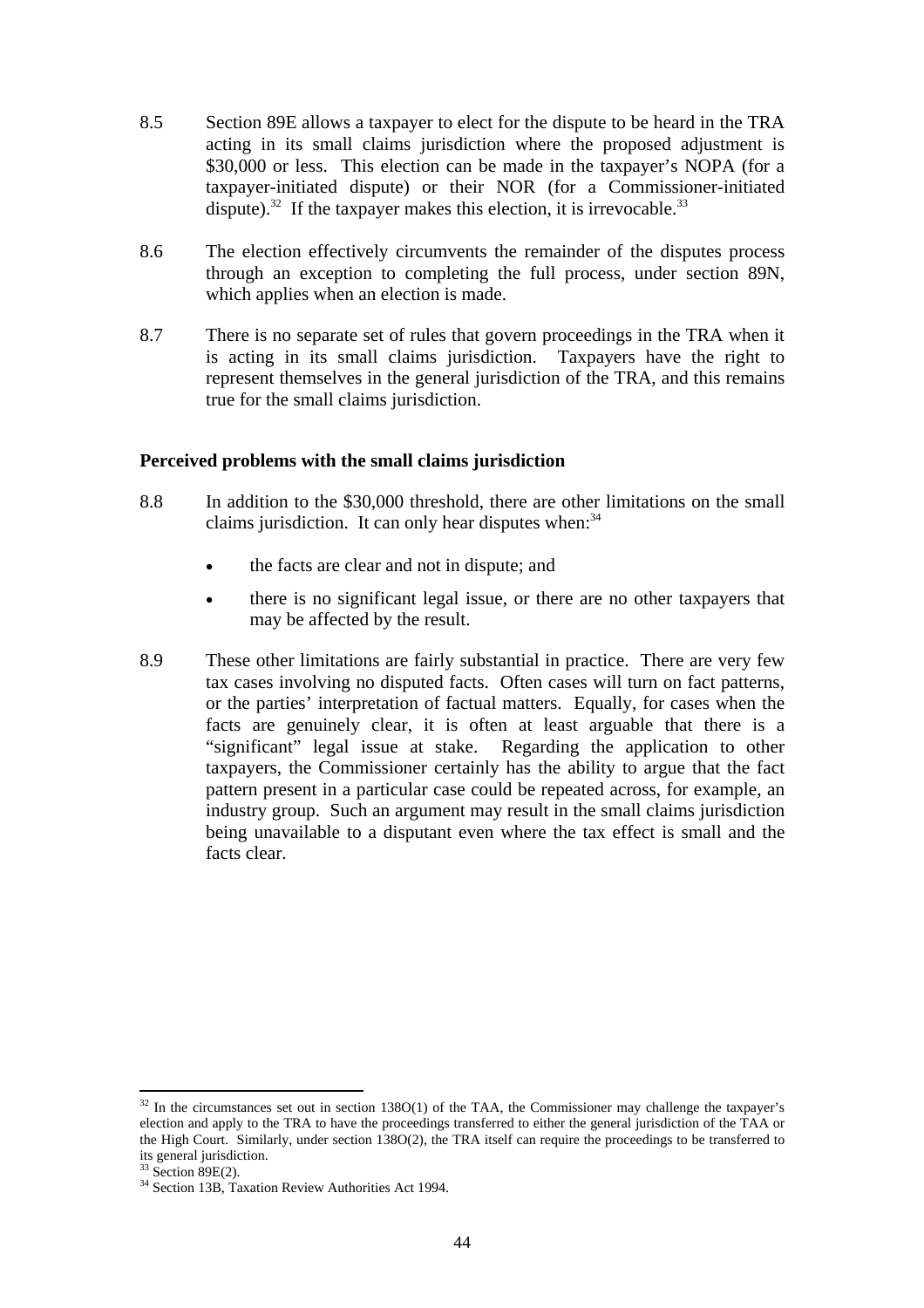- 8.10 Another perceived disadvantage of electing the small claims jurisdiction (from both parties' perspective) is that any decision of the TRA acting in its small claims capacity is final – that is, there is no right of appeal to the High Court.<sup>35</sup> There is no appeal right from the TRA acting in its general jurisdiction if the amount of tax involved is less than \$2,000 or the amount of the net loss is less than  $$4,000$ .<sup>36</sup> However, by electing to have the case heard by the small claims jurisdiction, a taxpayer is effectively extending this general prohibition on appeals for any tax amounts between \$2,000 and \$30,000.
- 8.11 Perhaps as a result of these factors, there have been only six disputes taken to the small claims jurisdiction since its establishment in 1996. Comments from Judge Barber also suggest that, even on the few occasions the small claims jurisdiction has been used, it is not necessarily the best forum for those disputes.<sup>37</sup>

## *INV-140*

8.12 The former administrative "fast-track" procedure, set out in standard practice statement INV-140, is also of limited value. This is because it effectively replicates the small claims jurisdiction requirements of the facts being undisputed and the case not involving any significant legal issues. It also operates on a lower monetary threshold (\$15,000) and introduces an additional requirement that the issue is non-recurrent for the particular taxpayer. It is anticipated that the revised SPSs will supersede INV-140.

#### **What is a small claim?**

- 8.13 There is no "one size fits all" model for determining what constitutes a small claim. For a small business owner, a tax dispute of \$10,000 could have a material impact on the business while, for a large enterprise, a dispute of over \$100,000 may not necessary be of major consequence in terms of the balance sheet or shareholder value. Equally, a large enterprise may consider it worthwhile pursuing a tax dispute for a relatively small sum because of the precedential value the outcome may have for it in subsequent tax periods.
- 8.14 That said, there needs to be effective procedures in place to identify disputes that do not justify application of the entire disputes process. Given that small disputes are proportionately more likely to affect SMEs (who bear a relatively higher proportion of tax compliance costs), these costs should, wherever possible, be kept to a minimum.

<sup>&</sup>lt;sup>35</sup> Section 26A(2), Taxation Review Authority Act 1994.<br><sup>36</sup> Section 26A(1).

<sup>&</sup>lt;sup>36</sup> Section 26A(1).<br><sup>37</sup> Judge Barber *Observations from the bench*, New Zealand Institute of Chartered Accountants, 2007 Conference, page 3.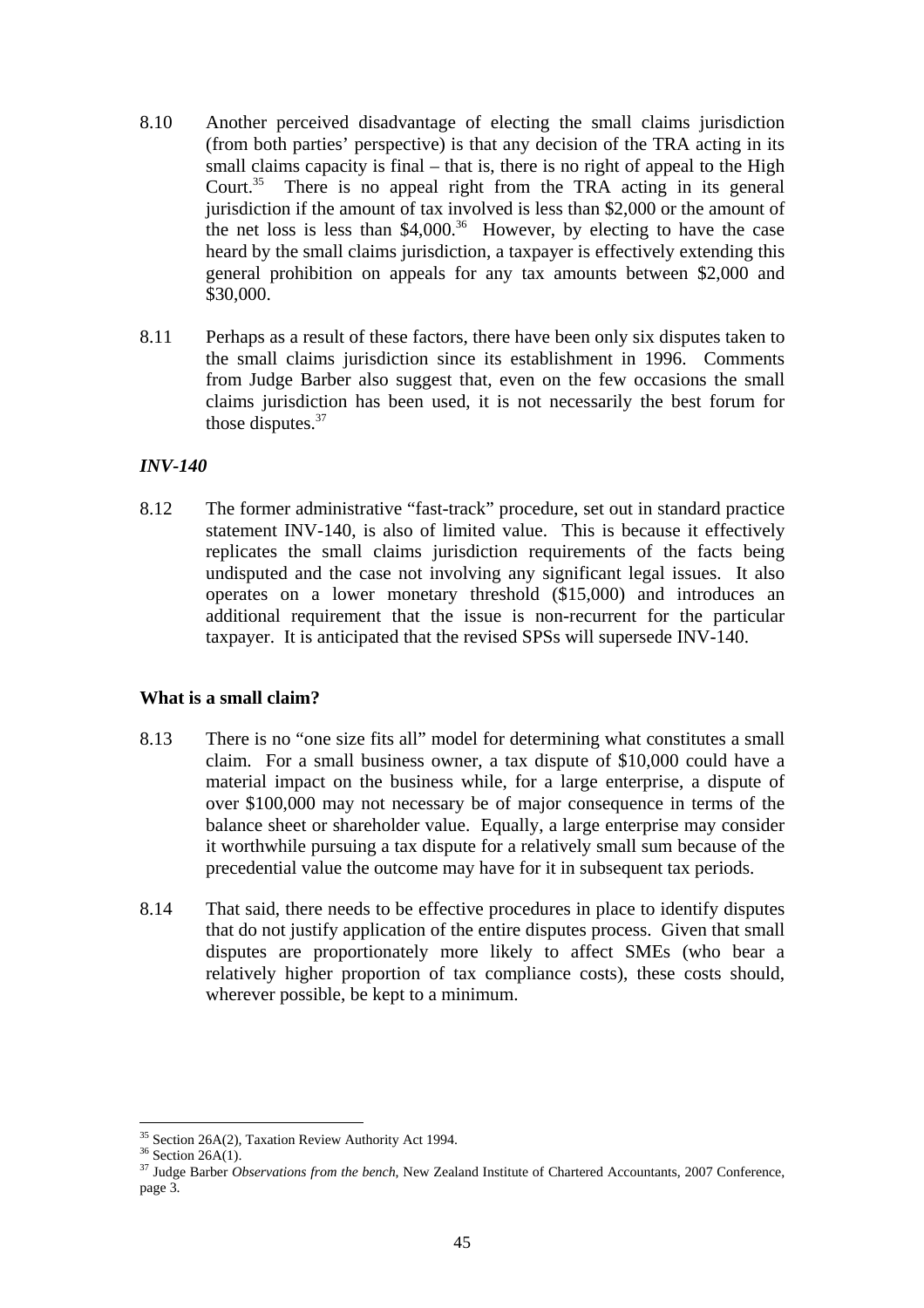## **Possible solutions**

### *Administrative opt-out*

- 8.15 Under the proposed opt-out guidelines, the Commissioner will agree to optout of the disputes process when a meaningful conference has taken place and the tax in dispute is less than \$75,000. Implementation of these guidelines will result in small claim disputants effectively having a "fast track" to the TRA.
- 8.16 Implementation of the opt-out guidelines is likely to result in fewer taxpayer elections to use the small claims jurisdiction of the TRA. As a result, there is a strong case for removing the small claims jurisdiction altogether. This would be achieved by removing a taxpayer's ability to elect to use this jurisdiction, and repealing the appropriate provisions of the Taxation Review Authority Act and Taxation Review Authorities Regulations.
- 8.17 The opt-out route may be preferable to the small claims jurisdiction, both because taxpayers will retain their appeal rights and because a facilitated conference should be a valuable forum for ensuring that all information and arguments are exchanged and explored.

## *Removing the existing restrictions*

- 8.18 Another possible approach to improving the process for small claims would be to amend the rules that stipulate when a taxpayer can elect to use the small claims jurisdiction of the TRA. In particular to:
	- increase the financial limit to \$75,000; and
	- allow the small claims jurisdiction to decide factual disputes.
- 8.19 The lack of appeal rights would still make the election to the small claims jurisdiction more of a "gamble" for taxpayers. However, if appeals were allowed, the jurisdiction would hardly differ from the general TRA jurisdiction.
- 8.20 As we have noted, implementation of the opt-out guidelines should result in most disputes of under \$75,000 being fast-tracked in any event. Taxpayers whose dispute is less than \$75,000 will know from the outset that they will be eligible for fast-track treatment following a meaningful conference.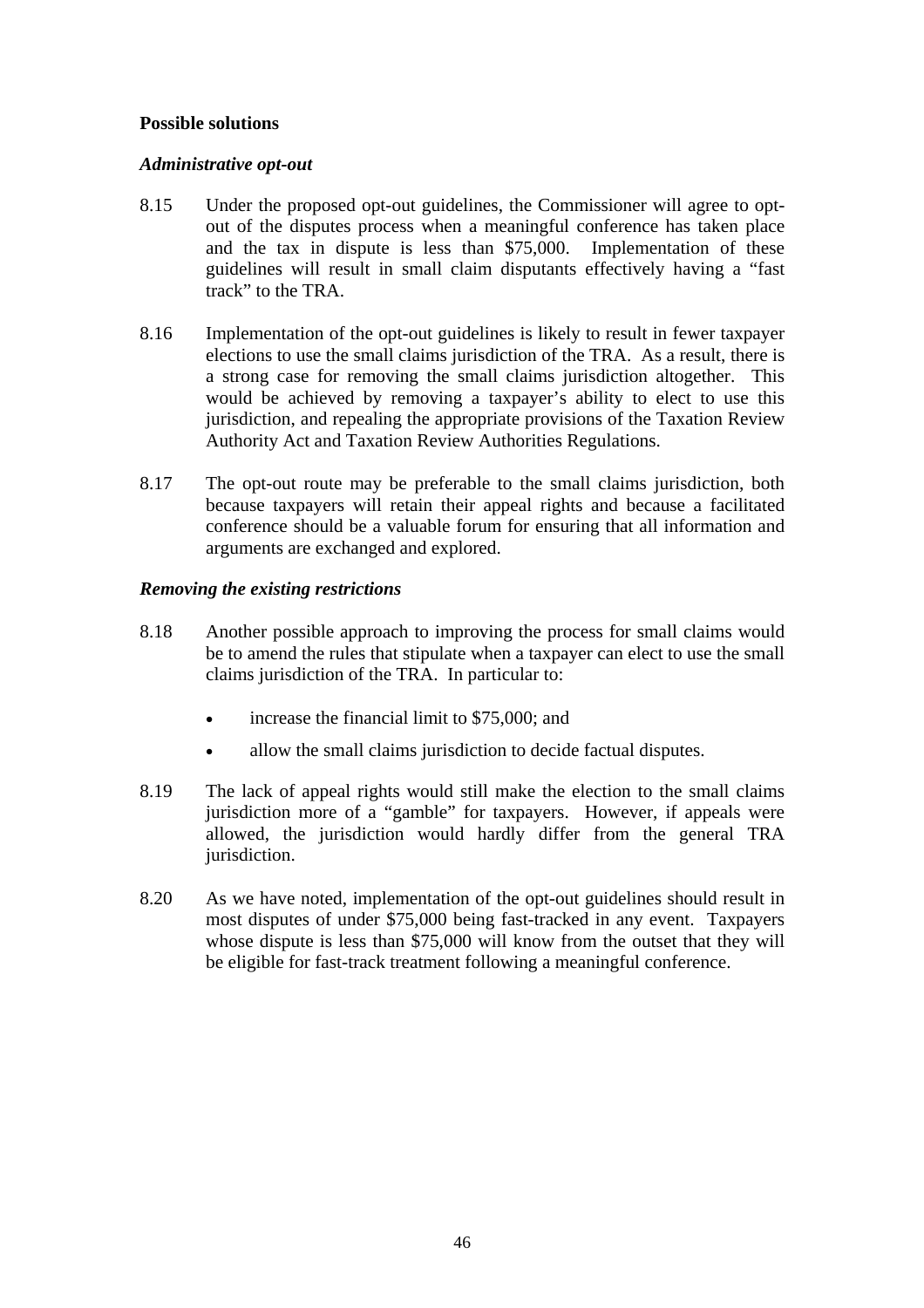### *Making the small claims jurisdiction compulsory*

8.21 The idea of bolstering these changes by making the small claims jurisdiction compulsory for disputes under a certain amount is not favoured. Compulsion would create genuine access to justice issues, assuming the restriction on appeals from the small claims jurisdiction remained. The full disputes process, or the process under an agreed opt-out, contains the most appropriate number of checks and balances to ensure that disputes are, as much as possible, resolved before they get to court. Given the uniqueness of each tax dispute, it is important to recognise that there are taxpayers whose disputes may be "small" (however that is defined) that nevertheless wish to go through the full disputes process.

## **Very small claims**

- 8.22 The NZICA-NZ Law Society submission suggested that an area of particular concern is those disputes that are "very small". Again, this term requires some definition, but for these purposes, we will assume that they are tax disputes where the tax at issue is \$5,000 or under, which is the threshold used in Australia.
- 8.23 Currently, Inland Revenue has a strong emphasis on settling very small claims without the need for litigation. Although "settle" does not always equate to "compromise" (particularly in respect of core tax at stake), an approach based on care and management principles will continue to be taken for very small claims to ensure that the escalation of the dispute is proportionate to the amount at stake.<sup>38</sup>
- 8.24 We consider that the new administrative opt-out process and care and management principles should effectively deal with very small claims. We are not therefore recommending any legislative change in this area. Nevertheless, what follows is a discussion of the possible options for very small claims, including the establishment of a separate tribunal for very small cases, should specific legislated approaches be considered desirable.

## *Using the Disputes Tribunal*

8.25 New Zealand already has a Disputes Tribunal for disputes where the amount is (generally) \$15,000 or less. These disputes are resolved relatively quickly, with minimal cost and formality.

 $\overline{a}$  $38$  Section 6A(3).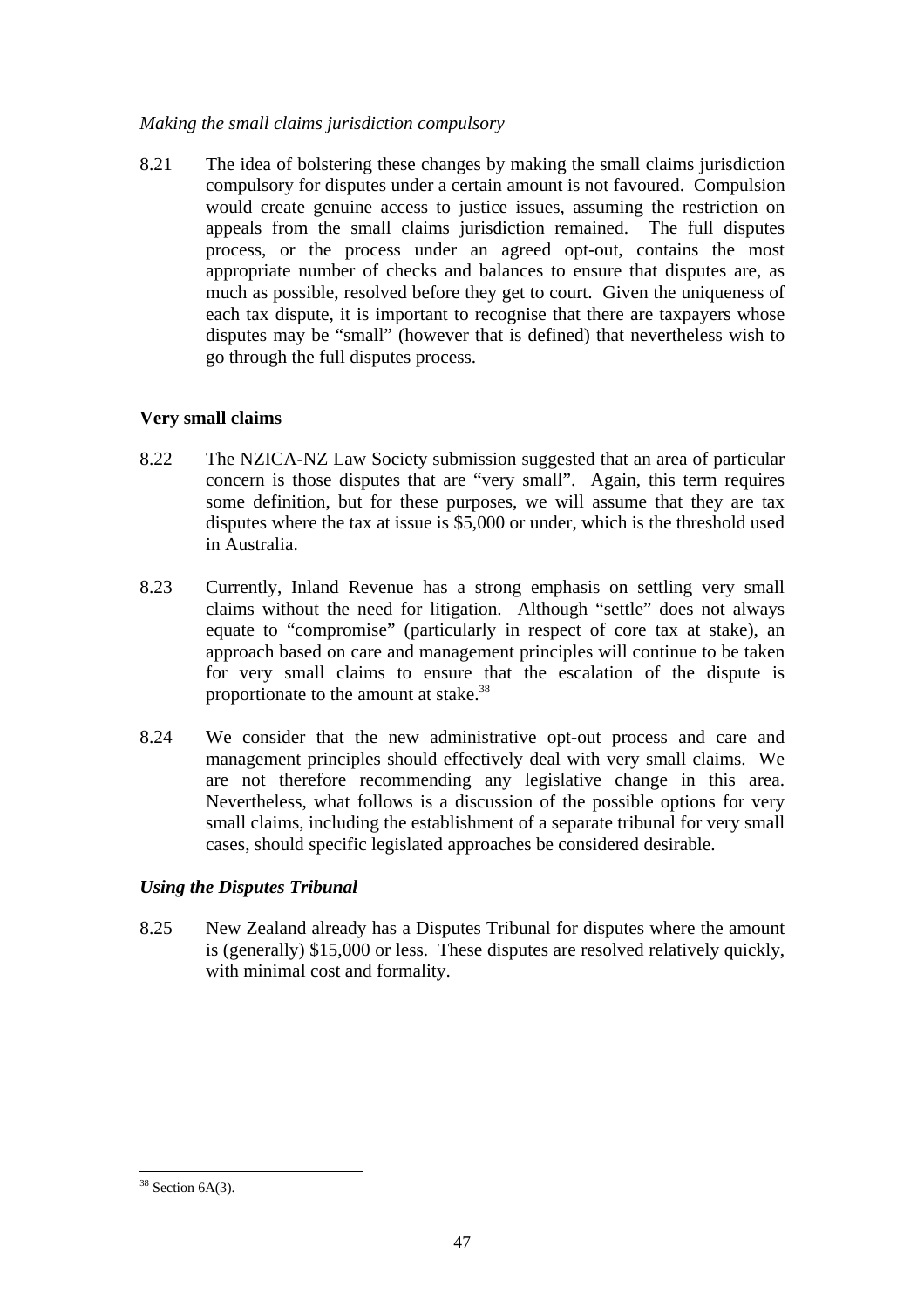- 8.26 Although the system has intuitive appeal for also dealing with tax disputes, we think it is unsuitable for the following reasons, all of which are interrelated:
	- The jurisdiction of the Disputes Tribunal is predominantly related to quasi-contractual or damage to property disputes. By contrast, tax disputes generally hinge on statutory interpretation, (irrespective of whether the dispute is on a novel point or one where the application of existing case law is necessary).
	- The individuals who oversee Disputes Tribunal hearings are all welltrained in matters pertinent to the Disputes Tribunal, are respected members of their local communities and have valuable mediation and fact-finding skills. However, they are not judges and it is a lot to expect for members of the community to be well-versed in the intricacies of tax law and how it should apply to a particular set of facts.
	- Tax law is not a discipline that easily lends itself to "rough justice". Even small tax disputes can, because of the complexity of legislation and case law, involve fine, lengthy and sometimes precedential legal arguments. The Disputes Tribunal, where disputes are habitually resolved in less than two hours and lawyers do not represent either party, is not an appropriate forum for this type of legal argument.
- 8.27 On the other hand, the Disputes Tribunal can be an effective forum for resolving factual matters. In theory, if a tax dispute was for a small amount and turned only on its facts (when both parties agree that the outcome will be settled if certain factual findings are made), the Disputes Tribunal would be a good place to have these disputes resolved quickly and efficiently. However, any advantage of moving such disputes to the Disputes Tribunal would be outweighed by the inconvenience of different tax disputes going to different authorities, depending on their nature. In addition, as purely factual disputes are now part of the opt-out guidelines, they should be able to be heard by the TRA without undue delay.

#### *A specialist tribunal for very small claims*

- 8.28 One option suggested in the NZICA-NZ Law Society submission is establishing a separate tribunal or authority for the hearing of very small tax claims. Such tribunals (or divisions of the main authorities) appear in various guises in Australia, Canada and the United Kingdom.
- 8.29 These countries allow for appeals to be made from decisions of the relevant hearing authority, although appeals from informal procedure cases in Canada are restricted to errors of law and matters akin to breaches of natural justice.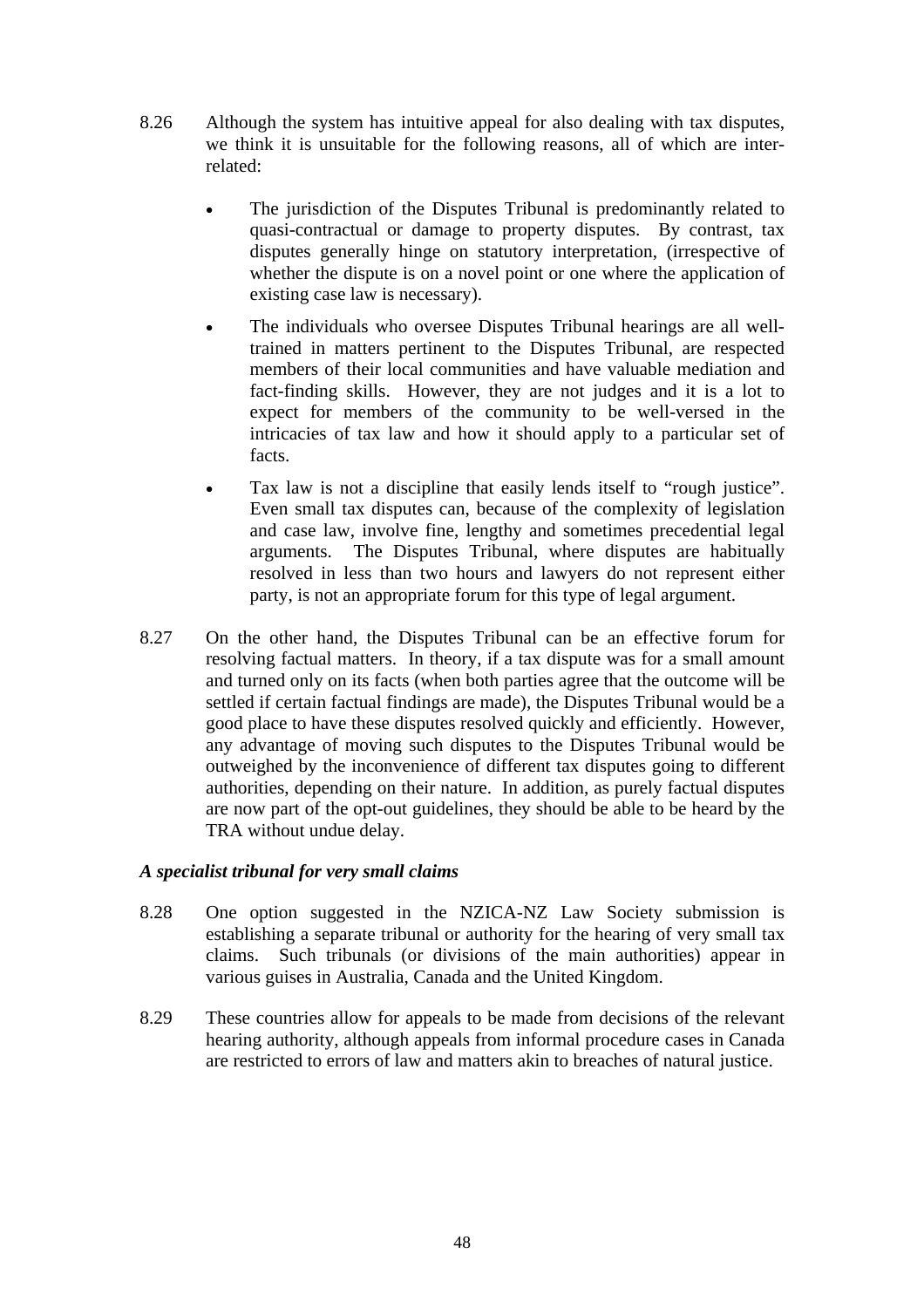#### *Australia*

- 8.30 Australia has a tribunal known as the Small Taxation Claims Tribunal (STCT). This Tribunal, which is a branch of the Administrative Appeals Tribunal, hears tax disputes when the amount of tax in dispute is less than A\$5,000. If a taxpayer wishes to challenge a decision of the Australian Tax Office, they complete an application form (available from the STCT website) that requires them to provide their personal details, the amount of tax in dispute, a copy of the decision they are disputing and their reasons for disagreeing with the decision. In sending in the application form, there is a non-refundable filing fee, currently set at A\$68 (which can be waived in the case of hardship). On receipt of this application form, the ATO must provide the STCT (and the taxpayer) with all documents that it has used to arrive at its decision.
- 8.31 Any hearing by the STCT is preceded by a conference between the taxpayer and the ATO that is facilitated by a Tribunal Member or Conference Registrar. If this conference is unsuccessful in resolving the dispute, the matter will be heard by the STCT by way of a public, but informal, hearing.

#### *United Kingdom*

- 8.32 The United Kingdom and Canada both have broadly comparable fast-track procedures to take small claims to a relatively informal hearing body.
- 8.33 In the United Kingdom, the recently established Tax Chamber of the Firsttier Tribunal will generally be the initial forum for all tax disputes. These disputes are divided into categories, depending on their level of complexity. The simplest cases are decided "on the papers" without any hearing. In such cases, taxpayers and Her Majesty's Revenue & Customs produce the documentary evidence they believe supports their interpretation of events and the law. This is considered by the Tribunal and the parties are advised of the outcome. Where a hearing is requested by the taxpayer, or a "paper" classification is otherwise inappropriate, the case will be heard under the "basic" category. This provides for an informal hearing before the Tribunal where evidence is presented and witnesses called by the parties. The Tribunal aims to inform the parties of its decision at the conclusion of the hearing.<sup>39</sup> There is no filing fee.

<sup>&</sup>lt;sup>39</sup> There are actually four classifications of case in the First-tier Tribunal. In addition to "paper" and "basic", a case can also be heard in the first instance as a "standard" or "complex" case, depending on its complexity or value. These latter two classifications are not discussed here because they are less likely to be used for very small disputes.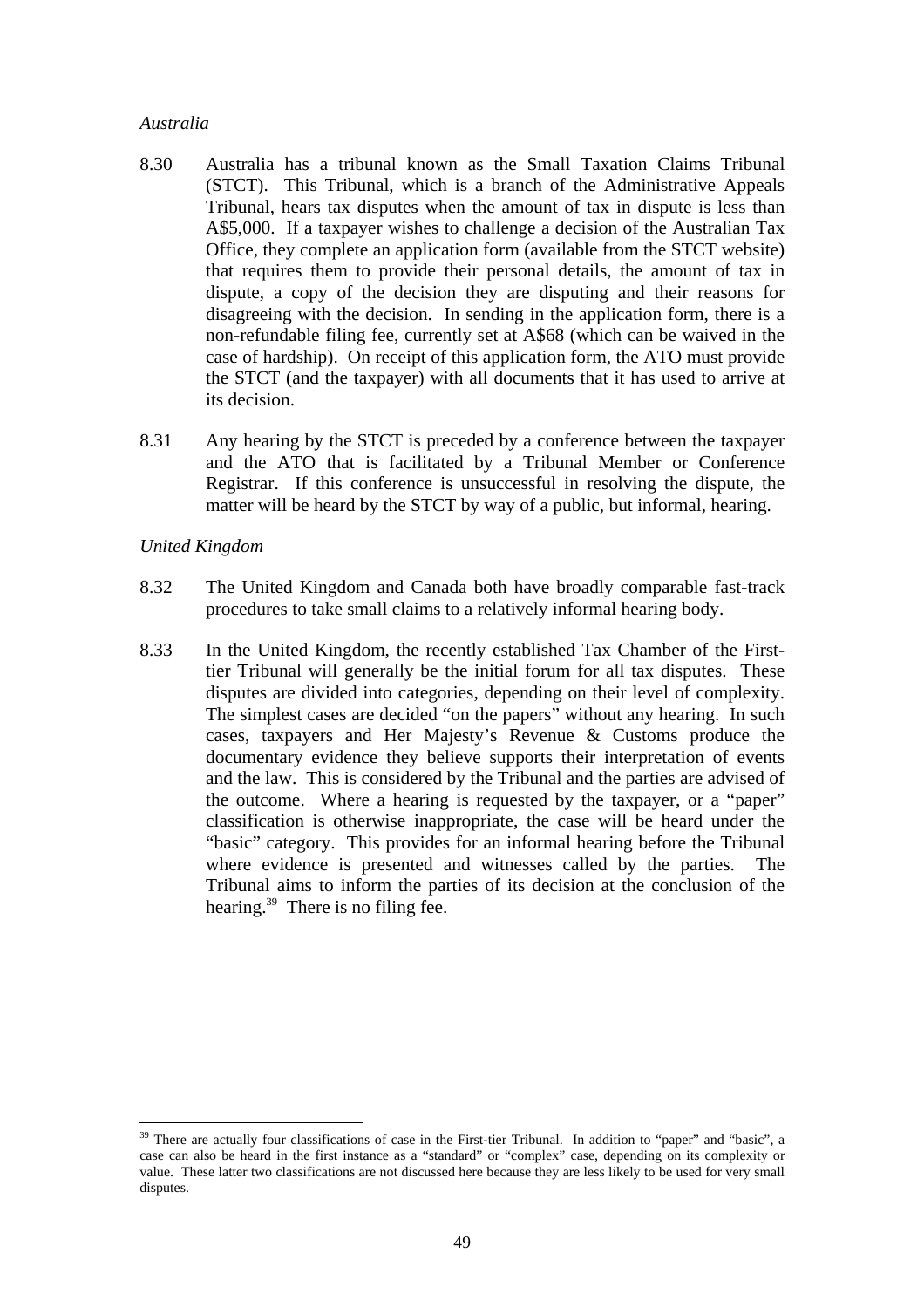### *Canada*

8.34 In Canada (assuming the taxpayer's original objection has been rejected by the Canadian Tax Authority), a taxpayer can elect to have their appeal against an assessment heard by the Tax Court of Canada's "informal procedure". The informal procedure is only available if the disputed federal tax is not more than C\$12,000, the disputed loss is no more than C\$24,000 or interest is the only matter in dispute. An informal hearing does not have to follow legal or technical rules of evidence and the decision of the Court has no precedential value. The filing fee for using the informal procedure is C\$100, which is less than the fees payable for using the "general procedure".

## *Application to New Zealand*

- 8.35 An obvious difference between the countries mentioned above and New Zealand is that the taxpayer is appealing against a decision of the relevant tax authority. In other words, these jurisdictions operate on a fundamentally different structure, whereby the revenue authority issues an amended assessment and a dispute ensues from that. By contrast, in New Zealand, the bulk of the dispute takes place before the assessment being issued. The policy rationale for this difference is well documented.
- 8.36 Although it could be argued that for very small claims, the dispute could be more easily dispensed with by an independent body, the approach to issuing a NOPA (as outlined in the revised SPSs) should greatly assist taxpayers by ensuring that impartial decisions are taken earlier in the process than previously. This approach should therefore result in better choices being made around abandoning disputes with either a low prospect of success or when the costs of pursuing marginal cases are likely to outweigh the benefits of taking them through the disputes process.
- 8.37 The revised SPSs, in relation to the guidelines on NOPA size, should also ensure that the documents that are produced by the Commissioner in very small claims are concise, so that responding to them does not place an undue compliance cost on the taxpayer concerned.
- 8.38 Another key disadvantage in adding another disputes tribunal layer into the New Zealand system is the associated costs. The benefits of having a separate, informal disputes forum for very small claims do not appear to outweigh the costs associated with the establishment and ongoing administration of such a body. Given that claims of up to \$75,000 are likely to be fast-tracked to the TRA in any event, taxpayers can take some comfort from the fact that compliance costs should be minimised in all "smaller" disputes.
- 8.39 The TRA also has a good deal of flexibility in its ability to set its own processes. It is a commission of enquiry, rather than governed by strict court rules, and taxpayers can represent themselves. This flexibility provided to the TRA should continue to ensure that very small claims that do make it to hearing are dealt with efficiently.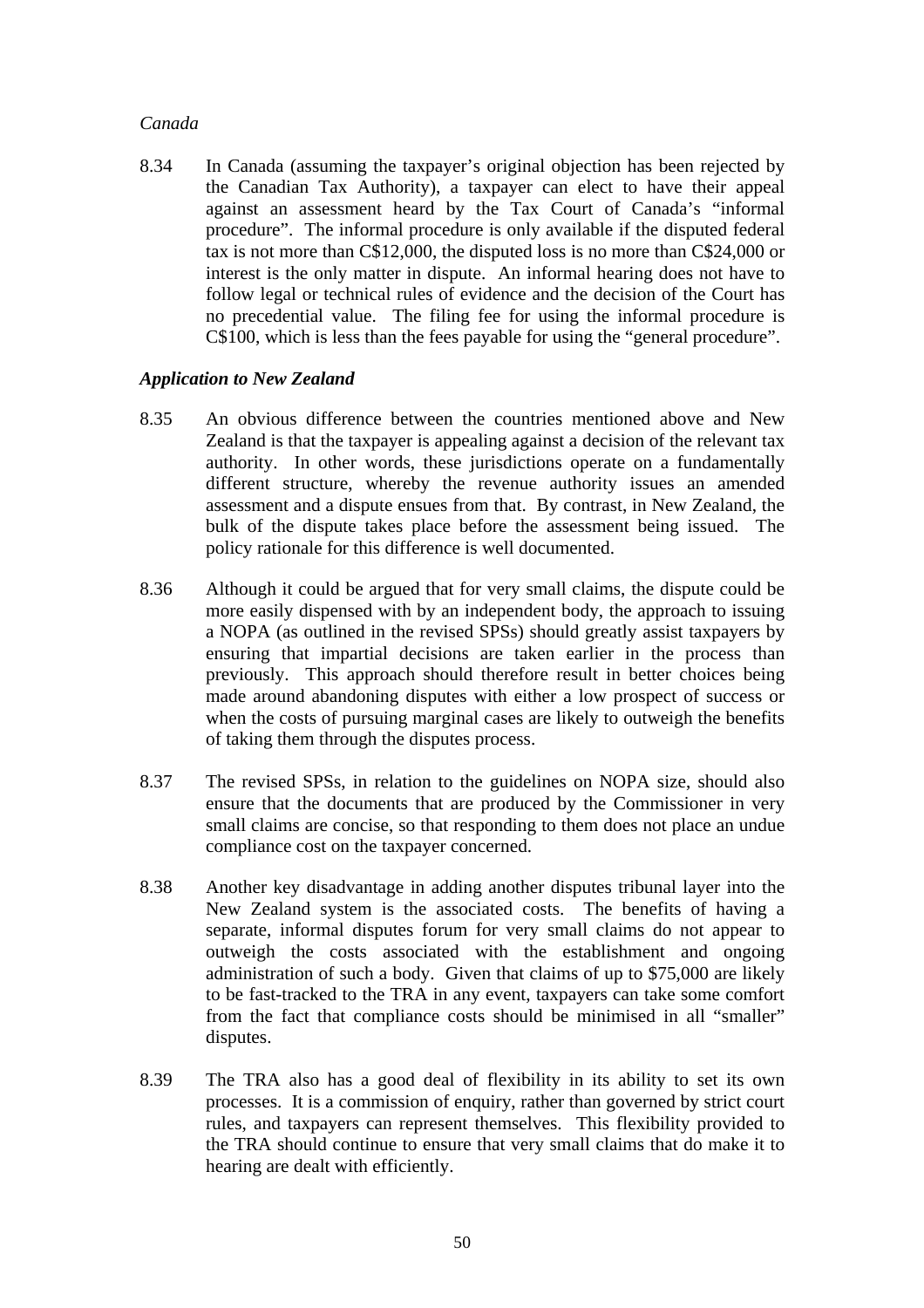## **Filing fees**

8.40 In the interests of access to justice for small claims, the current TRA filing fee of \$400 may be considered disproportionately large. However, given the amount of time that taxpayers will generally spend on the dispute, coupled with the cost of any professional advice in reaching the hearing stage (even if the opt-out is used), we do not consider the fee to be prohibitive. In any case, Regulation 10A of the Taxation Review Authorities Regulations allows the taxpayer to apply to the Registrar to have the filing fee waived in cases of hardship.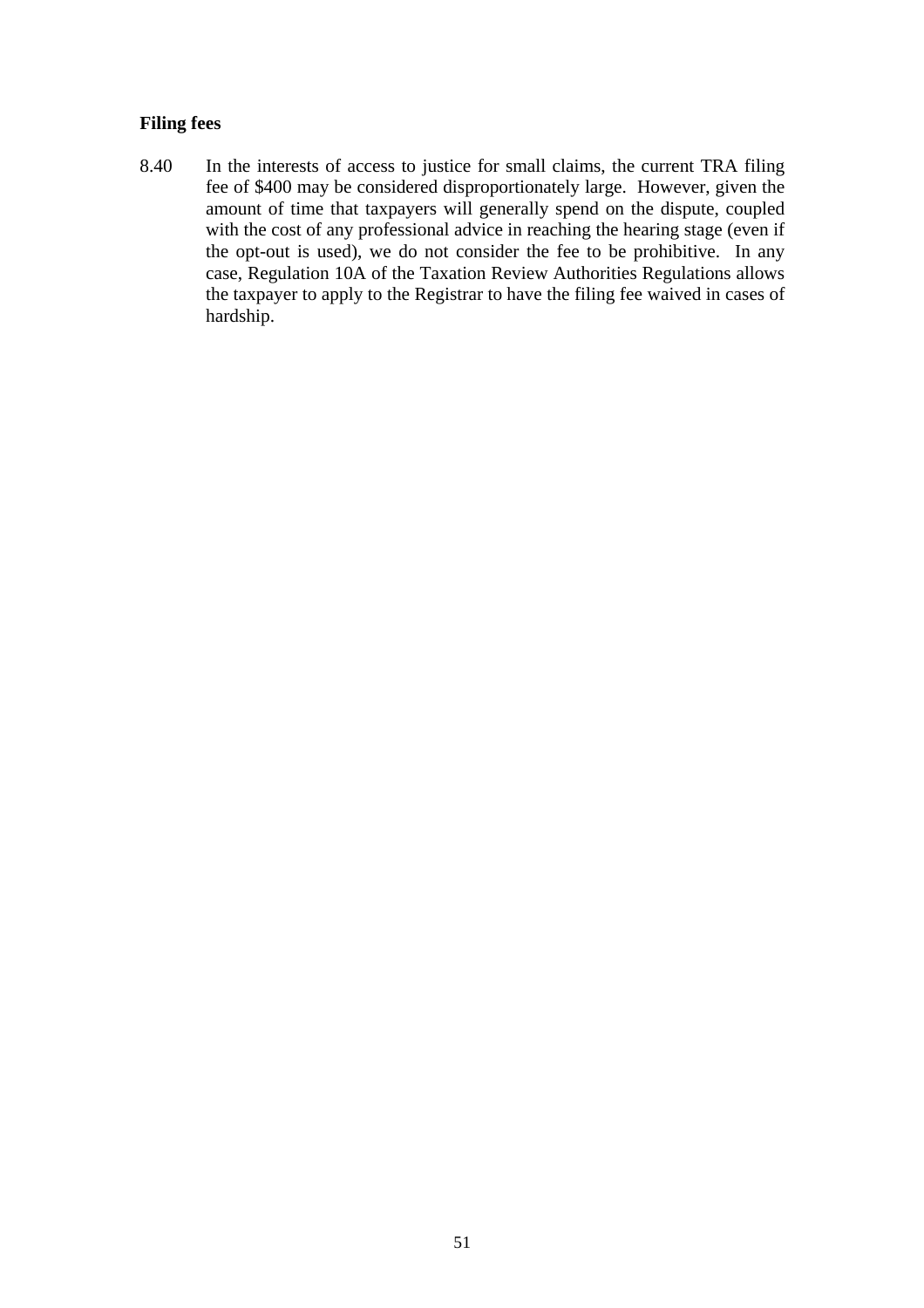# **Chapter 9**

# **TEST CASES**

This chapter looks at the procedures surrounding test cases. It concludes that the Australian approach of having a separate test-case panel and taxpayer-funding for test cases is not desirable in New Zealand. Instead, it discusses the options of either testcase designation (that is, the dispute that is to be the test case) and the identity of the "affected" parties being determined by the High Court, or relying on existing court rules to perform the same function as the test-case provisions.

- 9.1 Occasionally, a number of taxpayers will have disputes with Inland Revenue that revolve around similar arrangements or transactions.
- 9.2 If the circumstances of the individual taxpayers are materially identical, it makes sense to have one case (referred to in this chapter as the "test case") that is taken through the disputes process, with the outcome of that dispute being determinative for other taxpayers in the same situation (referred to in this chapter as the "affected cases").
- 9.3 By having one case determine the outcome of others, all parties will have swifter resolution of the dispute. In addition, costs may be lower – as all affected cases can (in theory) contribute to the costs of the test case and the Commissioner will need to prepare just one case. The burden on the courts associated with hearing near-identical cases will be similarly relieved. However, current legislation and administrative practices fall short of fully achieving these objectives.

#### **Reasons for a test-case procedure**

- 9.4 Before discussing solutions to these problems, we note that there are two main reasons justifying the existence of a formal test-case procedure:
	- the benefit and cost savings of having a number of disputes decided more quickly than would be the case if each dispute were to run its own individual course; and
	- test cases are arguably a good way of clarifying any uncertainty in the existing legislation (for example, it might be important to take a dispute that features a particular pattern of facts through the court system so that Inland Revenue and a particular industry group get a clear understanding of how the legislation applies).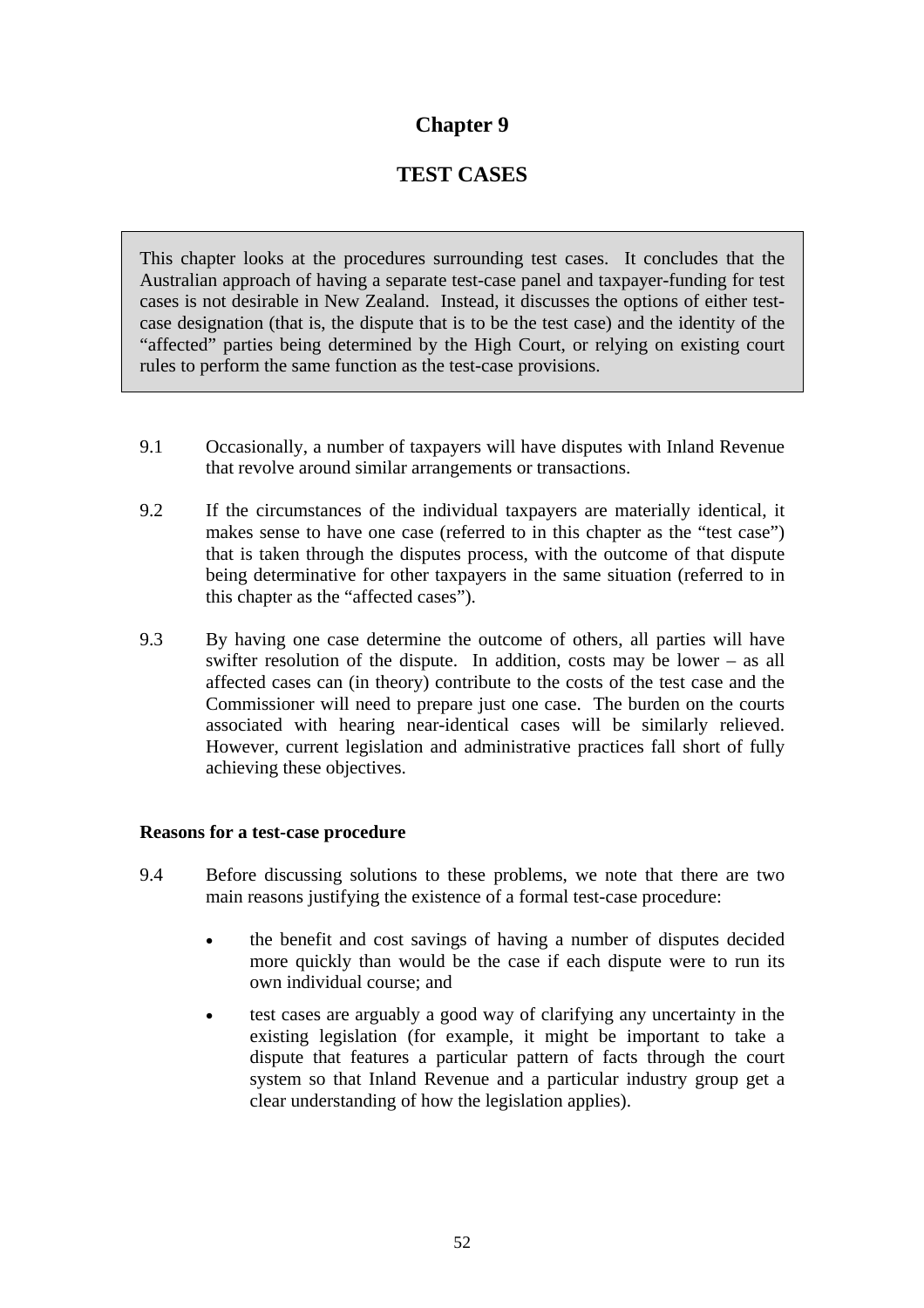- 9.5 The first reason is undeniable. Access to more timely and cost-effective justice is universally recognised as a desirable outcome of any judicial process. The objectives are of equal importance to each other, since there seems little point in having swift justice if it is prohibitively expensive – while a low cost solution that results in lengthy delay appears equally unattractive.
- 9.6 The idea that test cases provide legal clarity appears to be at least partially based on the notions that the law is static and the relationship between the disputing parties is effectively equal. The reality of the New Zealand parliamentary system is that, if the Government of the day believes that a decision of the courts does not reflect good policy (or the policy intent behind the provisions in question), it has the capacity to sponsor a legislative amendment so that the law reflects the position it is seeking to determine. The clarification of a legislative provision by the courts will therefore provide certainty in respect of law in force at the time relevant for the particular dispute, but will not always provide the parties with lasting clarity on legal implications of the arrangement in question. We therefore consider that the first objective is the more relevant one in considering possible changes to the test-case process.

## **Current test-case rules**

- 9.7 Section 138Q gives the Commissioner the power to designate a challenge as a test case if he "considers that determination of the challenge is likely to be determinative of all or a substantial number of the issues involved in one or more other challenges". Designated test cases are always heard in the High Court.
- 9.8 Once a case has been designated as a test case, the Commissioner may stay proceedings for other cases that are considered to be subject to the outcome of the test case. This stay can only be issued if the other case has not itself been determined by a hearing authority (that is, it is in a pre-court phase of the disputes process).<sup>40</sup> A disputant has the right to challenge this stay.<sup>41</sup> Factors that the courts will consider relevant in considering the taxpayer's challenge are: $42$ 
	- A taxpayer should not lightly have access to the courts denied, even for a time.
	- The closer the similarity in facts between the test case and the subject case, the more likely it is that the stay will be granted.
	- The more cases riding on the test case, the more likely it is that the stay will be granted.

 $40$  Sections  $138R(1) - (2)$ .

 $41$  Section 138R(3).

<sup>42</sup> See *Bage Investments Ltd v CIR* (1999) 19 NZTC 15,531; *CIR v T* 11/6/03, Williams J, HC Auckland, CIV 2003-404-3355; and *B v CIR; CIR v Multiple taxpayers* [2004] 2 NZLR 86 (para 36).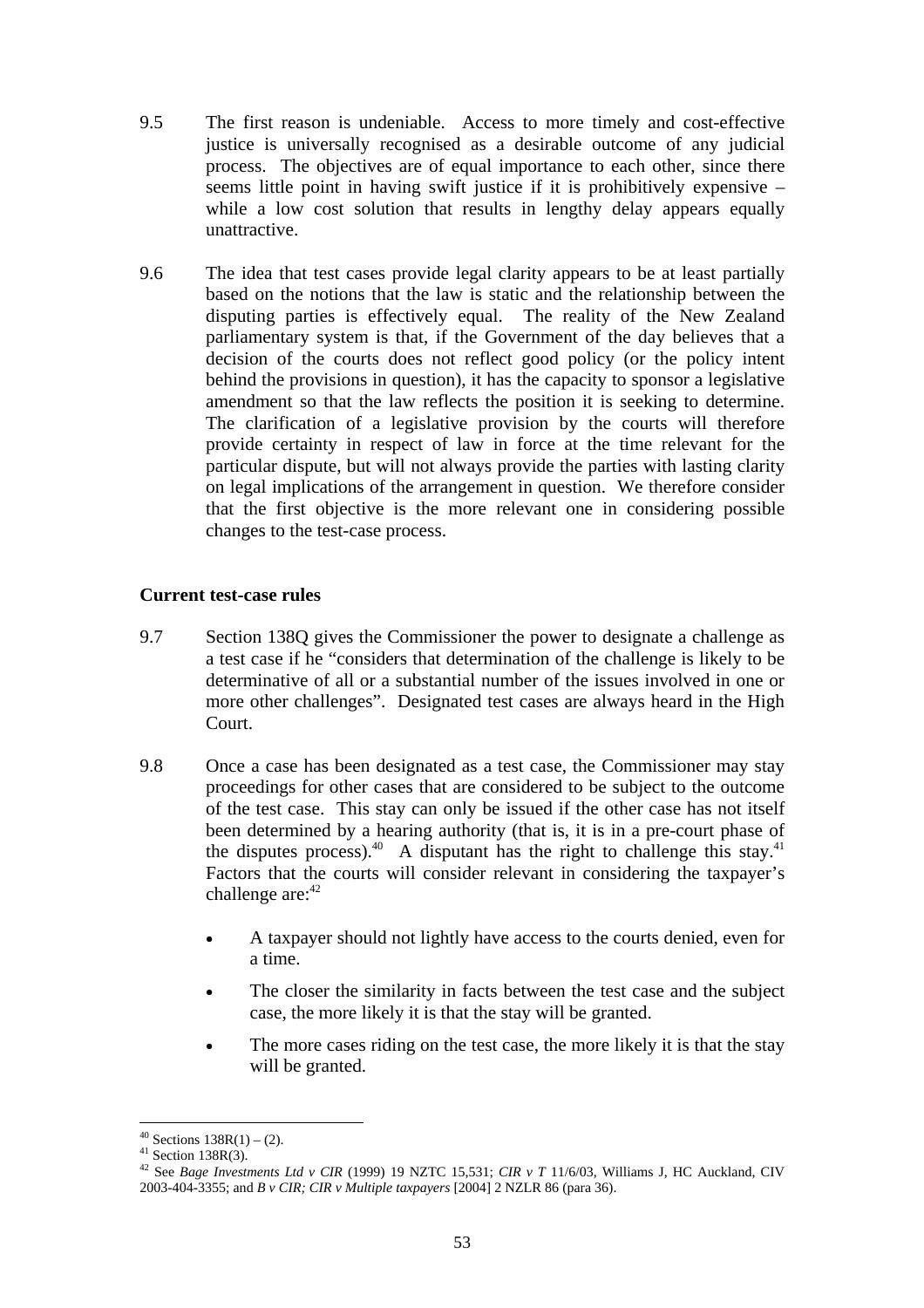- The more tax involved, the less likely it is that the stay will be granted.
- The longer the period between the events leading to the tax dispute and the likely resolution of that dispute if the case is "parked", the less likely it is that the stay will be granted.
- The more devastating the consequences of the unwanted stay on the taxpayer, the less likely it is that the stay will be granted.
- 9.9 However, when there is agreement that the test case will cover all of the material issues at stake, there must be very strong reasons for the Commissioner's stay to be set aside.<sup>43</sup> When a stay applies, relevant statutory time limits are frozen.<sup>44</sup>
- 9.10 Section 89O provides that a taxpayer and the Commissioner may agree to suspend proceedings subject to the resolution of a test case. This agreement is different from the stay issued unilaterally by the Commissioner under section 138R (see preceding paragraphs), in that this agreement can occur at any stage during the disputes process, whereas the stay generally only applies to cases when an amended assessment has already been issued. When a suspension of proceedings is agreed under section 89O, it applies until either the test case is resolved or the particular taxpayer's dispute is otherwise resolved.45 The Commissioner may issue an amended assessment to the "suspended" taxpayer that is consistent with the outcome of the test case.<sup>46</sup>
- 9.11 Neither the Commissioner nor an affected taxpayer (either suspended or stayed) are bound by the outcome of the test case, meaning that any amended assessment issued by the Commissioner in accordance with the outcome of the test case can itself be challenged.

#### **Perceived problems with the test-case procedure**

9.12 The existing test-case procedure appears to be causing some difficulties for both taxpayers and the Commissioner.

#### *Taxpayers*

- 9.13 The NZICA-NZ Law Society submission raises the following concerns with the operation of the current test-case legislation:
	- The test-case designation is entirely in the hands of the Commissioner.
	- The Commissioner can take too long to determine whether a case should be treated as a test case.

<sup>&</sup>lt;sup>43</sup> CIR v Erris Promotions; Wilson & Black Associates Ltd v CIR; CIR v West Coast Developments Ltd [2003]

<sup>1</sup> NZLR 506, para 30.

 $44$  Section 138R(7).

 $45$  Section 89O(3).

 $46$  Section 89O(4).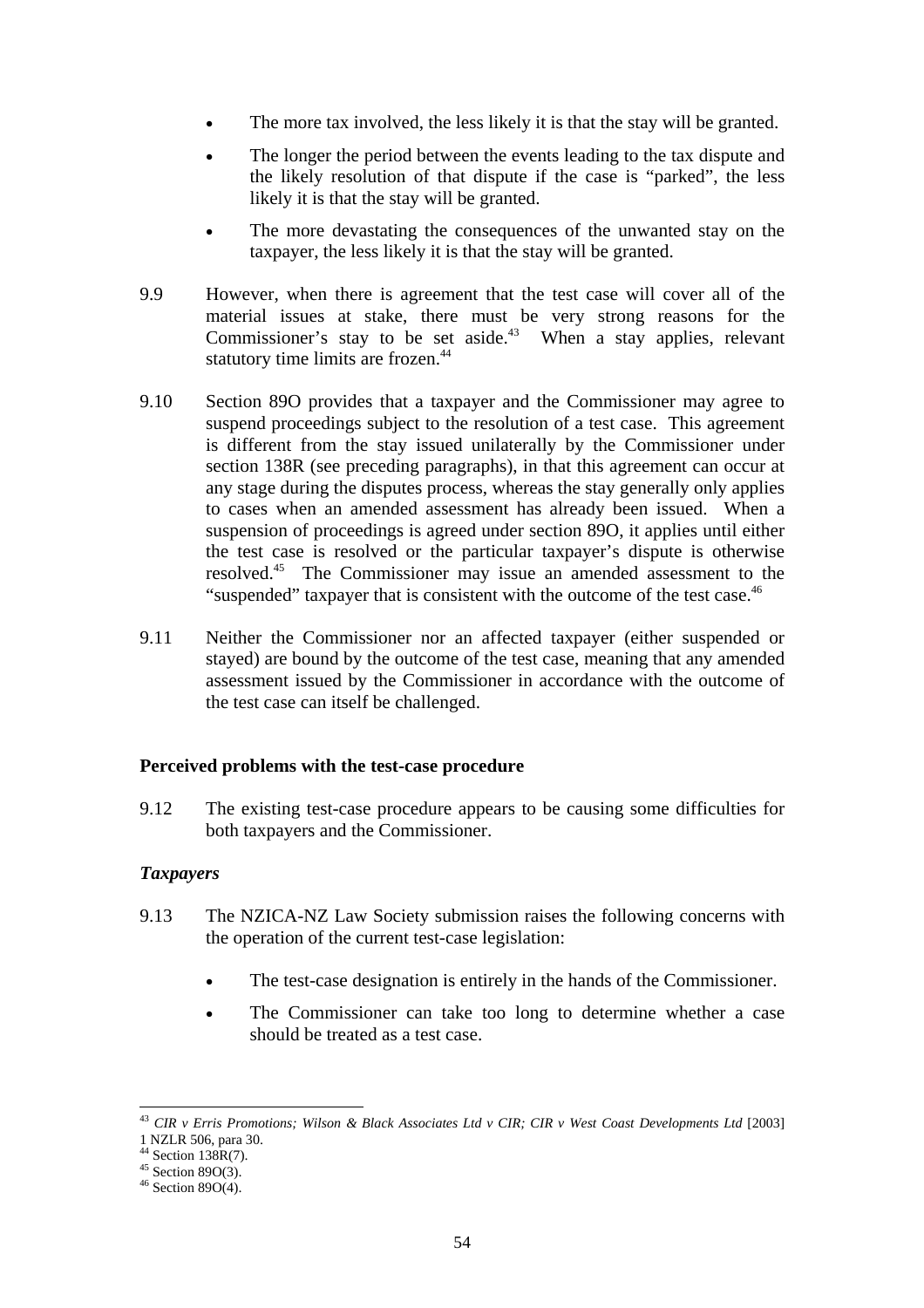- The procedure is seldom used and there is little guidance on how it would be used.
- Some cases that are of potential precedential value do not appear before the courts because of "burn-off".

## *The Commissioner*

- 9.14 From the Commissioner's perspective, the following difficulties arise:
	- Taxpayers are often reluctant to have their case designated as a test case and will judicially review their selection.
	- Taxpayers are not bound by the test-case decision, thereby reducing the effectiveness of the procedure (in terms of time and cost savings to both parties).
	- If a designated test case is settled, further delay is caused while the remaining parties have to go through the test-case process again under a new designated case. Alternatively, delay will simply arise by reason of the time taken to settle.

#### **Possible solutions**

#### *Test-case panel*

9.15 In Australia there is a test-case litigation program[me] that applies to tax cases. To quote from the ATO website:

> Under the test case litigation program[me], the ATO provides financial assistance to taxpayers whose litigation is likely to be important to the administration of Australia's revenue and superannuation systems. The aim of the program[me] is to develop legal precedent – that is, legal decisions that provide guiding principles on how specific provisions we administer should be applied more broadly.

> We are guided in the decision to fund such cases by the criteria contained in this guide and by a test case litigation panel. The panel includes members of the accounting and legal professions, to ensure that we fund issues of importance to the community.

- 9.16 Their criteria for funding are:
	- there is uncertainty or contention about how the law operates:
	- the issue is of significance to a substantial section of the public or a particular industry; and
	- it is in the public interest for the case to be litigated.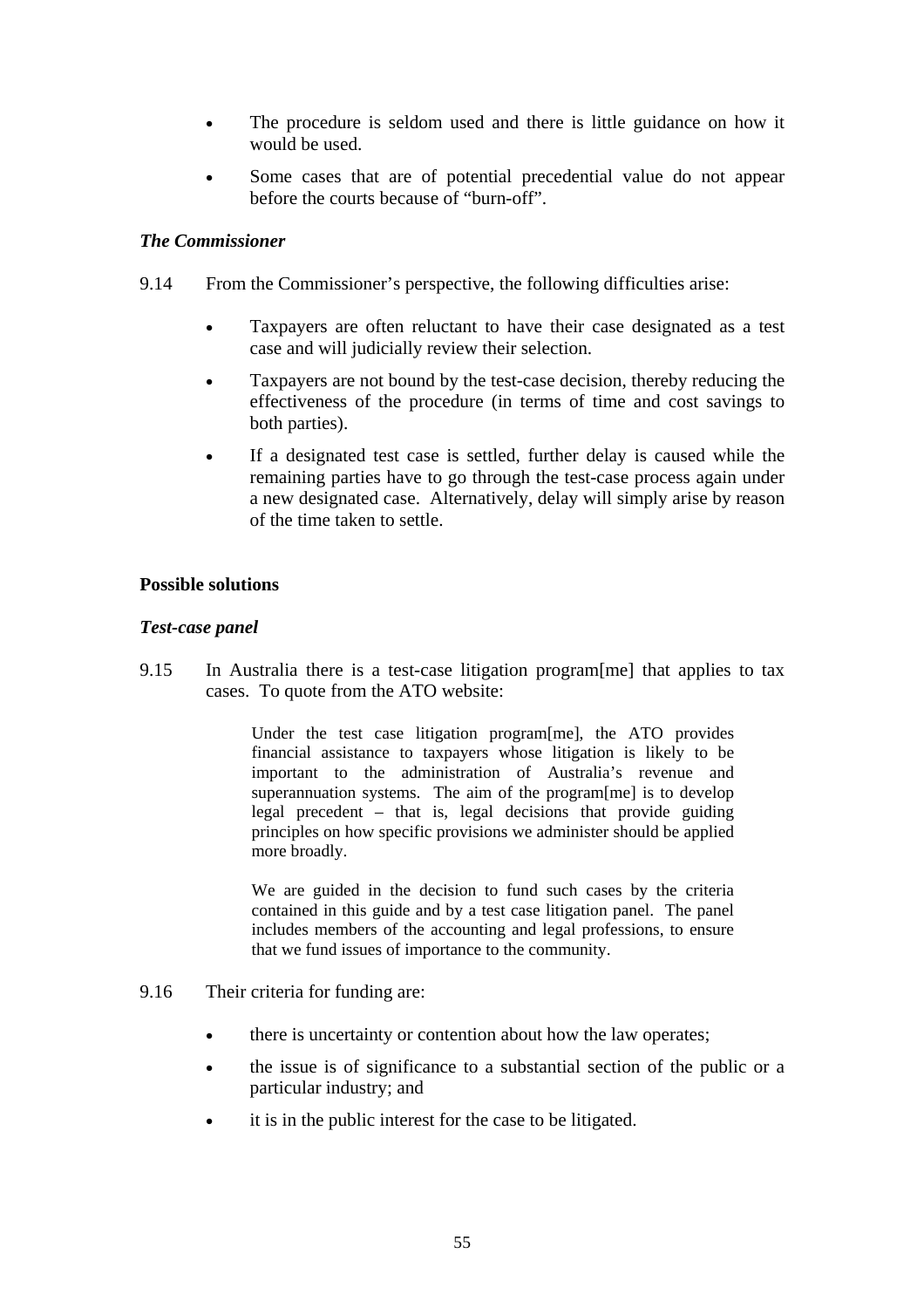- 9.17 Taxpayers or an industry group generally apply for funding through a formal application process.
- 9.18 The programme is available to taxpayers:
	- that have a case that has commenced or is about to commence;
	- that have a potential case that is not yet fully developed; or
	- where there is a potential issue, but no live case at present. These cases are generally identified by associations that represent industry groups. The ATO, sometimes with the assistance of the relevant association, will attempt to identify a suitable case to test the issue and that taxpayer will then apply for test case funding.
- 9.19 For these taxpayer-initiated cases, the programme generally also covers appeals (by either party) to the Full Federal Court (but not the High Court). The ATO can also initiate test cases when it has identified an issue it feels needs clarification. ATO-initiated cases receive public funding without the need for the taxpayer to submit an application.
- 9.20 Public funding may also be available to taxpayers when the ATO loses in the original hearing authority and appeals against that decision. This funding may be available irrespective of whether the original hearing was part of the programme and is available for ATO appeals up to the High Court level.
- 9.21 The test case panel is an advisory body only. The chair of the panel is the ATO's Chief Tax Counsel, who makes the final decision on whether funding is offered. The current panel comprises six people, four of whom are external. The panel meets four or five times a year where applications are generally considered.
- 9.22 Funding of test cases is generally formalised through the taxpayer and the ATO entering into a test case funding deed. This deed can cover funding for solicitors' fees, counsels' fees and disbursements up to a level that allows the taxpayer to match, but not exceed, the number and seniority of the counsel instructed by the ATO.

#### **Should the Australian approach apply in New Zealand?**

- 9.23 There are a number of reasons for favouring the introduction of a similar programme in New Zealand:
	- It would promote clarity of law in complex areas. The early recognition of complex issues would allow both taxpayers and Inland Revenue some certainty on how the law applies – even in law that is relatively recently enacted.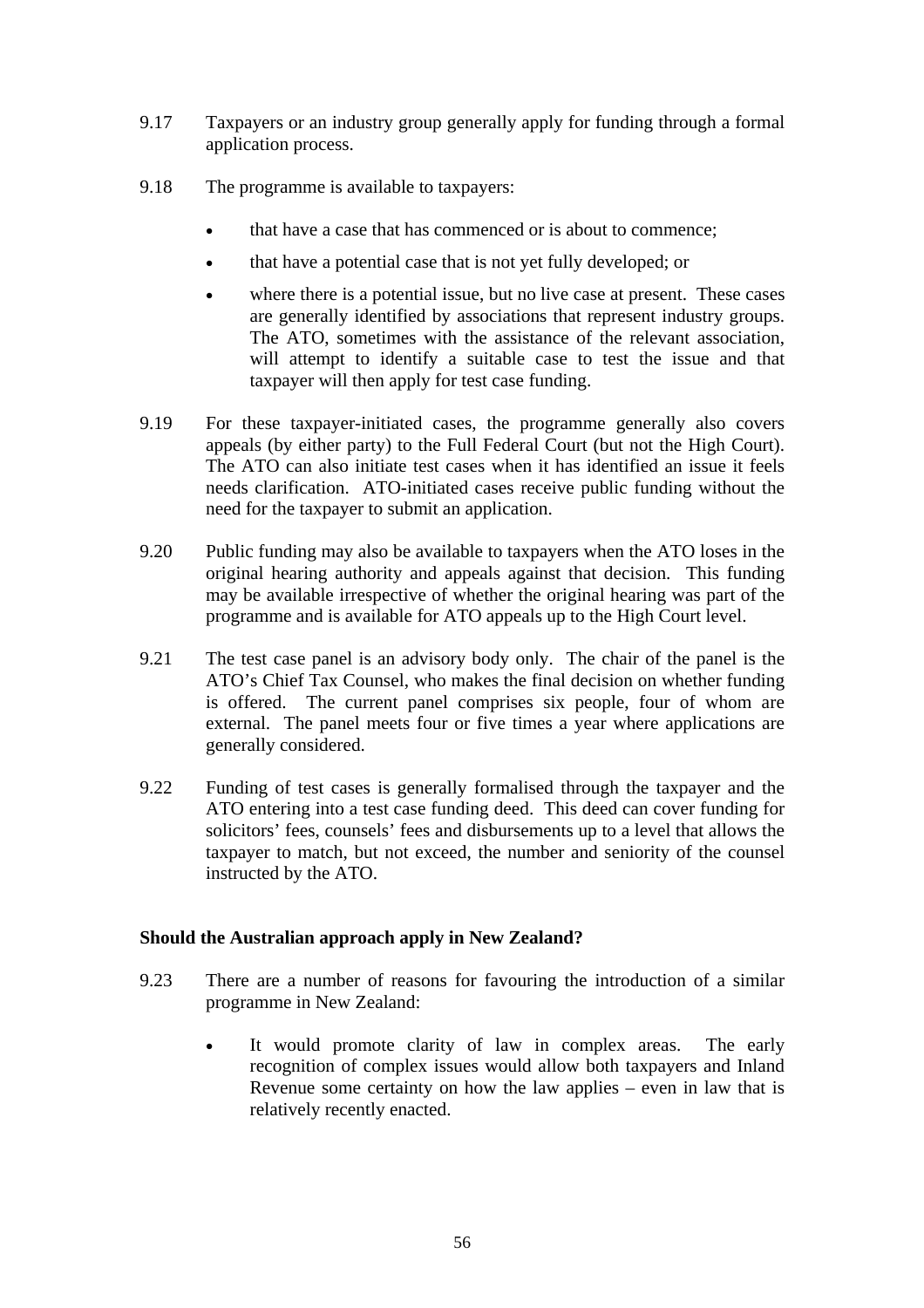- Taxpayer funding is more likely to result in taxpayers volunteering to either be the test case or be bound by the outcome.
- Provided the Commissioner invariably followed the recommendation of a test case panel, the process would arguably be more transparent and acceptable to taxpayers.47
- 9.24 Countered against these arguments are the following major disadvantages:
	- If the purpose of a test-case process is to aid cost reduction and timeliness rather than development of the law, there is more limited justification for funding some taxpayers and not others.
	- New Zealand is a small jurisdiction with a limited pool of independent persons qualified to sit on a panel. This is especially problematic for cases that involve a large number of prominent taxpayers.
	- There would be a fiscal cost associated with taxpayer funding of all or a substantial part of the costs of both parties to a protracted piece of litigation. There are policy concerns around the circumstances in which government funds should be diverted to assisting tax disputes.
	- There appear to be no major advantages over a court making the decisions, which may have substantial experience in test-case designation (discussed below). To introduce a separate body would appear to be an unnecessary duplication of resources.
	- The panel would need to be established through legislation. As a statutory body, its decisions would be subject to judicial review. Although we consider that the judicial review of the decisions of an independent panel would be rarer than the review of decisions by the Commissioner, this is by no means guaranteed. Therefore, in practical terms, the situation may not be materially advanced from the current position of these decisions being made by the Commissioner.
- 9.25 On balance, we consider that the disadvantages for having a taxpayer-funded test-case programme outweigh the advantages.

#### **Test-case matters decided by the courts**

9.26 One of the major stumbling blocks of the current system appears to be that the test-case designation is made unilaterally by the Commissioner. Another possible way of tackling the issue of test-case designation and application may therefore be to replace the Commissioner's power and instead have the matter determined directly by the courts.

 $\overline{a}$  $^{47}$  In this respect it is worth noting that the ATO has, on occasion, declined to follow a funding recommendation by its Panel, see *Review of Tax Office Management of Part IVC litigation*, The Inspector General of Taxation, 28 April 2006, para 6.103.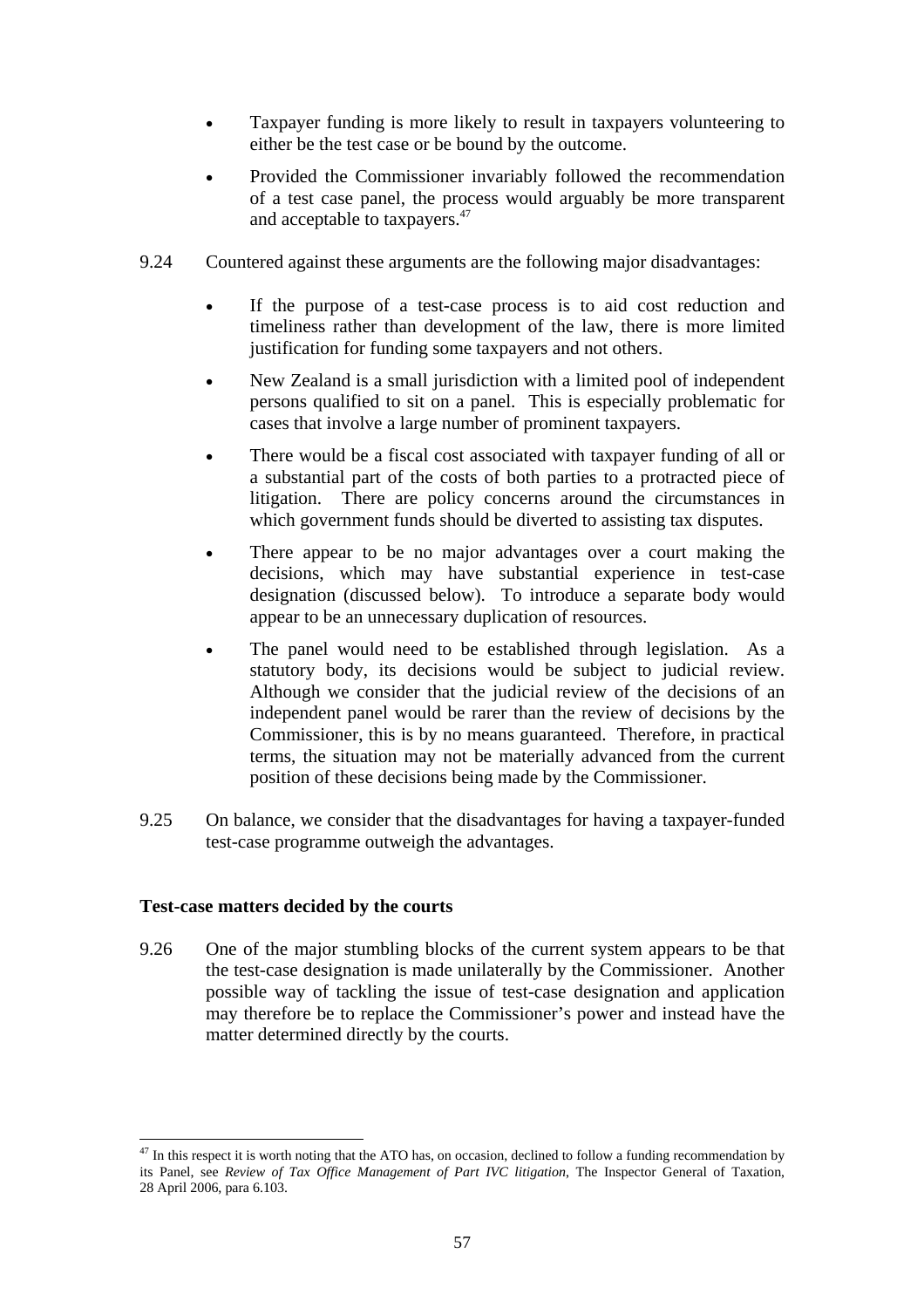- 9.27 Any such system should first allow the parties to reach decisions of their own accord. As a result, the affected taxpayers and the Commissioner should be afforded the opportunity to agree to a particular taxpayer dispute being a test case for a wider set of affected cases (irrespective of what stage in the disputes process these various taxpayers were currently in). To be consistent with the policy of expeditious resolution of disputes, there would need to be timeframes that governed the reaching of this agreement.
- 9.28 Failure to reach an agreement by the set deadline would enable an application to be made to the Court for test-case designation. As test cases are required to be heard by the High Court (and it seems sensible that this should continue), that Court would be the most appropriate forum for the application.
- 9.29 To avoid the parties filing simultaneous applications at the earliest possible opportunity, the Commissioner could be given a certain timeframe within which to file the relevant application. If the Commissioner failed to file within the allotted timeframe, the filing right would pass to the taxpayers concerned.
- 9.30 The original application (regardless of who it was ultimately filed by) would cover:
	- the taxpayer or taxpayers to be designated as the test case; and
	- the identity of the affected taxpayers.
- 9.31 The responding party could object to the application by one or both of the following methods:
	- arguing that the cases are inappropriate for test-case designation at all (this would need to be based on a notion that no one case, or set of cases, would be determinative of any other of the cases contained in the original application); and/or
	- arguing that the wrong taxpayer had been nominated as the test case and/or the list of affected taxpayers was incorrect (in that it named too many or too few taxpayers).
- 9.32 The High Court would then determine all matters under contention (that is, would designate a test case and the specific affected cases). Given that any such proceedings would not be determinative of the substantive proceedings, there may be a strong argument that the parties' costs for the High Court and any subsequent appeals should lie where they fall.
- 9.33 Under this approach, the affected cases would be suspended and determined by the outcome of the test case.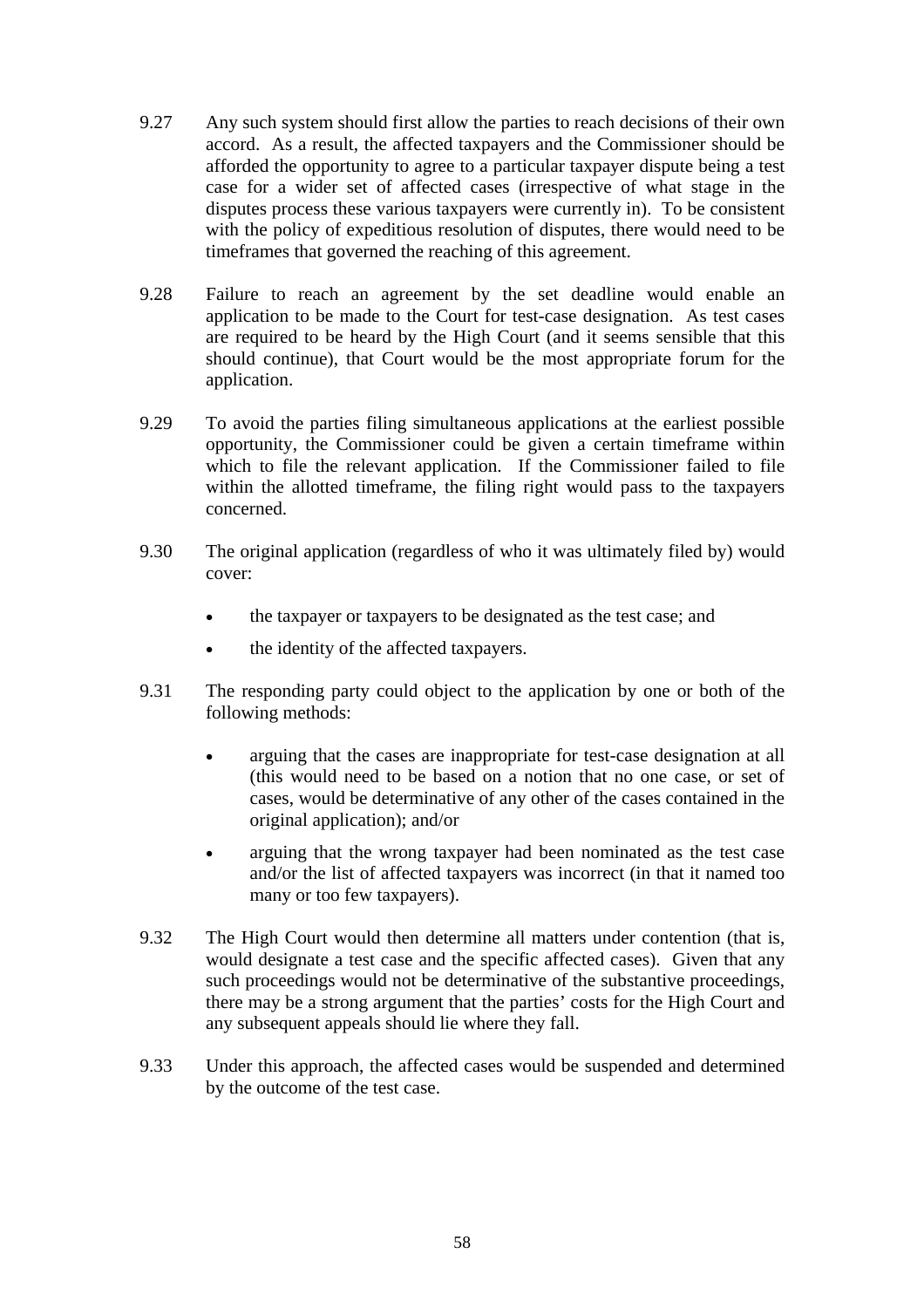- 9.34 The advantages of such an approach would be that:
	- The parties have the ability to discuss test-case designation to see if a mutually agreeable position can be found.
	- If there is disagreement, both parties have the opportunity to articulate their views on how, or if, the test scenario should apply to the circumstances.
	- The decision on test-case designation is made by an independent party.
	- High Court judges have experience in this type of process. Rule 10.12 of the High Court Rules 2008 allows a judge to consolidate proceedings if there are various cases that share common characteristics. Also, Rule 4.24 allows for representative action proceedings.48 In practice, the effect of either of these provisions may be largely identical to test-case designation. If the rules for test-case designation were to effectively mirror one or both of these rules, the process should be familiar to the Court and therefore adopted with a minimum of disruption.
- 9.35 The disadvantages of such a system are:
	- There will invariably be disputes when there is disagreement on testcase designation and the scope of the affected cases. In such instances, there will be another delay to the substantive proceedings while the test-case designation is decided by the courts. Countered against this is the fact that current test-case designations made unilaterally by the Commissioner are frequently subject to judicial review in any event.
	- The system requires that all relevant taxpayers agree amongst themselves who the test-case taxpayer/s should be and who will be bound by the decision.
	- Such a system potentially places an additional burden on the court system, and there will be delays in every case while a hearing time before the High Court is obtained and then the Judge's decision is released.
	- Decisions of the High Court on test-case designation would themselves be subject to appeal and hence further delay. Although it is possible to make a decision of the Court on this issue final, there are always access to justice concerns with such an approach.

<sup>48</sup> *McGechan on Procedure*, Rule 2.24 synopsis.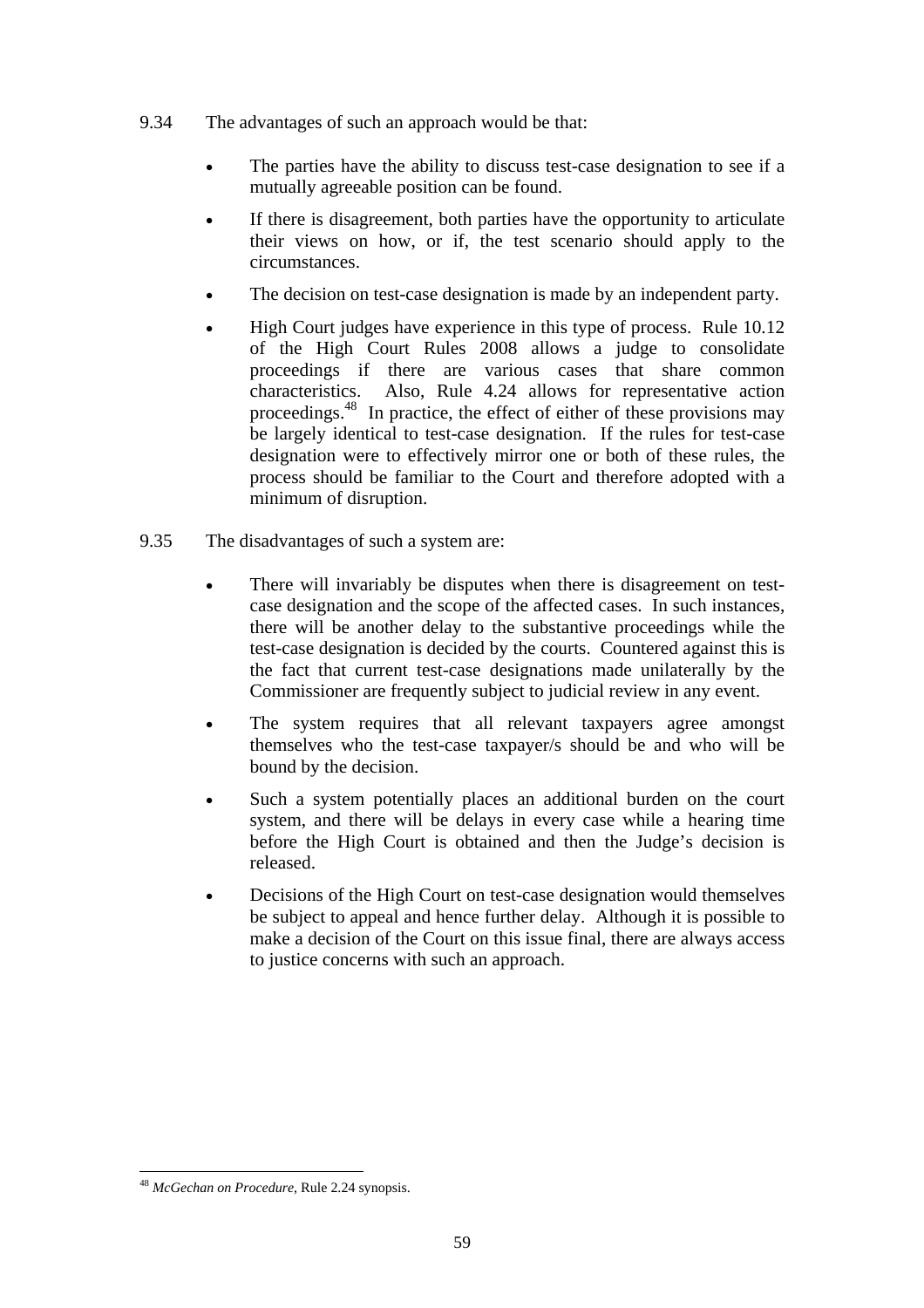#### **Remove the test-case provisions**

- 9.36 As mentioned previously, the High Court (High Court Rule 10.12 and 4.24) and the corresponding rules in the District Court (Rule 3.72.1 and 3.33.5), of which the TRA forms a part, have the ability to either consolidate two or more proceedings if the Court sees that there is a suitable number of similarities between them or allow one or more persons to sue or be sued on behalf of all persons with the same interest in the subject matter (known as "representative action").
- 9.37 The courts have these powers and there is some established judicial guidance on when it is appropriate to use them.<sup>49</sup> Also, either party can apply for an order under either of these rules by way of interlocutory application.<sup>50</sup>
- 9.38 One possibility is therefore to dispense with a separate statutory test-case procedure and leave it to the appropriate court to determine the circumstances in which consolidation of proceedings, representative action or the hearing of multiple cases simultaneously, would be appropriate.
- 9.39 Leaving matters entirely to the courts would appear to have the following advantages:
	- There would be no "additional" dispute between the parties; the substantive case for each taxpayer would appear before the court.
	- The TRA already has the ability to refer cases to the High Court, if appropriate.51 Similarly, the Commissioner has the right to apply to the High Court to have any challenge proceedings transferred to the High Court if he thinks that Court is a more appropriate forum for the dispute.<sup>52</sup> The net result (of proceedings going straight to the High Court and then being either consolidated by the Court or heard as a representative action) would be the same test-case designation but without the need for the introduction of new rules.
	- The parties to a consolidated hearing or a representative action are bound by the substantive decision of the hearing authority.

<sup>&</sup>lt;sup>49</sup> See for example *Medlab Hamilton Ltd v Waikato District Health Board* (2007) 18 PRNZ 517, *Callplus Ltd v Telecom New Zealand Ltd* (2000) 15 PRNZ 14 in respect of consolidation and *Houghton v Saunders* [2009] NZCCLR 13; (2008) 19 PRNZ 173 in respect of representative action.<br><sup>50</sup> *McGechan on Procedure*, High Court Rules, paragraph 10.12.02.<br><sup>51</sup> Section 24, Taxation Review Authority Act 1994.<br><sup>52</sup> Section 138N(2).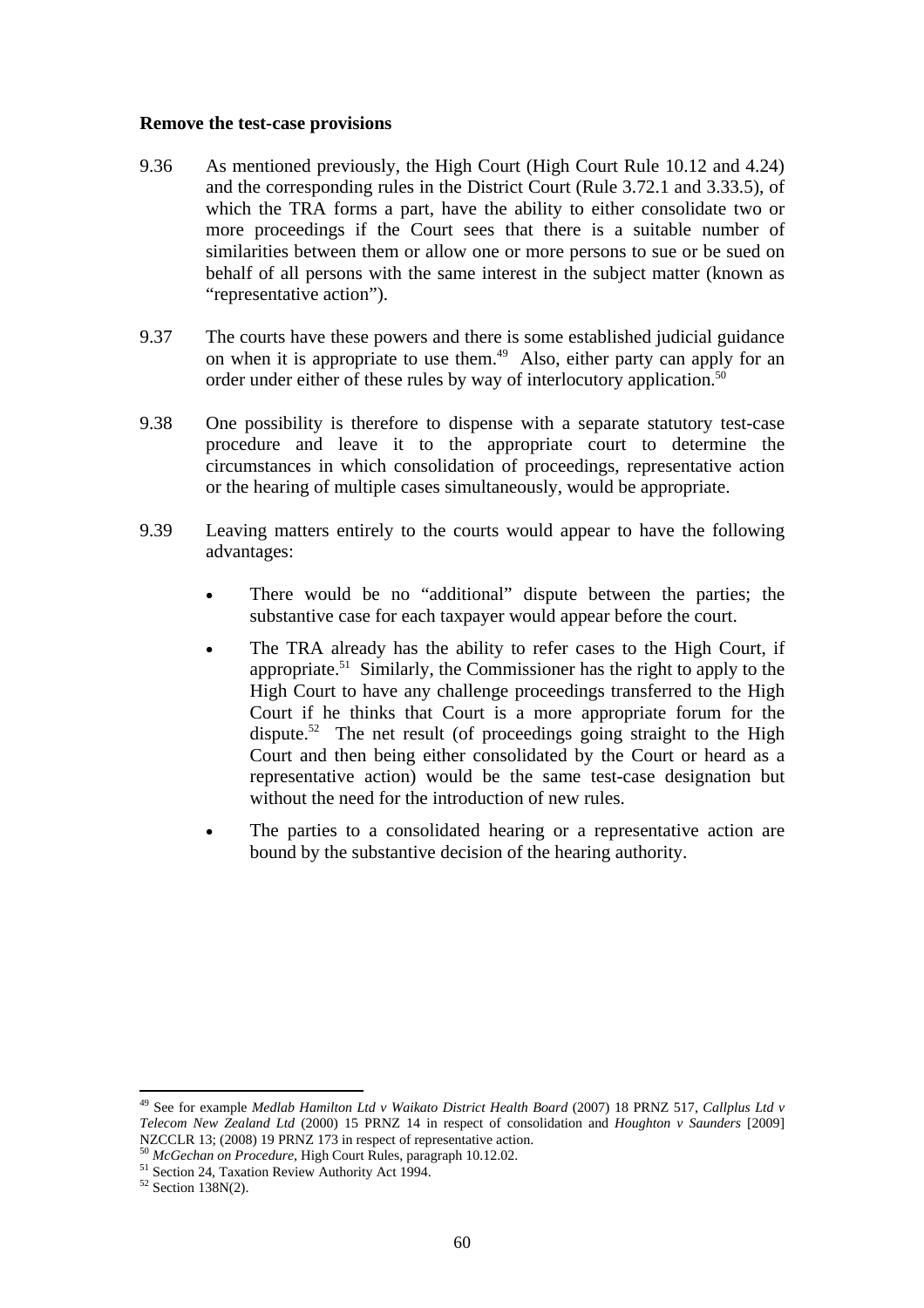- 9.40 The major disadvantage of this system would appear to be that a dispute must have reached the court hearing stage of the process before it can be consolidated. In practice, disputes with numerous taxpayers do not follow neat time-lines. The complexity of some cases compared with others, the ability to file documents at any time during a statutory time period, resource constraints and information imbalance all contribute to some disputes progressing through the disputes resolution process faster than others. It is therefore not uncommon for some taxpayers who are potentially test cases or affected cases to be at vastly different stages of the process. Having no way of grouping these taxpayers before they all reach the point where proceedings are before a hearing authority may result in undue delay in getting the substantive issues resolved.
- 9.41 Countered against this is the fact that the Commissioner has a wide discretion in relation to opting out of the disputes process (as discussed in earlier chapters). If the parties were in general agreement that either consolidation or representative action was appropriate, the Commissioner could agree to fast-track the relevant disputes to the challenge stage so the relevant hearing could begin at the earliest possible time. However, this scenario depends on two factors:
	- that all parties agree to be part of the consolidated or representative action proceedings. If there were no such agreement, the relevant party would not agree to opt out of the disputes process, effectively forcing the Commissioner to either take the case (or cases) that had already reached the hearing authority on its own, or apply for a court order under section 89N(3) to truncate the disputes process in respect of the "later" taxpayer/s; and
	- that the courts will be willing to adjourn the "first" challenge to allow the remaining disputes time to "catch up". Again, this may also depend in some measure on the cooperation of the individual taxpayer.
- 9.42 Because of the uncertainty in leaving test-case decisions to the existing court rules, our initial preference would be to have a formal test-case procedure that would pre-empt all of the disputes reaching the filing stage. Although this could be achieved by administrative guidelines, we believe this is an instance where clear statutory language is preferable.

#### **Status quo**

9.43 One option is to maintain the status quo. Given that test cases do not arise frequently, there may be an argument for simply maintaining the current system, despite its perceived flaws. This would be particularly attractive if significant improvements could be identified through remedial changes to the current rules. Although retaining the current system (or a variant of it) remains an option, the current review provides an ideal time to focus on this issue and, if possible, introduce a system that is more agreeable to both Inland Revenue and taxpayers.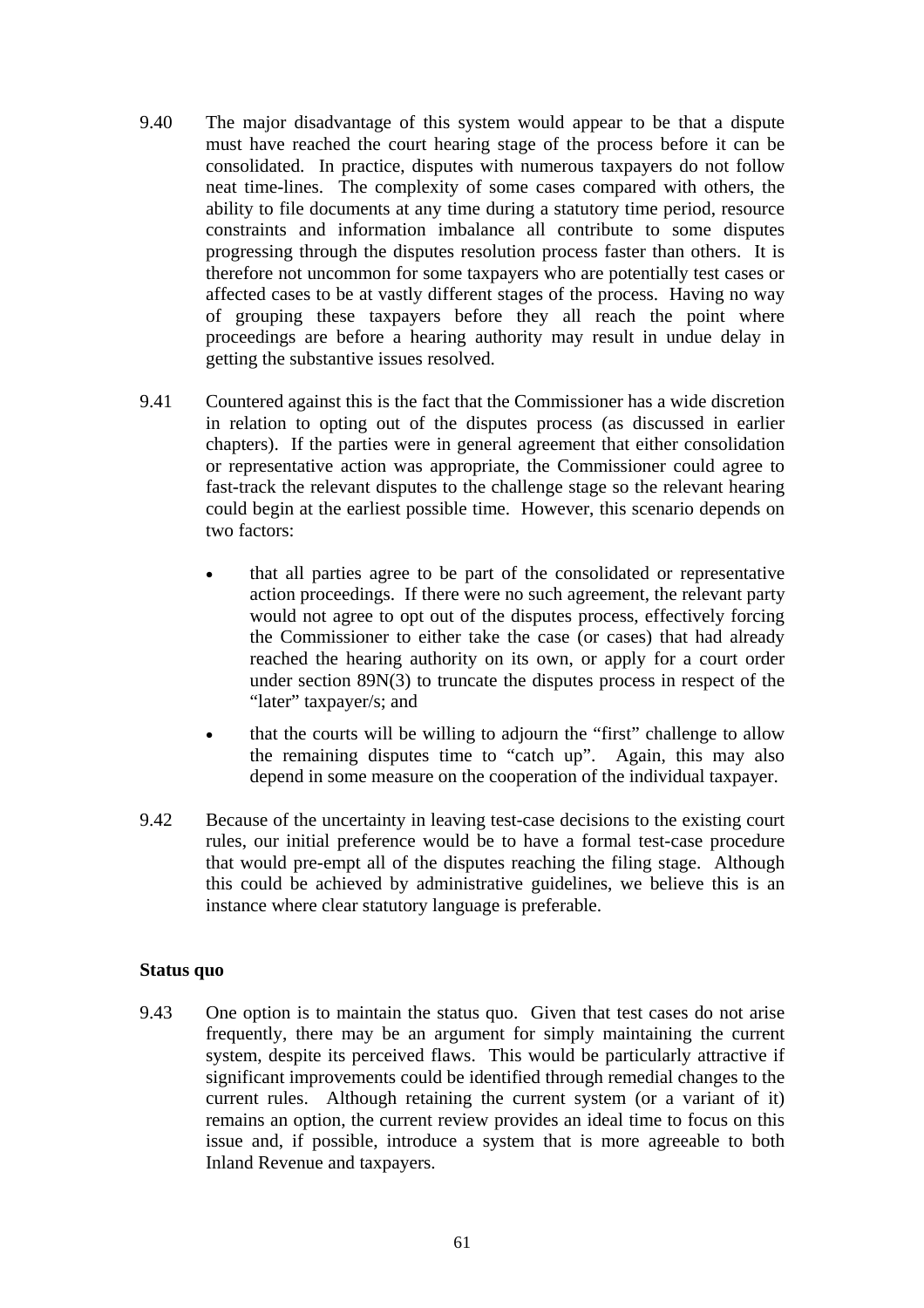## **Chapter 10**

# **OTHER ISSUES**

This chapter discusses some other possible amendments to the TAA that, although relatively minor, logically fit within the scope of this review. They are a review of the use of the word "challenge" in the TAA and amendments to the rules related to the:

- exceptions to when a Commissioner must issue a NOPA (in particular, section 89C(db)); and
- financial relief rules (sections  $177C(5)$  and (6)).

## **Use of "challenge"**

- 10.1 There are numerous places in the TAA and the Income Tax Act 2007 in which the word "challenge" is used.<sup>53</sup> In the TAA, this terminology can generally be traced to wholesale changes that implemented the current disputes process. These amendments were necessary to ensure that the legislation was clear as to whether the "old" objection procedure or the "new" challenge procedure would apply to the assessment in question.
- 10.2 The term "challenge" in the TAA has a particular meaning that relates only to challenges under Part VIIIA. It may not, however, be sufficiently clear that a taxpayer who disagrees with an assessment by the Commissioner made under specific sections should first go through the disputes process in Part IVA. Only if the matter is unresolved after going through the standard disputes process should the assessment be challenged in a hearing authority.
- 10.3 Although the relevant provisions in Part VIIIA attempt to ensure that a dispute has first been through the dispute process, there is concern that sections 138B and 138C are not particularly clear.
- 10.4 This issue is compounded by later amendments that confer on taxpayers the right to "dispute or challenge... under Parts IVA and VIIIA".<sup>54</sup>
- 10.5 We suggest a review of both Acts to ensure that appropriate terminology is used so that the disputes process is used in all appropriate circumstances. If necessary, this may include amendments to Part VIIIA to clarify this intent.

 $\overline{a}$ <sup>53</sup> See, for example, section 44(3), TAA and section DB 3, Income Tax Act 2007.<br><sup>54</sup> This language is found in Part V (Determinations). See, for example, section 91AAB(5).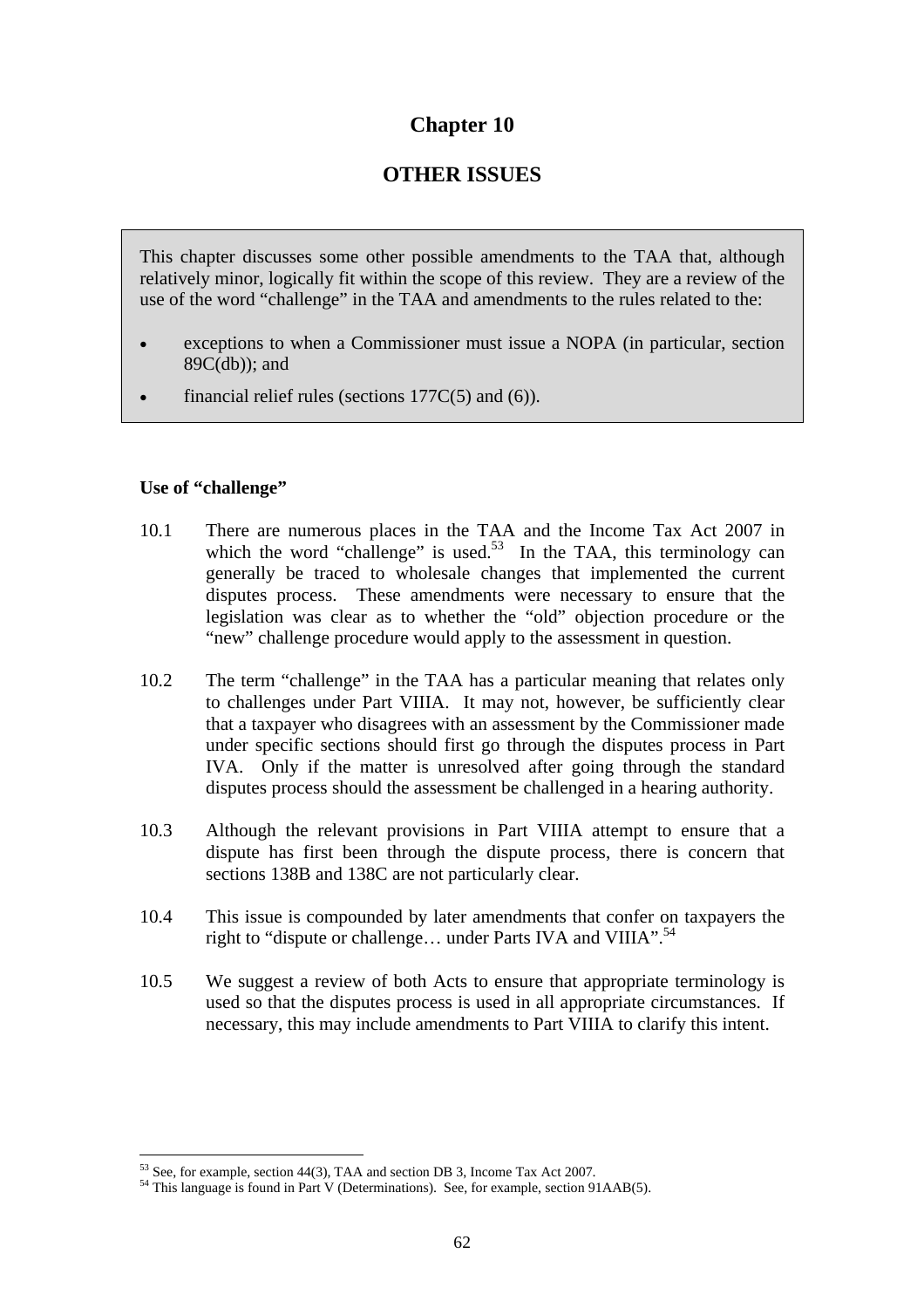#### **Section 89C(db)**

- 10.6 Section 89C effectively allows the Commissioner to bypass the entire disputes process in certain limited circumstances. When these circumstances exist, the Commissioner may simply issue an assessment to the taxpayer.
- 10.7 The exception contained in section 89C(db) is where:

The assessment is made in relation to a matter for which the material facts and relevant law are identical to those for an assessment of the taxpayer for another period that is at the time the subject of court proceedings.

- 10.8 The intention behind section 89C(db) is that the Commissioner and the taxpayer do not need to go through the disputes process for every tax period in which a particular dispute is relevant. For example, a taxpayer adopts a particular income tax treatment of a series of annual transactions that occurred in each of the 2007, 2008 and 2009 income years and court proceedings are underway in respect of the 2007 transactions. Rather than having to complete the entire disputes process for the 2008 and 2009 periods, the Commissioner can simply issue an assessment for those periods that is consistent with the one issued for 2007. The later two periods can then be governed by the outcome of the court proceedings. Such an approach saves the compliance costs associated with unnecessary duplication.
- 10.9 However, the problem with the current wording of section 89C(db) is that there is no "corresponding" provision that relates to the actions to be taken by the taxpayer in the dispute. This means that, in the example above, even though the Commissioner can issue an amended assessment without having to go through the disputes process, a taxpayer cannot challenge that assessment without issuing a NOPA. If the taxpayer issues a NOPA then the Commissioner must issue a NOR before the taxpayer can then challenge at a hearing authority through the challenge provisions. (We note that if the proposed amendments to prevent a unilateral taxpayer opt-out at this stage were to be adopted, this problem could be further exacerbated.)
- 10.10 The requirement for a taxpayer to issue a NOPA in these circumstances clearly goes against the objective of section 89C(db), which is to provide a fast-track directly to a hearing authority for disputes that are essentially identical to those ones already being heard. Having all of the disputes at the hearing authority also provides the hearing authority with the opportunity to consolidate the proceedings if it considers such an approach desirable. A consequential amendment may also be necessary to section 138B to ensure that a disputant is immediately entitled to challenge the Commissioner's assessment in these circumstances.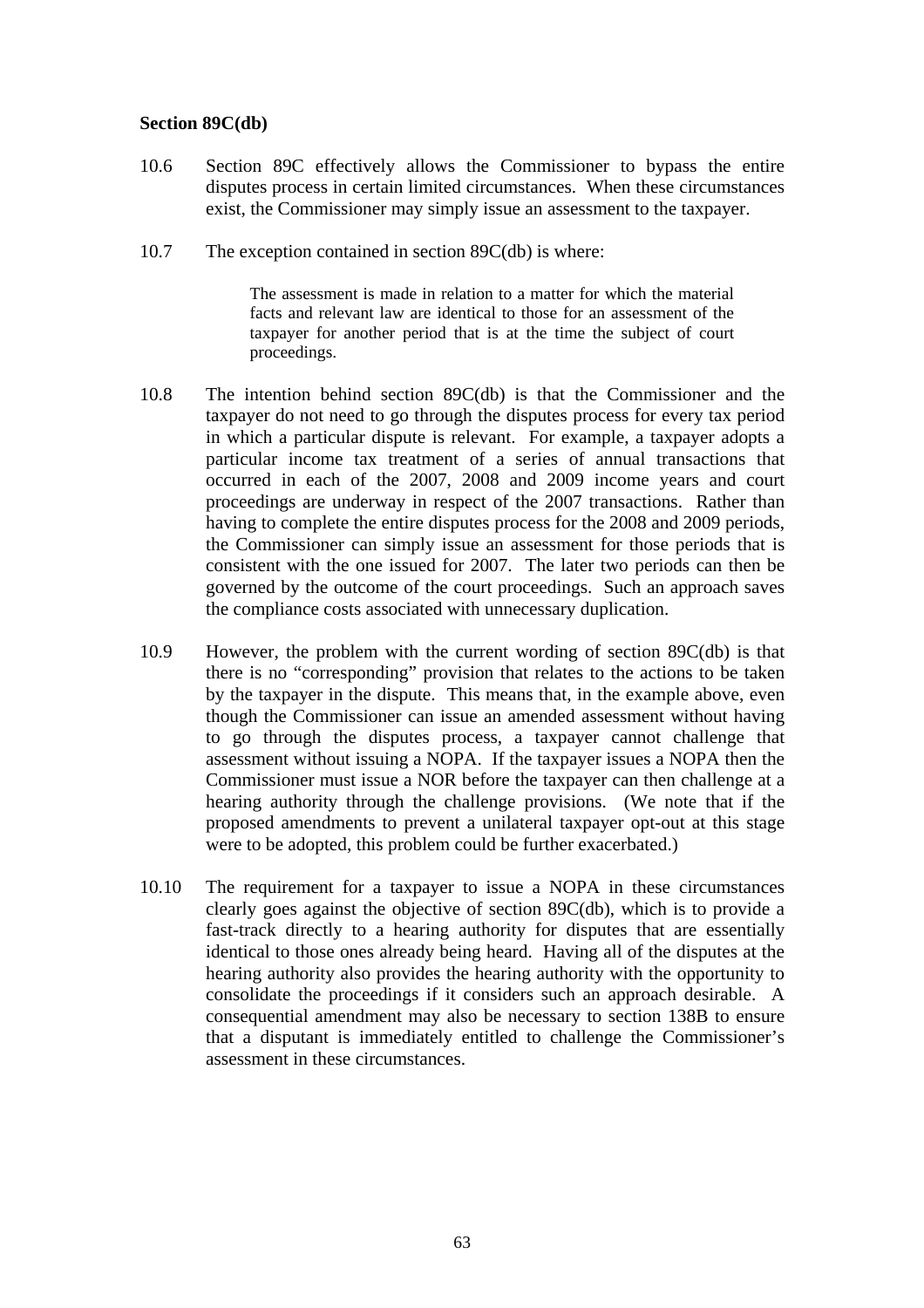## *Suggested change*

10.11 We suggest amending the TAA to clarify that a taxpayer does not have to issue a NOPA for an assessment made under section 89C(db) and can instead directly move to the challenge proceedings relating to that assessment.

### **Sections 177C(5) and (6)**

- 10.12 This issue appears to be a simple oversight created by a mismatch between the TAA and the Income Tax Act 2007. It can be summarised as follows:
	- Section 177 $C(5)$  and (6) requires tax losses to be extinguished at the same time as outstanding tax is written off.
	- A "net loss", as defined in section YA of the Income Tax Act, factors in losses removed under section 177C(5).
	- An "assessment" as defined in section 3 of the TAA includes a determination of a "net loss" for the purposes of the Income Tax Act.
	- Section 89C required a NOPA to be issued whenever the Commissioner is proposing to amend an assessment.
- 10.13 The result is that, under the current rules and unless a contrary position is agreed with the taxpayer, a NOPA is required to be issued by the Commissioner when tax losses are extinguished, even though the "main" decision – to write-off the tax debts – is not "disputable" by operation of section 138E. It seems illogical for there to be a situation where the Commissioner makes a non-disputable decision that is generally favourable to a taxpayer (that is, to write off the overall tax debt), but a mandatory side effect of that decision (to also extinguish tax losses) has to be subject to the disputes process.

## *Suggested change*

10.14 We suggest amending section 89C to clarify that the Commissioner does not need to issue a NOPA in circumstances where the Commissioner has made a decision to write-off tax debt under section 177C. Such an amendment would clarify that write-off decisions are not intended to be subject to the dispute process and would also capture any extinguishment of tax losses under sections  $177C(5)$  and (6).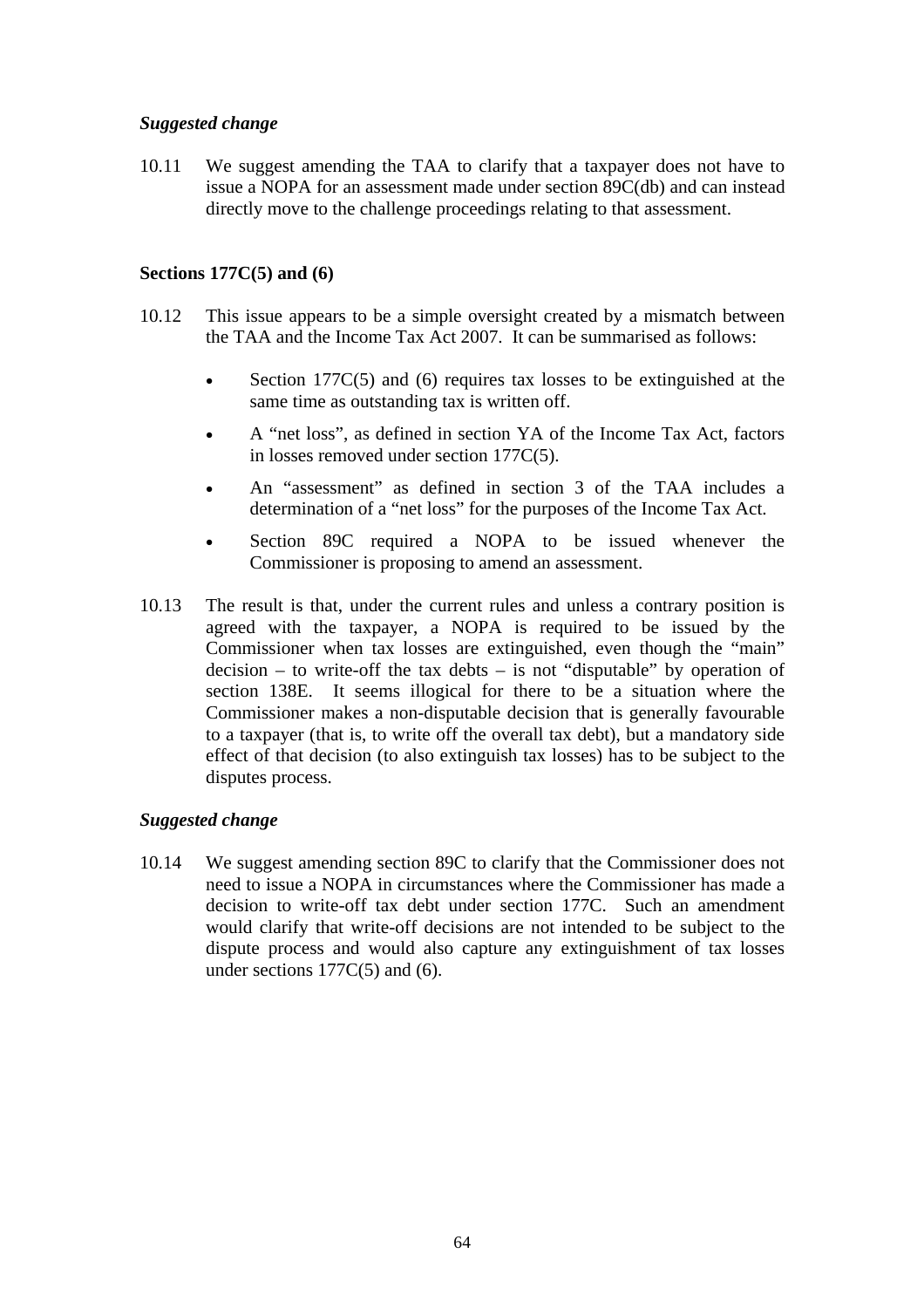## **Annex**

## **THE DISPUTES RESOLUTION PROCESS**

The disputes process was introduced in 1996 in response to the recommendations of the Richardson Committee.<sup>55</sup>

The objection procedures at that time were perceived to be deficient, in that they did not adequately support the early identification and prompt resolution of issues leading to tax disputes. The Richardson Review recommended that a comprehensive approach to tax disputes be developed with the following objectives:

- every practical effort be made to ensure that assessments are correct before they are issued;
- any dispute be identified at the earliest practical time;
- communication between the taxpayer and Inland Revenue be direct and open to ensure that all information relevant to the dispute is available as soon as possible; and
- appropriate independent advice within Inland Revenue be provided at the earliest practical time.

In response, a pre-assessment phase was introduced, comprising a set of prescribed steps to facilitate the "all cards on the table" approach to tax dispute resolution.

This annex describes in detail the legislative steps that make up the disputes resolution process.

#### **How does a dispute arise?**

 $\overline{a}$ 

A dispute may arise when a taxpayer and Inland Revenue have not reached agreement on a tax position taken in a taxpayer's self-assessment, and often follows an audit of the taxpayer. If no agreement has been reached on some or all of the issues identified, Inland Revenue will begin the disputes process by issuing a notice of proposed adjustment (NOPA).

Alternatively, a taxpayer may dispute his or her own assessment or disputable decision made by the Commissioner by issuing a NOPA.

<sup>55</sup> *Organisational Review of the Inland Revenue Department, Report to the Minister of Revenue (and on tax policy, also to the Minister of Finance)* from the Organisational Review Committee, April 1994.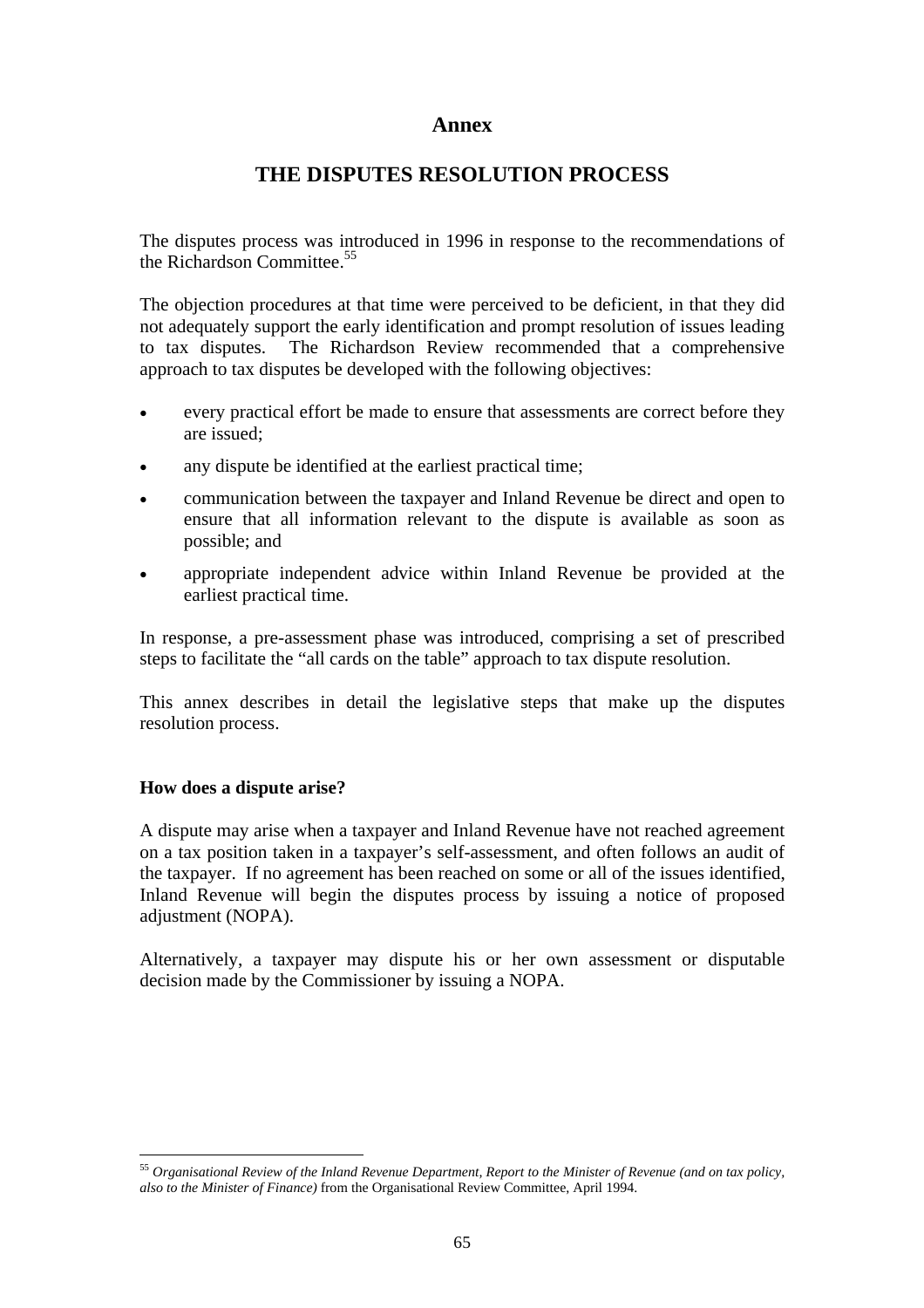#### **The time-bar**

The TAA imposes time limits for increasing assessments. If a taxpayer has furnished a return and made an assessment, the Commissioner may not amend the assessment to increase the amount assessed if four years have passed from the end of the income year in which the taxpayer provided the return.<sup>56</sup> The Commissioner is prevented from refunding amounts of overpaid income tax after four years from the end of the year in which the original assessment was made.<sup>57</sup> The Commissioner cannot refund amounts of overpaid GST after four years from the end of the taxable period in which tax was assessed.<sup>58</sup>

The time-bar does not apply if the Commissioner is of the opinion that a return is fraudulent, wilfully misleading or does not mention gross income which is of a particular nature or was derived from a particular source.<sup>59</sup>

#### **The disputes process**

Once a dispute has begun, the issuing of a correct assessment is intended to be achieved through a series of steps prescribed in Part IVA.

Once an assessment is issued, the challenge process, involving litigation in the courts, as set out in the TAA begins.

The main legislative elements of the pre-assessment phase of the disputes resolution process are:

- Notice of Proposed Adjustment (NOPA);
- Notice of Response (NOR); and
- Disclosure notice and Statement of Position (SOP).

There are also two important administrative phases in the process – the conference and adjudication phases.

The current application of all these elements is explained in more detail below.

#### **The Notice of Proposed Adjustment**

The NOPA is the first formal step in the disputes process.

<sup>&</sup>lt;sup>56</sup> See section 108 and for GST assessments, section 108A.<br><sup>57</sup> See section RM, Income Tax Act 2007.<br><sup>58</sup> See section 45, GST Act 1985.

 $59$  See section 108(2).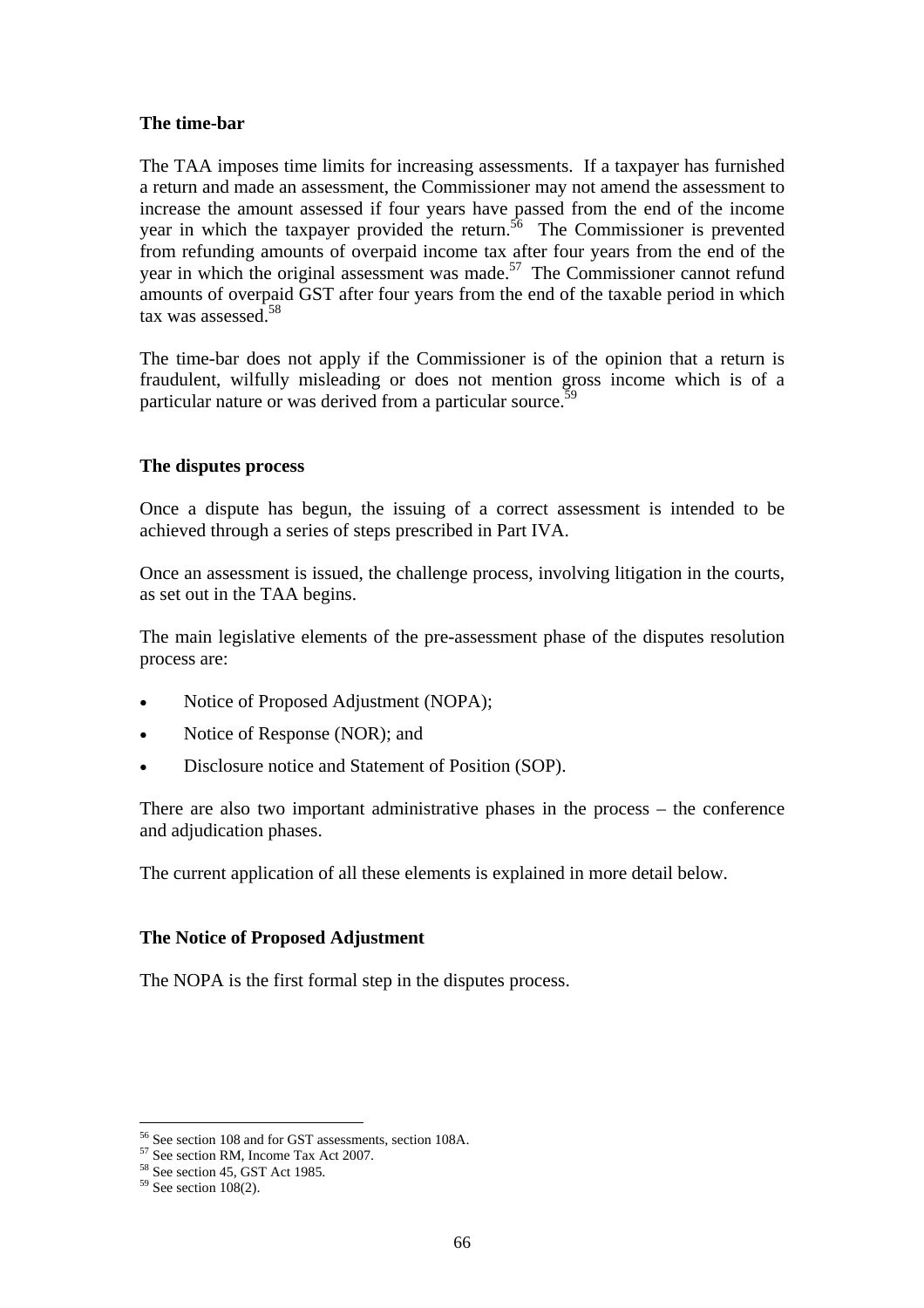The content of a NOPA is prescribed. It must contain sufficient detail to reasonably inform the recipient of: $60$ 

- the adjustments or adjustments proposed to be made to the assessment;
- the tax laws on which the adjustments are based;
- a statement of the facts giving rise to the adjustments; and
- a statement of how the law applies to the facts.

The purpose of the NOPA is to ensure that the party receiving the notice is aware of the arguments on which the other party is relying. Reducing these points to writing emphasises the need to review the positions of Inland Revenue or the taxpayer and is intended to foster open and frank discussion early in the resolution process in terms of the "all cards on the table" objective. Providing adequate information also ensures that the NOPA can be responded to fully.

The taxpayer may dispute his or her own assessment by issuing a NOPA within two months after the date of the notice of assessment.

#### **Acceptance of Notice of Proposed Adjustment**

If the adjustment is accepted in writing, or the adjustment is deemed to have been accepted, because either Inland Revenue or the taxpayer has not responded in time, the disputes process ends and an amended assessment is issued or the assessment stands.<sup>61</sup> No further challenge may be made to that adjustment.<sup>62</sup>

A late response by a taxpayer is deemed to have been received within the response period if exceptional circumstances apply. Exceptional circumstances are discussed in detail in Chapter 7 of this document.

#### **The Notice of Response**

If the taxpayer or Inland Revenue disagrees with one or more of the proposed adjustment in a NOPA, the taxpayer must notify the other party by issuing a NOR within two months of the date of issue of the NOPA. $^{63}$  The NOR is the vehicle used by the recipient of the NOPA to formally reply to the proposed adjustment.

<sup>60</sup> See section 89F.

<sup>61</sup> See sections 89H and also 89J.

 $62$  See section 89I.

<sup>&</sup>lt;sup>63</sup> Section 89AB defines "response period". For these purposes, this is two months from the date of issue of the originating document.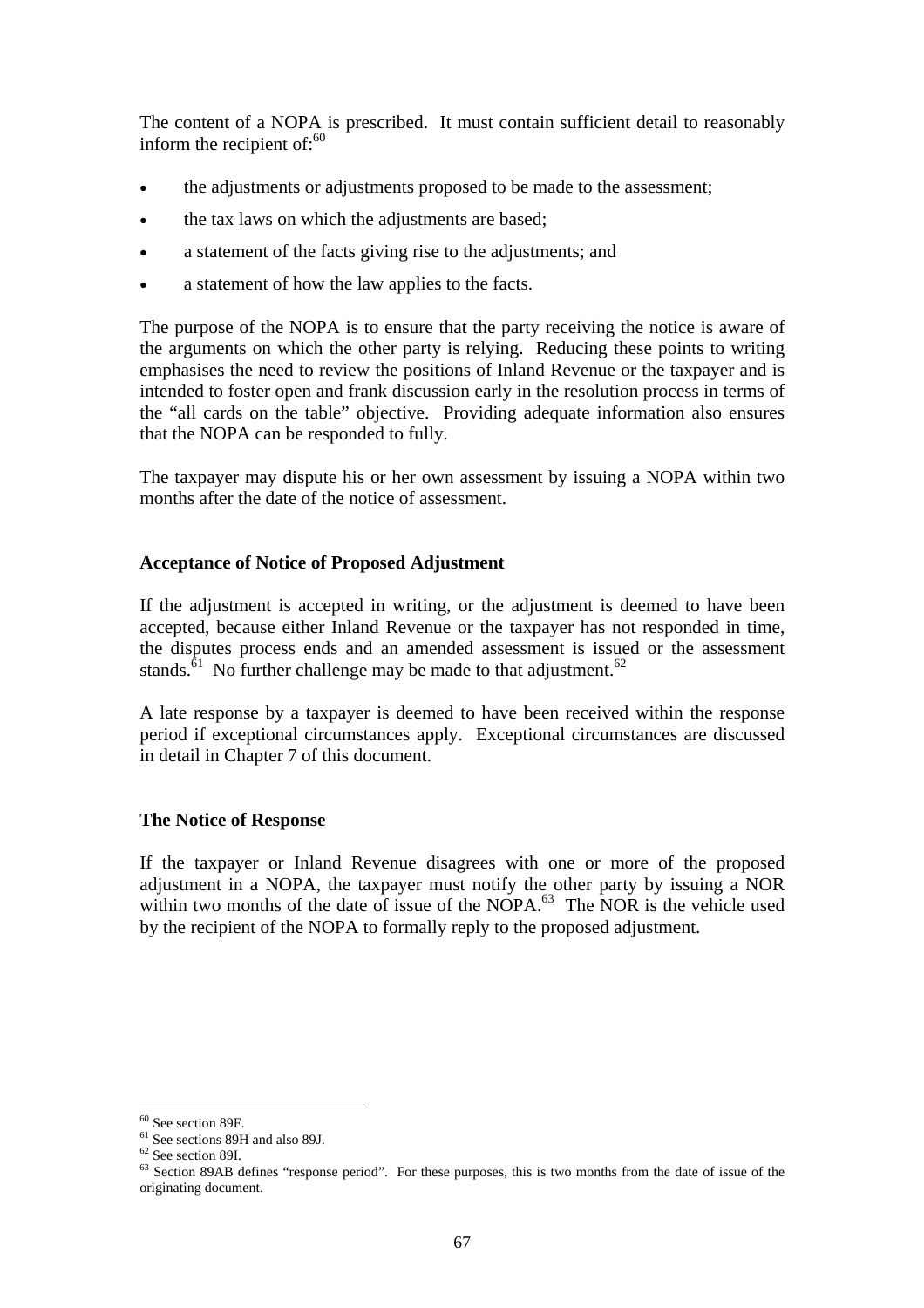The content of the NOR must:<sup>64</sup>

- specify the facts or legal arguments in the NOPA that the recipient considers to be in error and why they are in error;
- specify the facts and tax laws that are relied on by the recipient and how the law applies to the facts; and
- state the adjustments to a figure referred to in the NOPA as a result of the above factors.

## **Small claims election**

A taxpayer may indicate in his or her NOPA or NOR (in a dispute initiated by the Commissioner) that he or she wishes to be heard before the small claims jurisdiction of the Taxation Review Authority (TRA).<sup>65</sup> The TRA's jurisdiction includes the determination of small claims where the facts are clear and not in dispute, the tax to pay or tax effect is below \$30,000 and no significant legal issues or precedent are involved. The taxpayer is bound by the decision of the TRA.

#### **Conference**

Conferences between the Commissioner and the taxpayer were administratively prescribed following a recommendation by the Richardson Committee.

The purpose of the conference, of which there may be more than one, is to facilitate the resolution of any disputed facts and issues that have been raised in the NOPA and NOR.

#### **Disclosure notice**

If the dispute is not resolved because the NOR is not accepted, the Commissioner may issue a disclosure notice. For disputes initiated by the Commissioner, the disclosure notice must be accompanied by a SOP. The disclosure notice is an important document because it triggers the application of the evidence exclusion rule. The evidence exclusion rule is discussed in detail in Chapter 4.

 $\overline{a}$  $64$  See section 89G(2).

<sup>&</sup>lt;sup>65</sup> See section 89E.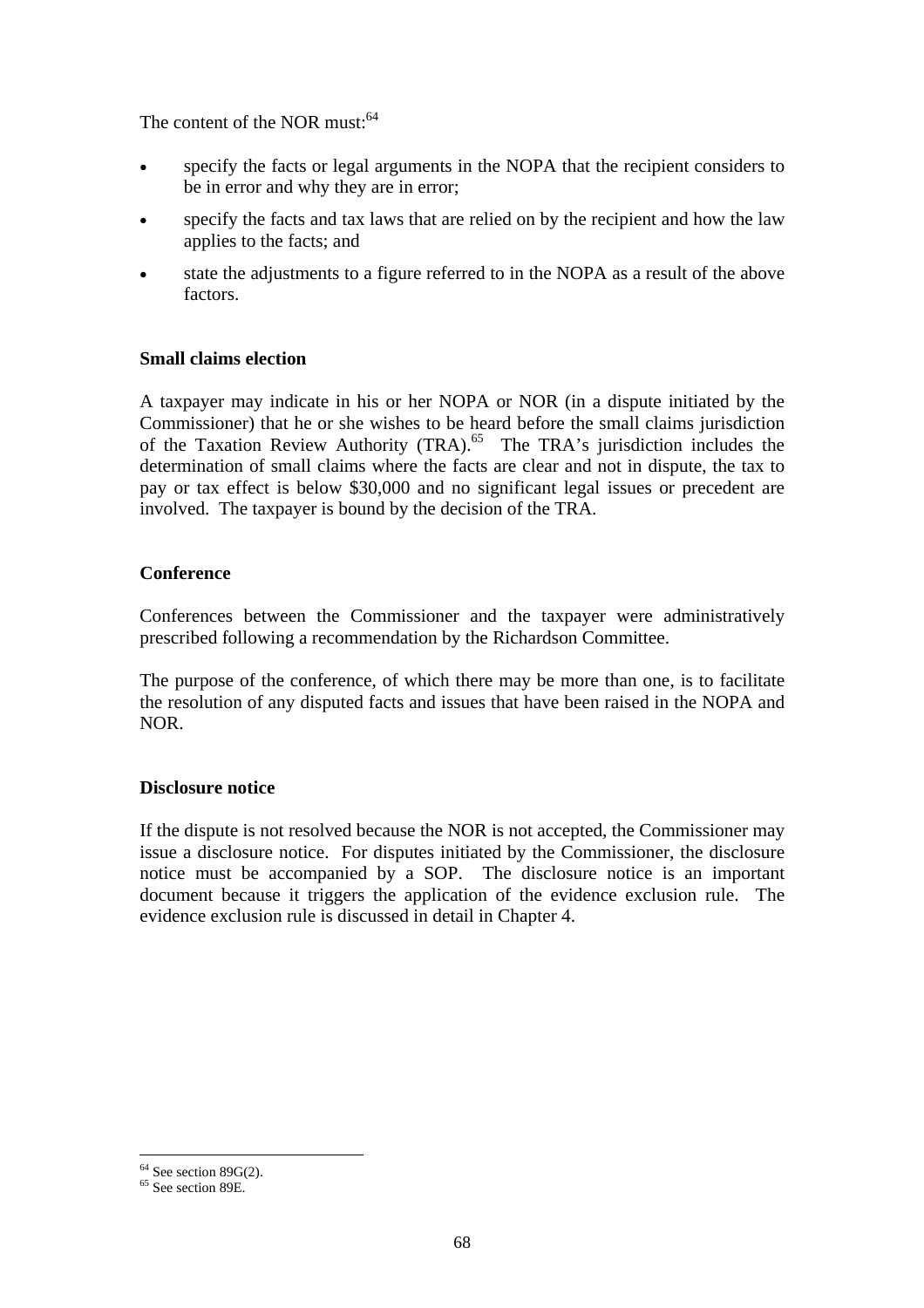# **The Statement of Position**

Each party's SOP must:<sup>66</sup>

- give an outline of the facts on which the party intends to rely;
- give an outline of the evidence on which the party intends to rely;
- give an outline of the issues that the party considers will arise; and
- specify the propositions of law on which the party intends to rely.

# *Statement of Position in Commissioner-initiated disputes*

If the Commissioner initiates the dispute, then the Commissioner must issue a SOP at the same time that a disclosure notice is issued.<sup>67</sup> The taxpayer must file his or her own SOP within two months of the disclosure notice.<sup>68</sup> The taxpayer may apply to the High Court for further time to issue the SOP provided that the taxpayer applies within two months and it is unreasonable to reply because the issues in dispute had not previously been discussed.<sup>69</sup>

If the taxpayer fails to respond to the Commissioner's SOP and the taxpayer has not applied to the High Court for more time in which to reply, the taxpayer will be considered to have accepted the proposed adjustment as detailed in the Commissioner's SOP or NOPA.<sup>70</sup>

The Commissioner has a right of reply to the taxpayer's  $SOP<sup>71</sup>$  but must exercise this right within two months of the date of issue of the taxpayer's SOP. Any additional information in the reply then becomes part of the Commissioner's  $SOP<sup>72</sup>$ 

The Commissioner may apply to the High Court for an extension of time to reply to the taxpayer's  $SOP<sup>73</sup>$ . The extension may be granted if the Commissioner applies before the expiry of the two-month period in which to respond to the taxpayer's SOP and it is unreasonable to reply within the period owing to the number, complexity or novelty of the matters raised in the taxpayer's  $SOP<sup>74</sup>$ .

The need to apply to the High Court may arise when the taxpayer's SOP refers to facts, issues, evidence or propositions of law that have not previously been disclosed and it is necessary for the Commissioner to obtain and consider these matters.

- $69$  See section 89M(11).
- $70$  See section 89M(7) TAA.

 $\overline{a}$ 

 $66$  See sections 89M(4) and 89M(6).

 $67$  See section 89M(3).

 $68$  See section 89M(5).

 $71$  See section 89M(8) TAA.  $72$  See section 89M(9) TAA.

 $73$  See section 89M(10) TAA.

 $74$  Ibid.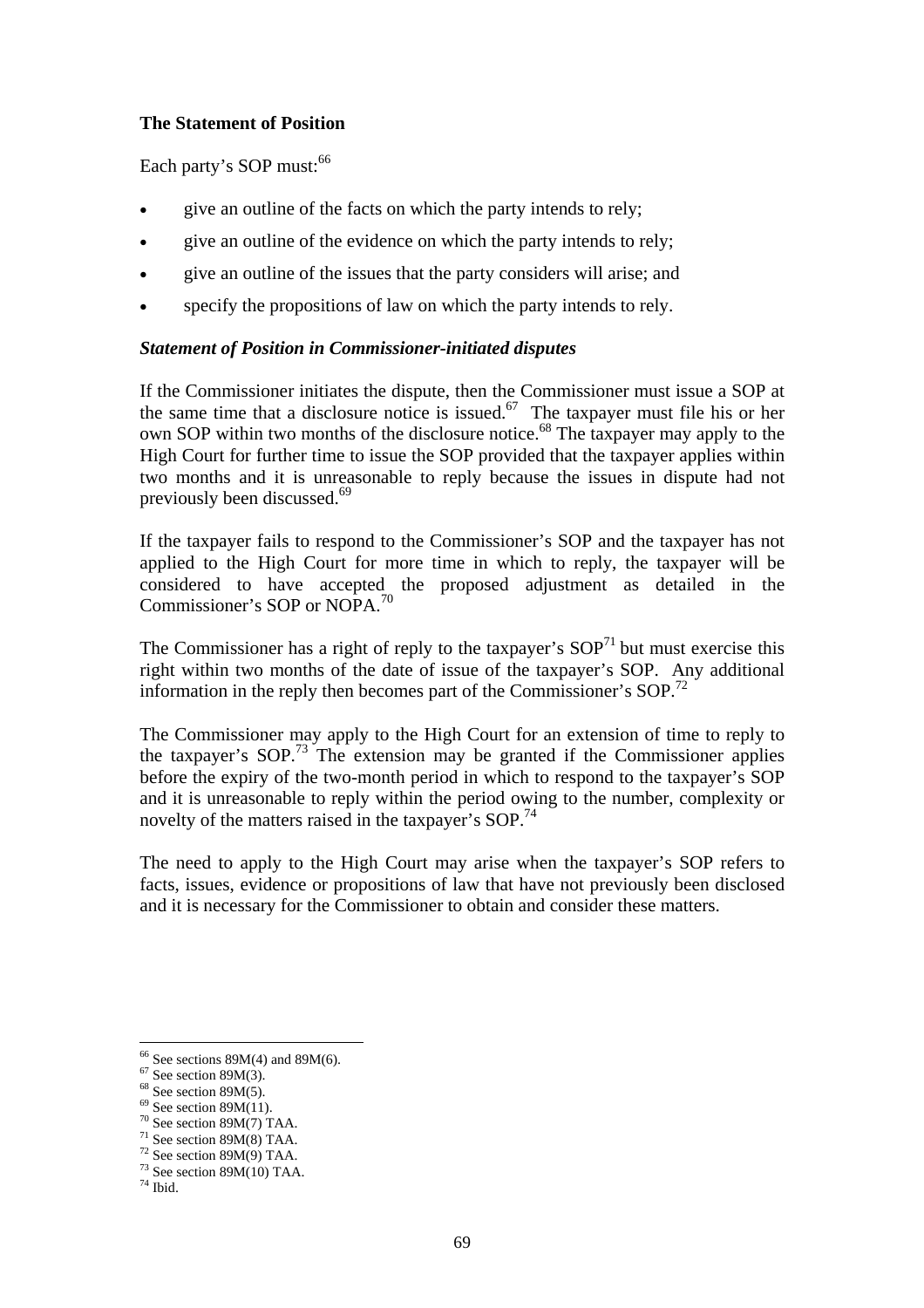### *Statement of Position when the taxpayer initiates the dispute*

If the taxpayer has initiated the dispute, the taxpayer may issue a statement of position within two months of the date that the Commissioner issues a disclosure notice.<sup>75</sup> It is standard practice for the Commissioner to issue a SOP in reply – generally within three months of receipt of the taxpayer's SOP.

The taxpayer does not have a right to reply to the Commissioner's SOP. However, the Commissioner and the taxpayer may agree to additional information being added, at any time, to their SOPs.76

## **Adjudication**

A dispute that is not resolved by the end of the SOP phase is generally referred to the Inland Revenue's Adjudication Unit. The function of this Unit is to consider the dispute impartially and independently of the audit function. The Adjudication Unit makes the assessment decision on behalf of the Commissioner. As a result, if the Unit finds in favour of the taxpayer, the dispute will conclude. On the other hand, if the Unit finds that an adjustment is necessary, an assessment consistent with that finding will be issued.

### **Assessment**

An assessment as amended by the Commissioner is issued after completion of the disputes process, or the original assessment stands.

### **Post-assessment challenge**

A taxpayer is entitled to challenge an assessment by beginning proceedings in a court within the two-month response period.<sup>77</sup>

 $\overline{a}$ 

<sup>75</sup> See section 89M(5) TAA.

<sup>&</sup>lt;sup>76</sup> See sections  $89M(13)$  and  $89M(14)$  TAA.

 $77$  See section 138B(1).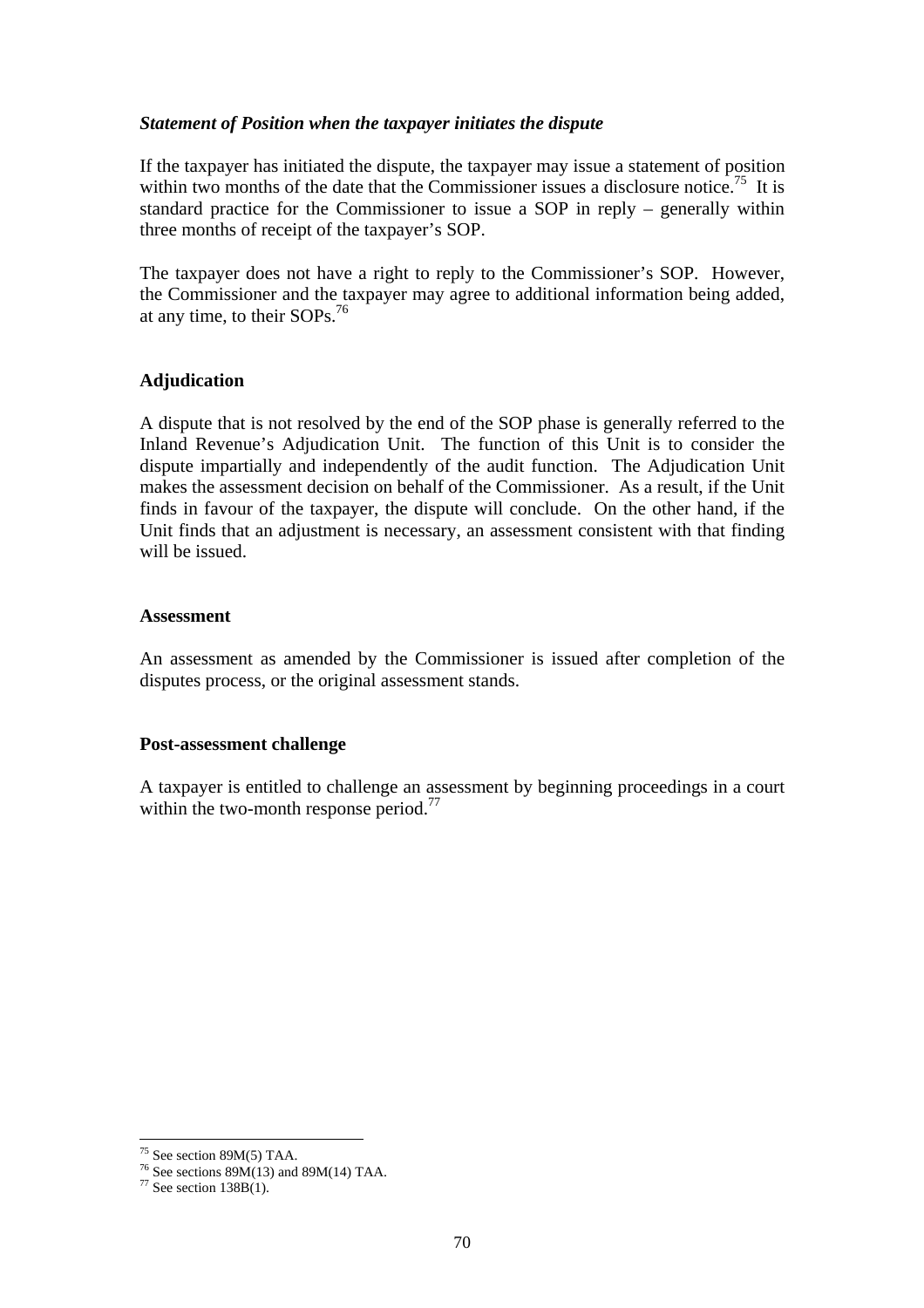